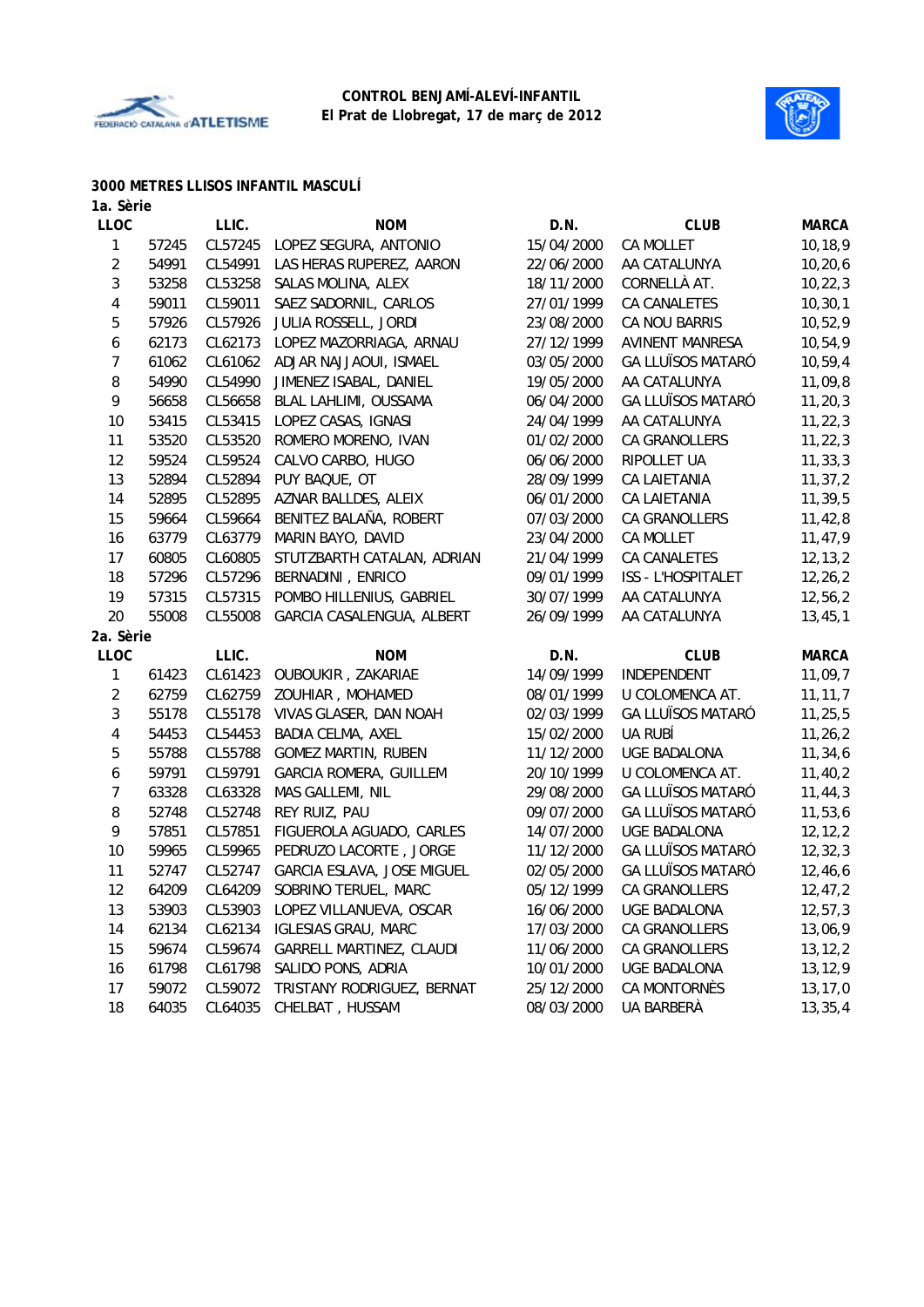



#### **80 METRES TANQUES INFANTIL MASCULÍ**

| 1a. Sèrie      |       |         |                              |            |                          |              |
|----------------|-------|---------|------------------------------|------------|--------------------------|--------------|
| <b>LLOC</b>    |       | LLIC.   | <b>NOM</b>                   | D.N.       | <b>CLUB</b>              | <b>MARCA</b> |
| $\mathbf{1}$   | 57156 | CL57156 | BALLESTER SORIANO, ALEIX     | 01/12/1999 | CORNELLÀ AT.             | 15,3         |
| $\overline{2}$ | 54990 | CL54990 | JIMENEZ ISABAL, DANIEL       | 19/05/2000 | AA CATALUNYA             | 17,4         |
| $\mathbf{3}$   | 52894 | CL52894 | PUY BAQUE, OT                | 28/09/1999 | <b>CA LAIETANIA</b>      | 17,5         |
| 4              | 54553 | CL54553 | VAQUE MAHEDERO, IKER         | 28/08/2000 | PRATENC AA               | 17,8         |
| 5              | 60231 | CL60231 | LOPEZ GINESTA, BIEL          | 30/09/1999 | CA CALELLA               | 17,9         |
| 6              | 50118 | CL50118 | LAZARO GONZALEZ, SIMON       | 03/09/1999 | UA BARBERÀ               | 18,1         |
| 2a. Sèrie      |       |         |                              |            |                          |              |
| <b>LLOC</b>    |       | LLIC.   | <b>NOM</b>                   | D.N.       | <b>CLUB</b>              | <b>MARCA</b> |
| 1              | 53520 | CL53520 | ROMERO MORENO, IVAN          | 01/02/2000 | <b>CA GRANOLLERS</b>     | 16,2         |
| $\overline{c}$ | 50260 | CL50260 | TARRAGO IBERN, BERNAT        | 14/10/1999 | CA LAIETANIA             | 16,7         |
| 3              | 55737 | CL55737 | SAYAGO CEREZO, JULEN         | 09/09/1999 | CORNELLÀ AT.             | 16,9         |
| 4              | 61062 | CL61062 | ADJAR NAJJAOUI, ISMAEL       | 03/05/2000 | <b>GA LLUÏSOS MATARÓ</b> | 18,1         |
| 5              | 59111 | CL59111 | PEREZ SEMPERE, DAVID         | 17/11/2000 | UA BARBERÀ               | 18,3         |
| 6              | 58183 | CL58183 | GIL ALISEDA, DANIEL          | 30/07/2000 | ISS - L'HOSPITALET       | 21,4         |
| 3a. Sèrie      |       |         |                              |            |                          |              |
| <b>LLOC</b>    |       | LLIC.   | <b>NOM</b>                   | D.N.       | <b>CLUB</b>              | <b>MARCA</b> |
| 1              | 57297 | CL57297 | <b>GARCIA GARCIA, MIGUEL</b> | 06/09/2000 | ISS - L'HOSPITALET       | 15,8         |
| $\overline{c}$ | 54823 | CL54823 | FERNANDEZ ALVAREZ, KEVIN     | 09/08/1999 | CORNELLÀ AT.             | 15,8         |
| 3              | 56658 | CL56658 | BLAL LAHLIMI, OUSSAMA        | 06/04/2000 | <b>GA LLUÏSOS MATARÓ</b> | 16,2         |
| 4              | 56752 | CL56752 | ZABALA, LEONARDO             | 21/09/1999 | ISS - L'HOSPITALET       | 17,2         |
| 5              | 62001 | CL62001 | NAVARRO GUZMAN, GUILLEM      | 03/11/2000 | MARTORELL AC             | 17,4         |
| 6              | 52748 | CL52748 | REY RUIZ, PAU                | 09/07/2000 | <b>GA LLUÏSOS MATARÓ</b> | 17,4         |
| 4a. Sèrie      |       |         |                              |            |                          |              |
| <b>LLOC</b>    |       | LLIC.   | <b>NOM</b>                   | D.N.       | <b>CLUB</b>              | <b>MARCA</b> |
| 1              | 54628 | CL54628 | PORRAS CANTONS, ALEIX        | 11/09/1999 | LLEIDA UA                | 13,7         |
| $\overline{2}$ | 55006 | CL55006 | ABELLO SIMON, PAU            | 11/12/1999 | AA CATALUNYA             | 14,7         |
| 3              | 59657 | CL59657 | LOPEZ TORRECILLAS, IVAN      | 26/08/1999 | CA GAVÀ                  | 15,1         |
| 4              | 54534 | CL54534 | <b>GRAU SUBIRATS, MARTI</b>  | 21/12/1999 | <b>GA LLUÏSOS MATARÓ</b> | 15,6         |
| 5              | 53893 | CL53893 | BERMEJO PEREZ, JORGE         | 16/04/1999 | <b>UGE BADALONA</b>      | 17,2         |
| 6              | 59658 | CL59658 | GARRALAGA ALVAREZ, JULEN     | 01/07/1999 | CA GAVÀ                  | 17,5         |
| 5a. Sèrie      |       |         |                              |            |                          |              |
| <b>LLOC</b>    |       | LLIC.   | <b>NOM</b>                   | D.N.       | <b>CLUB</b>              | <b>MARCA</b> |
| 1              | 53160 | CL53160 | FERRER PUGES, EDUARD         | 04/01/1999 | CA GAVÀ                  | 16,2         |
| 2              | 52987 | CL52987 | RODRIGUEZ SEGURA, JOEL       | 02/12/1999 | AA CATALUNYA             | 16,7         |
| 3              | 53164 | CL53164 | PEREZ GARRIDO, SERGIO        | 05/01/2000 | CA GAVÀ                  | 16,9         |
| 4              | 62879 | CL62879 | VIEIRA POBLET, MATEU         | 07/09/1999 | CA CANALETES             | 17,5         |
| 5              | 63328 | CL63328 | MAS GALLEMI, NIL             | 29/08/2000 | <b>GA LLUÏSOS MATARÓ</b> | 17,8         |
| 6              | 59965 | CL59965 | PEDRUZO LACORTE, JORGE       | 11/12/2000 | <b>GA LLUÏSOS MATARÓ</b> | 19,9         |
| 6a. Sèrie      |       |         |                              |            |                          |              |
| <b>LLOC</b>    |       | LLIC.   | <b>NOM</b>                   | D.N.       | <b>CLUB</b>              | <b>MARCA</b> |
| 1              | 59831 | CL59831 | GUERRA ALEJANDRE, JAIME      | 30/10/1999 | CORNELLÀ AT.             | 14,5         |
| $\overline{2}$ | 54991 | CL54991 | LAS HERAS RUPEREZ, AARON     | 22/06/2000 | AA CATALUNYA             | 17,6         |
| 3              | 57315 | CL57315 | POMBO HILLENIUS, GABRIEL     | 30/07/1999 | AA CATALUNYA             | 17,7         |
| 4              | 62759 | CL62759 | ZOUHIAR, MOHAMED             | 08/01/1999 | U COLOMENCA AT.          | 20,8         |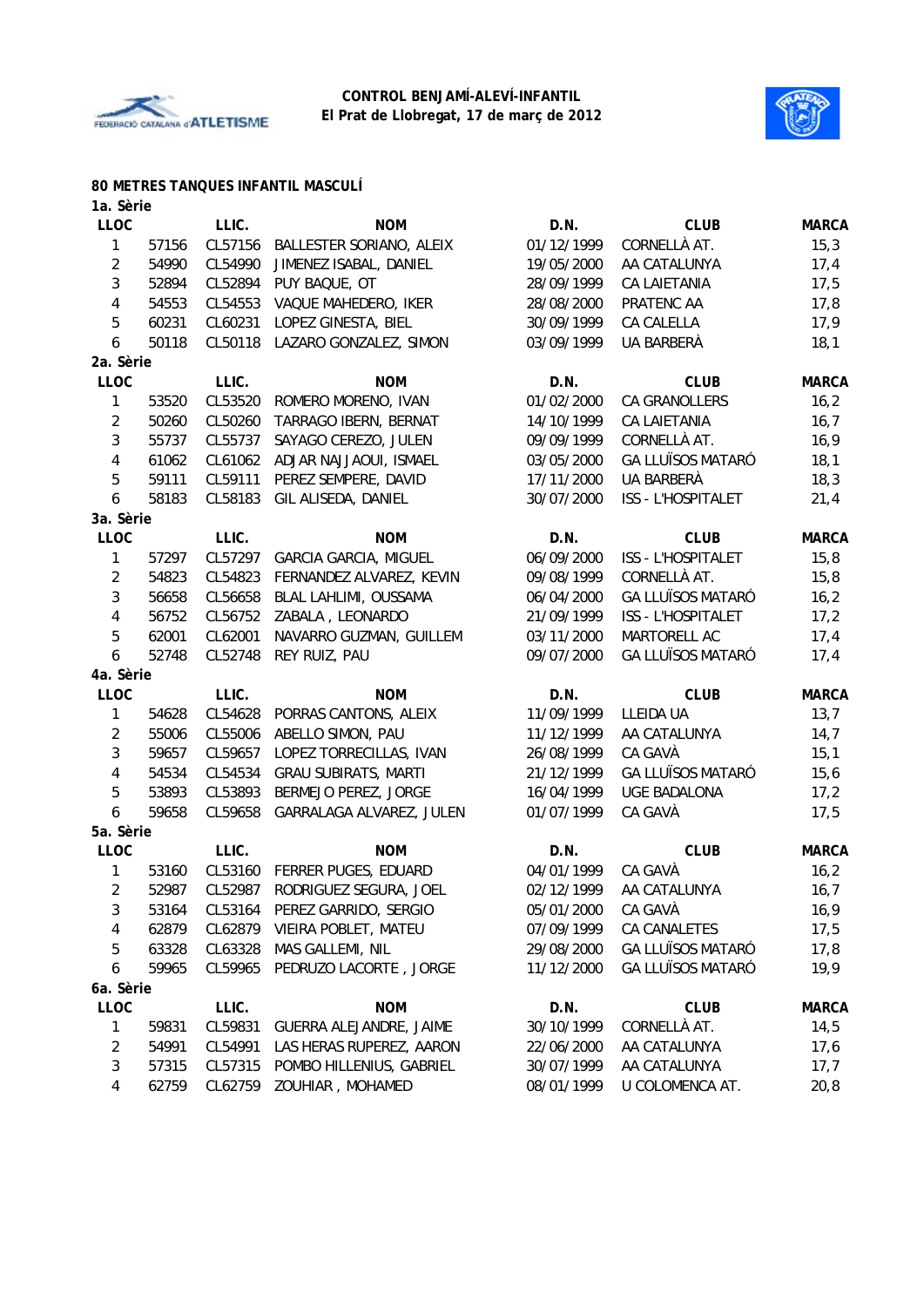



| 7a. Sèrie      |       |                              |                            |            |                          |              |
|----------------|-------|------------------------------|----------------------------|------------|--------------------------|--------------|
| <b>LLOC</b>    |       | LLIC.                        | <b>NOM</b>                 | D.N.       | <b>CLUB</b>              | <b>MARCA</b> |
| 1              | 53415 | CL53415                      | LOPEZ CASAS, IGNASI        | 24/04/1999 | AA CATALUNYA             | 17,4         |
| $\overline{2}$ | 61935 | CL61935                      | NIELSEN ROS, LUCAS         | 12/03/1999 | AA CATALUNYA             | 17,4         |
| 3              | 55180 | CL55180                      | BASSONS MORENO, POL        | 13/12/1999 | <b>GA LLUÏSOS MATARÓ</b> | 18,6         |
|                | 64209 | CL64209                      | SOBRINO TERUEL, MARC       | 05/12/1999 | CA GRANOLLERS            | RET.         |
|                |       | TRIPLE SALT INFANTIL MASCULÍ |                            |            |                          |              |
| <b>LLOC</b>    |       | LLIC.                        | <b>NOM</b>                 | D.N.       | <b>CLUB</b>              | <b>MARCA</b> |
| 1              | 55737 | CL55737                      | SAYAGO CEREZO, JULEN       | 09/09/1999 | CORNELLÀ AT.             | 10,88        |
| $\overline{2}$ | 55006 | CL55006                      | ABELLO SIMON, PAU          | 11/12/1999 | AA CATALUNYA             | 10, 19       |
| 3              | 59831 | CL59831                      | GUERRA ALEJANDRE, JAIME    | 30/10/1999 | CORNELLÀ AT.             | 9,87         |
| 4              | 58971 | CL58971                      | CAMACHO CODINACH, FERRAN   | 25/04/1999 | PRATENC AA               | 9,58         |
| 5              | 59657 | CL59657                      | LOPEZ TORRECILLAS, IVAN    | 26/08/1999 | CA GAVÀ                  | 9,19         |
| 6              | 50412 | CL50412                      | NOGUERA TRABALON, DANIEL   | 16/06/1999 | CORNELLÀ AT.             | 9,14         |
| 7              | 53164 | CL53164                      | PEREZ GARRIDO, SERGIO      | 05/01/2000 | CA GAVÀ                  | 9,11         |
| 8              | 54823 | CL54823                      | FERNANDEZ ALVAREZ, KEVIN   | 09/08/1999 | CORNELLÀ AT.             | 9,10         |
| 9              | 54991 | CL54991                      | LAS HERAS RUPEREZ, AARON   | 22/06/2000 | AA CATALUNYA             | 9,09         |
| 10             | 61935 | CL61935                      | NIELSEN ROS, LUCAS         | 12/03/1999 | AA CATALUNYA             | 9,08         |
| 11             | 52987 | CL52987                      | RODRIGUEZ SEGURA, JOEL     | 02/12/1999 | AA CATALUNYA             | 8,90         |
| 12             | 53520 | CL53520                      | ROMERO MORENO, IVAN        | 01/02/2000 | <b>CA GRANOLLERS</b>     | 8,82         |
| 13             | 54990 | CL54990                      | JIMENEZ ISABAL, DANIEL     | 19/05/2000 | AA CATALUNYA             | 8,66         |
| 14             | 59658 | CL59658                      | GARRALAGA ALVAREZ, JULEN   | 01/07/1999 | CA GAVÀ                  | 8,53         |
| 15             | 52894 | CL52894                      | PUY BAQUE, OT              | 28/09/1999 | CA LAIETANIA             | 8,52         |
| 16             | 60231 | CL60231                      | LOPEZ GINESTA, BIEL        | 30/09/1999 | CA CALELLA               | 8,48         |
| 17             | 62001 | CL62001                      | NAVARRO GUZMAN, GUILLEM    | 03/11/2000 | MARTORELL AC             | 8,39         |
| 18             | 54552 | CL54552                      | <b>GRAS PEDRERA, JORDI</b> | 22/03/2000 | PRATENC AA               | 8,37         |
| 19             | 51617 | CL51617                      | MERINO EXPOSITO, RAUL      | 17/12/1999 | CA MOLLET                | 8,35         |
| 20             | 55180 | CL55180                      | BASSONS MORENO, POL        | 13/12/1999 | <b>GA LLUÏSOS MATARÓ</b> | 8,15         |
| 21             | 53160 | CL53160                      | FERRER PUGES, EDUARD       | 04/01/1999 | CA GAVÀ                  | 8,13         |
| 22             | 50118 | CL50118                      | LAZARO GONZALEZ, SIMON     | 03/09/1999 | UA BARBERÀ               | 8,09         |
| 23             | 56752 | CL56752                      | ZABALA, LEONARDO           | 21/09/1999 | ISS - L'HOSPITALET       | 8,03         |
| 24             | 53893 | CL53893                      | BERMEJO PEREZ, JORGE       | 16/04/1999 | <b>UGE BADALONA</b>      | 8,01         |
| 25             | 57639 | CL57639                      | MIRAS ROBLES, ORIOL        | 28/07/2000 | <b>GA LLUÏSOS MATARÓ</b> | 7,88         |
| 26             | 59111 | CL59111                      | PEREZ SEMPERE, DAVID       | 17/11/2000 | UA BARBERÀ               | 7,78         |
| 27             | 57156 | CL57156                      | BALLESTER SORIANO, ALEIX   | 01/12/1999 | CORNELLÀ AT.             | 7,78         |
| 28             | 61062 | CL61062                      | ADJAR NAJJAOUI, ISMAEL     | 03/05/2000 | <b>GA LLUÏSOS MATARÓ</b> | 7,75         |
| 29             | 63365 | CL63365                      | TORRENTO VILARNAU, SERGI   | 22/09/1999 | PENYA APA ANEM-HI        | 7,73         |
| 30             | 58183 | CL58183                      | GIL ALISEDA, DANIEL        | 30/07/2000 | ISS - L'HOSPITALET       | 7,72         |
| 31             | 61988 | CL61988                      | LOPEZ RIERA, ALEX          | 07/07/2000 | MARTORELL AC             | 7,68         |
| 32             | 59664 | CL59664                      | BENITEZ BALAÑA, ROBERT     | 07/03/2000 | CA GRANOLLERS            | 7,60         |
| 33             | 62768 | CL62768                      | FLO ARIAS, VICTOR          | 31/03/2000 | CE UNIVERSITARI          | 7,56         |
| 34             | 53903 | CL53903                      | LOPEZ VILLANUEVA, OSCAR    | 16/06/2000 | UGE BADALONA             | 7,55         |
| 35             | 53415 | CL53415                      | LOPEZ CASAS, IGNASI        | 24/04/1999 | AA CATALUNYA             | 7,51         |
| 36             | 63677 | CL63677                      | TIGRI VALDIVIA, ANTONIO    | 01/02/2000 | CA CALELLA               | 7,40         |
| 37             | 60358 | CL60358                      | BENEITO FERNANDEZ, ERIC    | 14/10/1999 | CE CASSANENCA            | 7,37         |
| 38             | 63219 | CL63219                      | RAVENTOS CAMPMANY, ROGER   | 06/03/1999 | CE UNIVERSITARI          | 7,32         |
| 39             | 61349 | CL61349                      | GOMEZ AGUILAR, SERGI       | 30/09/1999 | UA BARBERÀ               | 7,32         |
| 40             | 57315 | CL57315                      | POMBO HILLENIUS, GABRIEL   | 30/07/1999 | AA CATALUNYA             | 7,27         |
| 41             | 53326 | CL53326                      | PRAT BOSCH, ARNAU          | 01/03/1999 | PENYA APA ANEM-HI        | 7,21         |
| 42             | 54553 | CL54553                      | VAQUE MAHEDERO, IKER       | 28/08/2000 | PRATENC AA               | 7,20         |
| 43             | 57851 | CL57851                      | FIGUEROLA AGUADO, CARLES   | 14/07/2000 | <b>UGE BADALONA</b>      | 7,07         |
|                | 55008 | CL55008                      | GARCIA CASALENGUA, ALBERT  | 26/09/1999 | AA CATALUNYA             | <b>NULS</b>  |
|                | 55397 | CL55397                      | COTOLI CEREZO, ORIOL       | 01/02/2000 | CA GRANOLLERS            | <b>NULS</b>  |
|                | 61798 | CL61798                      | SALIDO PONS, ADRIA         | 10/01/2000 | <b>UGE BADALONA</b>      | <b>NULS</b>  |
|                |       |                              |                            |            |                          |              |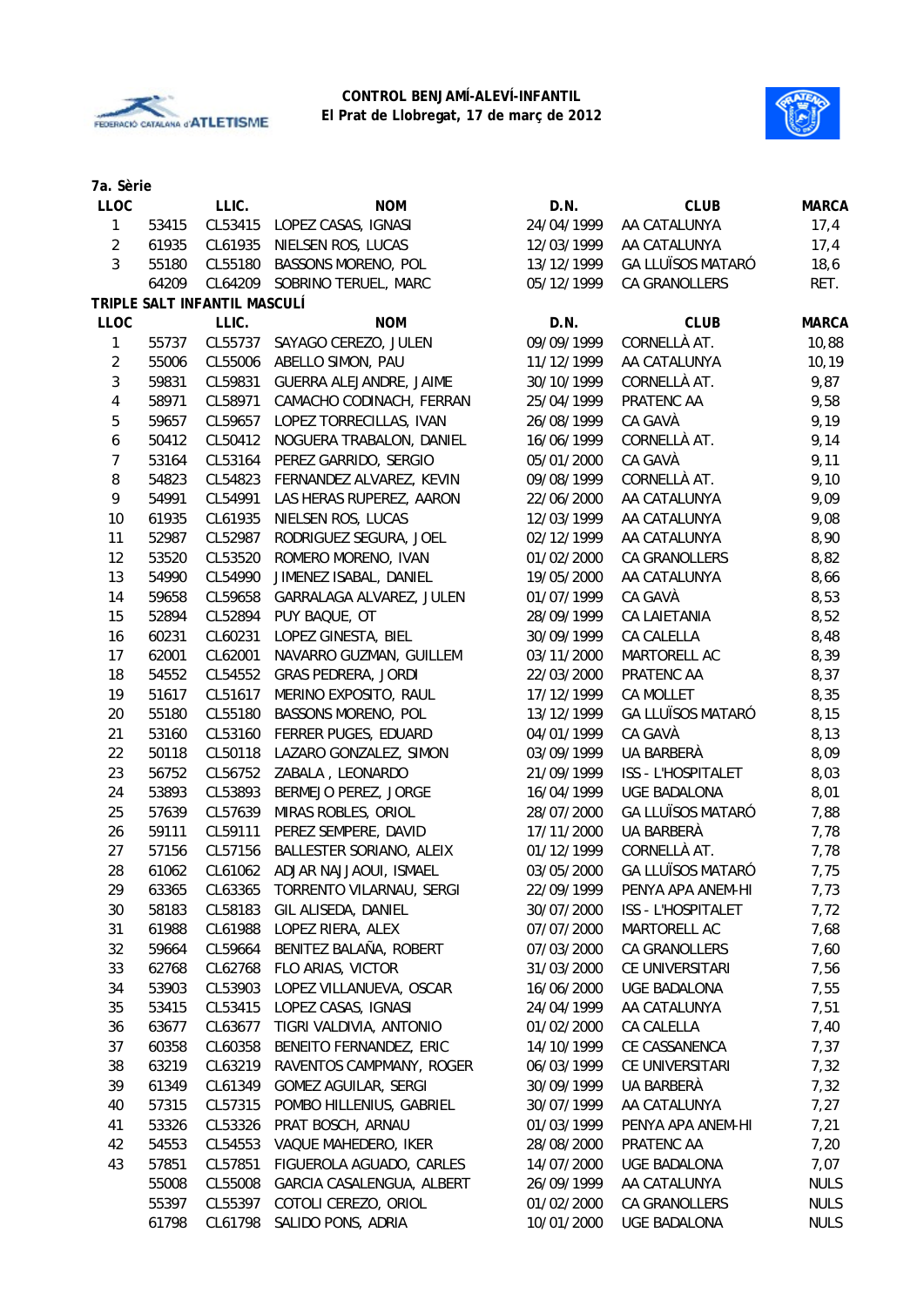



|                | 63326 | CL63326 | GIL PAJUELO, SAMUEL                     | 18/08/2000 | <b>GA LLUÏSOS MATARÓ</b> | <b>NULS</b>  |
|----------------|-------|---------|-----------------------------------------|------------|--------------------------|--------------|
|                | 55788 | CL55788 | <b>GOMEZ MARTIN, RUBEN</b>              | 11/12/2000 | <b>UGE BADALONA</b>      | <b>NULS</b>  |
|                |       |         | LLANÇAMENT DE JAVELINA INFANTIL MASCULÍ |            |                          |              |
| <b>LLOC</b>    |       | LLIC.   | <b>NOM</b>                              | D.N.       | <b>CLUB</b>              | <b>MARCA</b> |
| 1              | 62734 | CL62734 | LOPEZ CORREA, DAVID                     | 24/10/1999 | <b>UA TERRASSA</b>       | 31,41        |
| $\overline{2}$ | 58708 | CL58708 | MAÑE GARCIA, IVAN                       | 18/05/2000 | CA CALELLA               | 26,65        |
| 3              | 63365 | CL63365 | TORRENTO VILARNAU, SERGI                | 22/09/1999 | PENYA APA ANEM-HI        | 21,82        |
| 4              | 57830 | CL57830 | AVELLANA ROPERO, ROGER                  | 08/12/1999 | CA IGUALADA              | 21,42        |
| 5              | 58216 | CL58216 | PEREZ LOZANO, ALVARO                    | 20/01/1999 | <b>UA BARBERÀ</b>        | 20,99        |
| 6              | 57639 | CL57639 | MIRAS ROBLES, ORIOL                     | 28/07/2000 | <b>GA LLUÏSOS MATARÓ</b> | 20,14        |
| $\overline{7}$ | 54991 | CL54991 | LAS HERAS RUPEREZ, AARON                | 22/06/2000 | AA CATALUNYA             | 20,01        |
| 8              | 55180 | CL55180 | BASSONS MORENO, POL                     | 13/12/1999 | GA LLUÏSOS MATARÓ        | 19,92        |
| 9              | 60358 | CL60358 | BENEITO FERNANDEZ, ERIC                 | 14/10/1999 | CE CASSANENCA            | 19,77        |
| 10             | 50118 | CL50118 | LAZARO GONZALEZ, SIMON                  | 03/09/1999 | UA BARBERÀ               | 19,72        |
| 11             | 59658 | CL59658 | GARRALAGA ALVAREZ, JULEN                | 01/07/1999 | CA GAVÀ                  | 19,08        |
| 12             | 54534 | CL54534 | <b>GRAU SUBIRATS, MARTI</b>             | 21/12/1999 | <b>GA LLUÏSOS MATARÓ</b> | 18,84        |
| 13             | 59831 | CL59831 | GUERRA ALEJANDRE, JAIME                 | 30/10/1999 | CORNELLÀ AT.             | 18,50        |
| 14             | 51617 | CL51617 | MERINO EXPOSITO, RAUL                   | 17/12/1999 | CA MOLLET                | 18,29        |
| 15             | 54553 | CL54553 | VAQUE MAHEDERO, IKER                    | 28/08/2000 | PRATENC AA               | 18,03        |
| 16             | 50412 | CL50412 | NOGUERA TRABALON, DANIEL                | 16/06/1999 | CORNELLÀ AT.             | 17,72        |
| 17             | 53326 | CL53326 | PRAT BOSCH, ARNAU                       | 01/03/1999 | PENYA APA ANEM-HI        | 17,25        |
| 18             | 63994 | CL63994 | DURAN PALACIN, DANIEL                   | 05/07/1999 | ISS - L'HOSPITALET       | 17, 17       |
| 19             | 63677 | CL63677 | TIGRI VALDIVIA, ANTONIO                 | 01/02/2000 | CA CALELLA               | 16,81        |
| 20             | 57157 | CL57157 | SERRANO JORCANO, DANIEL                 | 05/05/1999 | CORNELLÀ AT.             | 16,72        |
| 21             | 53164 | CL53164 | PEREZ GARRIDO, SERGIO                   | 05/01/2000 | CA GAVÀ                  | 16,23        |
| 22             | 62173 | CL62173 | LOPEZ MAZORRIAGA, ARNAU                 | 27/12/1999 | <b>AVINENT MANRESA</b>   | 16,21        |
| 23             | 54552 | CL54552 | GRAS PEDRERA, JORDI                     | 22/03/2000 | PRATENC AA               | 16,04        |
| 24             | 55006 | CL55006 | ABELLO SIMON, PAU                       | 11/12/1999 | AA CATALUNYA             | 15,33        |
| 25             | 53160 | CL53160 | FERRER PUGES, EDUARD                    | 04/01/1999 | CA GAVÀ                  | 15,27        |
| 26             | 53415 | CL53415 | LOPEZ CASAS, IGNASI                     | 24/04/1999 | AA CATALUNYA             | 14,73        |
| 27             | 52894 | CL52894 | PUY BAQUE, OT                           | 28/09/1999 | CA LAIETANIA             | 14,50        |
| 28             | 55737 | CL55737 | SAYAGO CEREZO, JULEN                    | 09/09/1999 | CORNELLÀ AT.             | 14,04        |
| 29             | 64035 | CL64035 | CHELBAT, HUSSAM                         | 08/03/2000 | UA BARBERÀ               | 13,60        |
| 30             | 58183 | CL58183 | GIL ALISEDA, DANIEL                     | 30/07/2000 | ISS - L'HOSPITALET       | 13,25        |
| 31             | 54990 | CL54990 | JIMENEZ ISABAL, DANIEL                  | 19/05/2000 | AA CATALUNYA             | 13, 11       |
| 32             | 50260 | CL50260 | TARRAGO IBERN, BERNAT                   | 14/10/1999 | CA LAIETANIA             | 12,88        |
| 33             | 63753 | CL63753 | TORRES LOPEZ, JOEL                      | 09/09/1999 | CA LAIETANIA             | 12,45        |
| 34             | 61062 | CL61062 | ADJAR NAJJAOUI, ISMAEL                  | 03/05/2000 | <b>GA LLUÏSOS MATARÓ</b> | 12,24        |
| 35             | 56752 | CL56752 | ZABALA, LEONARDO                        | 21/09/1999 | ISS - L'HOSPITALET       | 11,94        |
| 36             | 59111 | CL59111 | PEREZ SEMPERE, DAVID                    | 17/11/2000 | UA BARBERÀ               | 11,25        |
| 37             | 57315 | CL57315 | POMBO HILLENIUS, GABRIEL                | 30/07/1999 | AA CATALUNYA             | 11, 13       |
| 38             | 56658 | CL56658 | BLAL LAHLIMI, OUSSAMA                   | 06/04/2000 | <b>GA LLUÏSOS MATARÓ</b> | 10,83        |
| 39             | 54553 | CL54553 | VAQUE MAHEDERO, IKER                    | 28/08/2000 | PRATENC AA               | 10,69        |
| 40             | 54823 | CL54823 | FERNANDEZ ALVAREZ, KEVIN                | 09/08/1999 | CORNELLÀ AT.             | 10,66        |
| 41             | 59791 | CL59791 | <b>GARCIA ROMERA, GUILLEM</b>           | 20/10/1999 | U COLOMENCA AT.          | 10,65        |
| 42             | 52987 | CL52987 | RODRIGUEZ SEGURA, JOEL                  | 02/12/1999 | AA CATALUNYA             | 10,33        |
| 43             | 57156 | CL57156 | BALLESTER SORIANO, ALEIX                | 01/12/1999 | CORNELLÀ AT.             | 9,27         |
| 44             | 59965 | CL59965 | PEDRUZO LACORTE, JORGE                  | 11/12/2000 | <b>GA LLUÏSOS MATARÓ</b> | 9,18         |
| 45             | 55008 | CL55008 | GARCIA CASALENGUA, ALBERT               | 26/09/1999 | AA CATALUNYA             | 8,72         |
| 46             | 62759 | CL62759 | ZOUHIAR, MOHAMED                        | 08/01/1999 | U COLOMENCA AT.          | 8,00         |
| 47             | 63326 | CL63326 | GIL PAJUELO, SAMUEL                     | 18/08/2000 | <b>GA LLUÏSOS MATARÓ</b> | 6,89         |
| 48             | 59072 | CL59072 | TRISTANY RODRIGUEZ, BERNAT              | 25/12/2000 | CA MONTORNÈS             | 6,64         |
| 49             | 53397 | CL53397 | AGUILERA CABELLO, ANDRES                | 16/01/2000 | <b>UA TERRASSA</b>       | 4,03         |
|                | 56363 | CL56363 | GARRIDO ANTOLINO, LUCAS                 | 12/06/1999 | CA MONTORNÈS             | <b>NULS</b>  |
|                | 59657 | CL59657 | LOPEZ TORRECILLAS, IVAN                 | 26/08/1999 | CA GAVÀ                  | <b>NULS</b>  |
|                |       |         |                                         |            |                          |              |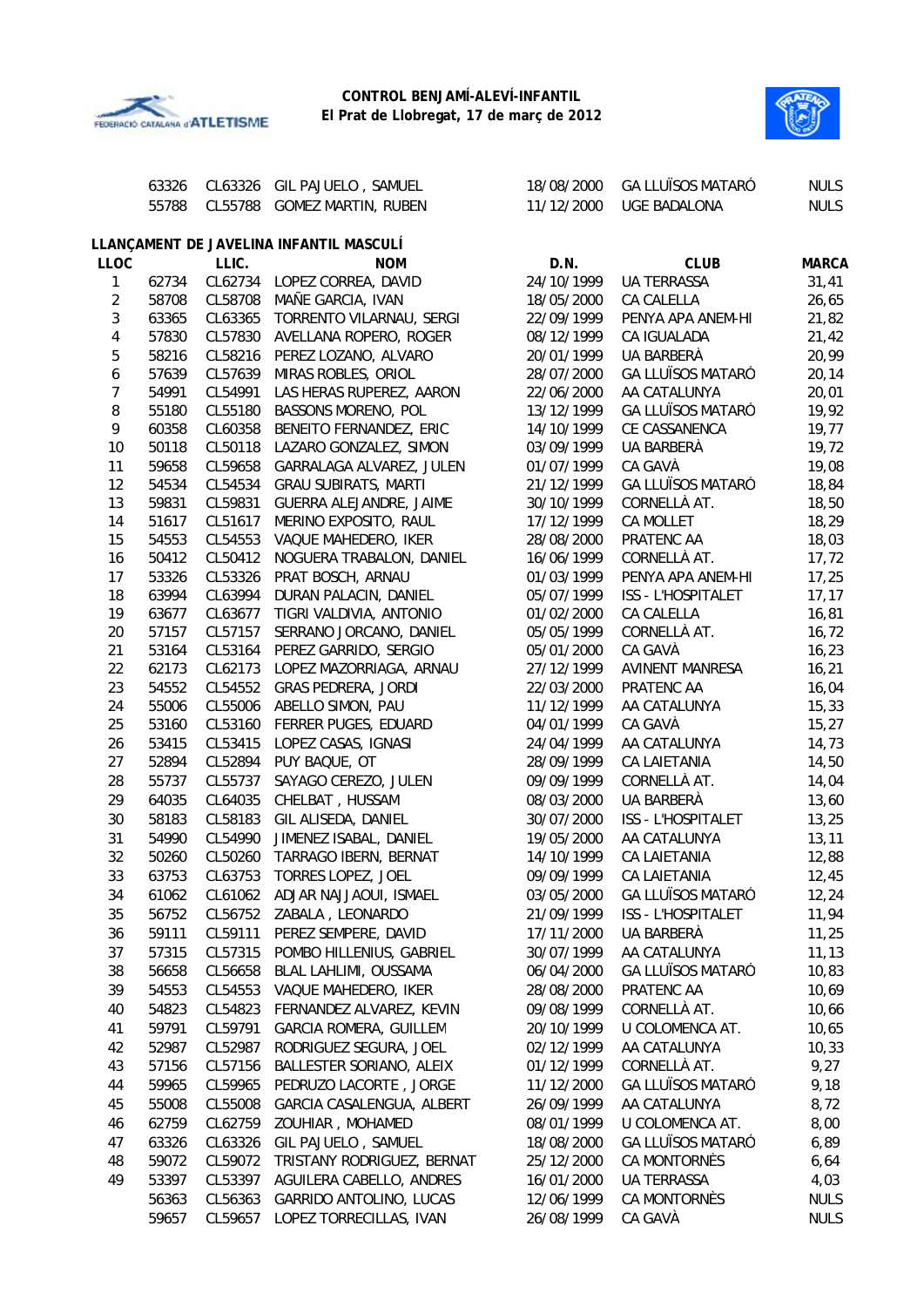



# **3000 METRES LLISOS INFANTIL FEMENÍ**

| 1a. Sèrie        |         |                                   |            |                           |              |
|------------------|---------|-----------------------------------|------------|---------------------------|--------------|
| <b>LLOC</b>      | LLIC.   | <b>NOM</b>                        | D.N.       | <b>CLUB</b>               | <b>MARCA</b> |
| 1                | CL61218 | SAURA PETEGNIEF, ELIA             | 05/10/2000 | CA CANALETES              | 11, 31, 4    |
| $\overline{2}$   | CL56061 | SURIA ASENSIO, MARINA             | 07/06/2000 | LLEIDA UA                 | 11, 42, 7    |
| $\mathbf{3}$     | CL58175 | VILA PLAZA, LAURA                 | 15/01/2000 | CORNELLÀ AT.              | 11,55,0      |
| 4                | CL51030 | BIGORDA SORIANO, VINYET           | 18/11/1999 | CE UNIVERSITARI           | 11, 57, 3    |
| 5                | CL53526 | <b>GARCIA ESPINAR, BELEN</b>      | 26/07/1999 | CA GRANOLLERS             | 11, 57, 5    |
| $\boldsymbol{6}$ | CL55220 | GARCIA HOMBRAVELLA, CARLA         | 22/05/2000 | ISS - L'HOSPITALET        | 12,07,2      |
| $\overline{7}$   | CL62871 | SENDRA DEMUNT, RUT                | 22/03/1999 | <b>CA CANALETES</b>       | 12,09,9      |
| 8                | CL53925 | <b>GARCIA VERGES, JULIA</b>       | 05/11/2000 | CA CANALETES              | 12, 10, 7    |
| 9                | CL55394 | MONJE MARTINEZ, ANA               | 12/07/1999 | CA GRANOLLERS             | 12, 11, 8    |
| 10               | CL53411 | FONT GIRONES, PAULA               | 26/06/2000 | CORNELLÀ AT.              | 12, 19, 3    |
| 11               | CL60379 | MITJAVILA GUTIERREZ, ALBA         | 05/11/1999 | CE CASSANENCA             | 12, 2, 4, 4  |
| 12               | CL59667 | CAMATS TORRENTS, AINA             | 11/05/2000 | CA GRANOLLERS             | 12,43,9      |
| 13               | CL57364 | FREIXAS ANGUERA, GEMMA            | 01/12/2000 | ISS - L'HOSPITALET        | 12, 47, 3    |
| 14               | CL53525 | BENITEZ MARTOS, LAURA             | 07/09/2000 | <b>CA GRANOLLERS</b>      | 12,52,9      |
| 15               | CL59835 | MARTINEZ GONZALEZ, CARLA          | 02/03/1999 | CORNELLÀ AT.              | 13,04,8      |
| 16               | CL59796 | JULVE PEREZ, ELENA                | 08/12/2000 | U COLOMENCA AT.           | 13, 18, 7    |
| 17               | CL63578 | BELMONTE MOLINA, IRINA            | 16/06/2000 | CA SANT BOI               | 13,19,9      |
| 18               | CL60372 | GUMBAU GARRIGA, GEMMA             | 28/07/1999 | CE CASSANENCA             | 13,40,1      |
| 19               | CL60310 | HERNANDEZ AROLA, ALBA             | 12/05/2000 | AA CATALUNYA              | 13,52,1      |
| 20               | CL60364 | CHAMORRO PADILLA, ESTEFANIA       | 26/11/1999 | CE CASSANENCA             | 14,00,3      |
| 21               | CL62020 | TORRES MORENO, SARA               | 03/11/2000 | MARTORELL AC              | 14,02,5      |
| 22               | CL52271 | POU CALDERON, ALICIA              | 02/12/1999 | UA BARBERÀ                | 14,06,3      |
| 23               | CL59959 | JUNOY MORALES, JULIA              | 01/10/1999 | <b>GA LLUÏSOS MATARÓ</b>  | 14,29,5      |
|                  |         | 80 METRES TANQUES INFANTIL FEMENÍ |            |                           |              |
| 1a. Sèrie        |         |                                   |            |                           |              |
| <b>LLOC</b>      | LLIC.   | <b>NOM</b>                        | D.N.       | <b>CLUB</b>               | <b>MARCA</b> |
| 1                | CL50407 | CARRASCO MARTIN, MARINA           | 18/03/1999 | CORNELLÀ AT.              | 13,6         |
| $\overline{2}$   | CL53139 | MATAS PINO, CARLA                 | 22/03/1999 | CG TARRAGONA              | 15,3         |
| 3                | CL55447 | ATANCE LOUSTAUNAU, ORIANNE        | 03/01/2000 | CE UNIVERSITARI           | 15, 5        |
| $\overline{4}$   | CL52881 | AGUILERA RAMOS, ANNA              | 10/09/1999 | <b>CA LAIETANIA</b>       | 16,7         |
| 5                | CL55220 | GARCIA HOMBRAVELLA, CARLA         | 22/05/2000 | <b>ISS - L'HOSPITALET</b> | 17,2         |
| 6                |         | CL61095 BALTIC FLORES, INES-IVY   | 20/03/1999 | CA GAVÀ                   | 17, 6        |
| 2a. Sèrie        |         |                                   |            |                           |              |
| <b>LLOC</b>      | LLIC.   | <b>NOM</b>                        | D.N.       | <b>CLUB</b>               | <b>MARCA</b> |
| 1                | CL53548 | BADJI MANSILL, MARIA DIEBANA      | 28/06/1999 | CA LAIETANIA              | 15,1         |
| $\overline{2}$   | CL63650 | MARTINEZ VILLENA, CELIA           | 08/06/1999 | CORNELLÀ AT.              | 16,1         |
| 3                | CL53526 | <b>GARCIA ESPINAR, BELEN</b>      | 26/07/1999 | CA GRANOLLERS             | 17,3         |
| 4                | CL58494 | CASAS DIAZ, ELISA                 | 15/07/1999 | UA BARBERÀ                | 17,7         |
| 5                | CL55219 | PEREIRAS NEIRA, ANNA              | 02/09/2000 | ISS - L'HOSPITALET        | 18,2         |
| 6                | CL63289 | CARO RUIZ, SARA                   | 25/10/1999 | U COLOMENCA AT.           | 18,3         |
| 3a. Sèrie        |         |                                   |            |                           |              |
| <b>LLOC</b>      | LLIC.   | <b>NOM</b>                        | D.N.       | <b>CLUB</b>               | <b>MARCA</b> |
| 1                | CL50410 | MARTINEZ SANCHEZ, ELENA           | 11/03/1999 | CORNELLÀ AT.              | 15,0         |
| $\overline{2}$   | CL60550 | ALONSO SUAREZ, NEREA              | 05/04/1999 | ISS - L'HOSPITALET        | 17,4         |
| 3                | CL50213 | ROVIRA GARCIA, PAULA              | 17/05/1999 | CA GRANOLLERS             | 17,4         |
| $\overline{4}$   | CL53170 | <b>VERDEGUER MOMOT, ELISA</b>     | 26/11/1999 | CA GAVÀ                   | 17,8         |
| 5                | CL58175 | VILA PLAZA, LAURA                 | 15/01/2000 | CORNELLÀ AT.              | 18,2         |
|                  |         |                                   |            |                           |              |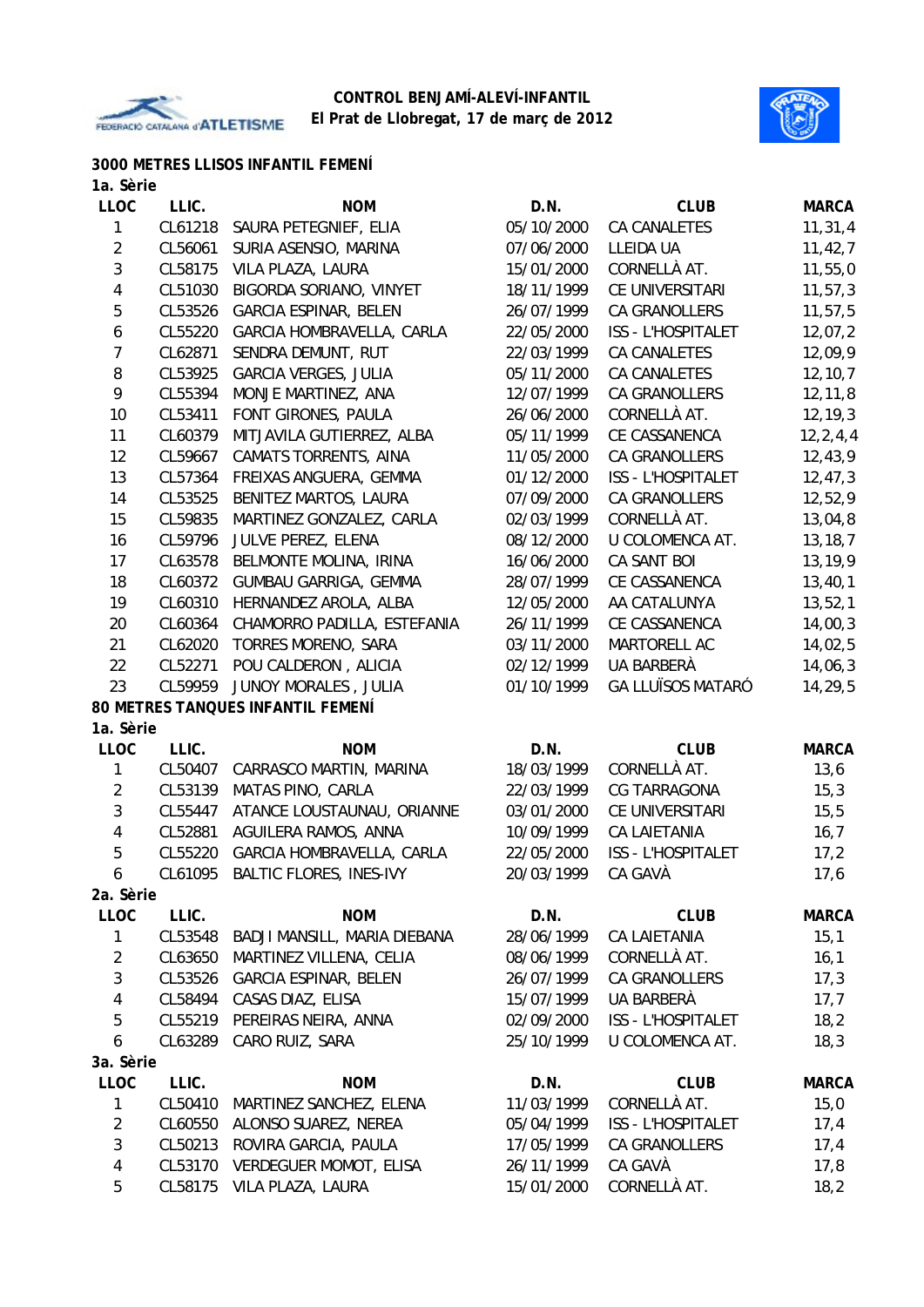

# **CONTROL BENJAMÍ-ALEVÍ-INFANTIL**

# **El Prat de Llobregat, 17 de març de 2012**

| 4a. Sèrie      |         |                                           |                          |                                      |              |
|----------------|---------|-------------------------------------------|--------------------------|--------------------------------------|--------------|
| <b>LLOC</b>    | LLIC.   | <b>NOM</b>                                | D.N.                     | <b>CLUB</b>                          | <b>MARCA</b> |
| 1              | CL59746 | SANCHEZ SORIANO, NIEVES                   | 07/01/1999               | <b>CA MONTORNÈS</b>                  | 16,3         |
| $\overline{2}$ | CL61966 | COCA PUIG, MIREIA                         | 27/04/1999               | MARTORELL AC                         | 16, 6        |
| $\mathfrak{Z}$ | CL53927 | MUÑOZ VICENTE, CLAUDIA                    | 28/12/2000               | <b>CA CANALETES</b>                  | 17,8         |
| 4              | CL59835 | MARTINEZ GONZALEZ, CARLA                  | 02/03/1999               | CORNELLÀ AT.                         | 18,1         |
| 5              | CL50406 | CARDOSO RODRIGUEZ, SARA                   | 23/11/1999               | CORNELLÀ AT.                         | 18,5         |
| 6              | CL50414 | SONEIRA CASTRO, LAURA                     | 28/08/1999               | CORNELLÀ AT.                         | 19,5         |
| 5a. Sèrie      |         |                                           |                          |                                      |              |
| <b>LLOC</b>    | LLIC.   | <b>NOM</b>                                | D.N.                     | <b>CLUB</b>                          | <b>MARCA</b> |
| 1              | CL52884 | BALLESTEROS LLOVET, MARTINA               | 14/05/1999               | <b>CA LAIETANIA</b>                  | 14,5         |
| $\overline{2}$ | CL57224 | DEIROS FERNANDEZ, PAULA                   | 30/11/1999               | <b>CA LAIETANIA</b>                  | 15,6         |
| $\mathfrak{Z}$ | CL61848 | LOPEZ RUIZ, RAQUEL                        | 19/01/1999               | UA BARBERÀ                           | 16,4         |
| 4              | CL64019 | MOLINA QUINTANS, MARIA                    | 24/05/1999               | CA MONTORNÈS                         | 17,0         |
| 5              | CL57145 | BIENEFELD, ISABEL                         | 23/04/2000               | CORNELLÀ AT.                         | 18,1         |
| 6              | CL60785 | MEYER MARTINEZ, JULIA                     | 14/10/2000               | <b>CA CANALETES</b>                  | 19,8         |
| 6a. Sèrie      |         |                                           |                          |                                      |              |
| LLOC           | LLIC.   | <b>NOM</b>                                | D.N.                     | <b>CLUB</b>                          | <b>MARCA</b> |
| 1              | CL58371 | GIROL REBORDOSA, LAURA                    | 13/05/1999               | CORNELLÀ AT.                         | 15,4         |
| $\overline{2}$ | CL52980 | CRUZ HERNANDEZ, JUDIT                     | 03/10/1999               | AA CATALUNYA                         | 15, 6        |
| $\mathfrak{Z}$ | CL59898 | MARTINEZ FERNANDEZ, ALBA                  | 05/04/2000               | CA SANT JUST                         | 16,3         |
| 4              | CL53413 | SOLSONA SADURNI, NURIA                    | 05/02/2000               | AA CATALUNYA                         | 16, 5        |
| 5              | CL62864 | PIERA CATALAN, OLIVIA                     | 07/07/2000               | CA CANALETES                         | 16,7         |
| 6              | CL61980 | HERNANDEZ PEREZ, BERTA                    | 29/08/2000               | MARTORELL AC                         | 17,6         |
| 7a. Sèrie      |         |                                           |                          |                                      |              |
| <b>LLOC</b>    | LLIC.   | <b>NOM</b>                                | D.N.                     | <b>CLUB</b>                          | <b>MARCA</b> |
| 1              | CL58007 | VEGA PALOMINO, MARIA                      | 02/11/1999               | CA SANT BOI                          | 16,0         |
| $\overline{2}$ | CL63578 | BELMONTE MOLINA, IRINA                    | 16/06/2000               | CA SANT BOI                          | 16,8         |
| $\mathfrak{Z}$ | CL62770 | HUGUET SORO, JUDIT                        | 21/08/2000               | CE UNIVERSITARI                      | 17,5         |
| 4              | CL60364 | CHAMORRO PADILLA, ESTEFANIA               | 26/11/1999               | CE CASSANENCA                        | 17,7         |
| 5              | CL60379 | MITJAVILA GUTIERREZ, ALBA                 | 05/11/1999               | CE CASSANENCA                        | 18,3         |
| 6              | CL62020 | <b>TORRES MORENO, SARA</b>                | 03/11/2000               | MARTORELL AC                         | 20,2         |
| 8a. Sèrie      |         |                                           |                          |                                      |              |
| <b>LLOC</b>    | LLIC.   | <b>NOM</b>                                | D.N.                     | <b>CLUB</b>                          | <b>MARCA</b> |
| 1              | CL54588 | PASTOR DIAZ, ANGELA                       | 20/06/1999               | AA CATALUNYA                         | 15,9         |
| $\overline{2}$ | CL61820 | TOLEDO VERACRUZ, MARIA                    | 21/10/2000               | AA CATALUNYA                         | 17,9         |
| 3              | CL59667 | <b>CAMATS TORRENTS, AINA</b>              | 11/05/2000               | CA GRANOLLERS                        | 17,9         |
| 4<br>5         | CL59687 | ROMA GOMEZ, BLANCA<br>FONT GIRONES, PAULA | 18/04/2000<br>26/06/2000 | <b>CA GRANOLLERS</b><br>CORNELLÀ AT. | 18,1         |
| 9a. Sèrie      | CL53411 |                                           |                          |                                      | 21,3         |
| <b>LLOC</b>    | LLIC.   | <b>NOM</b>                                | D.N.                     | <b>CLUB</b>                          | <b>MARCA</b> |
| 1              | CL53896 | REBOREDO DONATO, IRENE                    | 21/11/1999               | <b>GA LLUÏSOS MATARÓ</b>             | 16, 2        |
| $\overline{2}$ | CL60310 | HERNANDEZ AROLA, ALBA                     | 12/05/2000               | AA CATALUNYA                         | 17,4         |
| 3              | CL57634 | DIAZ CALAF, RUTH                          | 13/04/1999               | <b>GA LLUÏSOS MATARÓ</b>             | 17,5         |
|                | CL56637 | CIVERA POCEIRO, ALEXANDRA                 | 06/03/1999               | AA CATALUNYA                         | DQ.          |
| 10a. Sèrie     |         |                                           |                          |                                      |              |
| <b>LLOC</b>    | LLIC.   | <b>NOM</b>                                | D.N.                     | <b>CLUB</b>                          | <b>MARCA</b> |
| 1              | CL50322 | FERNANDEZ HERMOSO, JULIA                  | 27/12/1999               | AA CATALUNYA                         | 15,5         |
| $\overline{2}$ | CL53121 | BALLART VERNET, MARIA                     | 29/07/1999               | AA CATALUNYA                         | 15,8         |
| 3              | CL62091 | SANKOUR-MEZOURI FTOUH, RIM                | 04/02/2000               | CA CALELLA                           | 17,3         |
| 4              | CL57306 | GONZALEZ SORRIBES, JUDITH                 | 15/05/2000               | AA CATALUNYA                         | 18,5         |
|                |         |                                           |                          |                                      |              |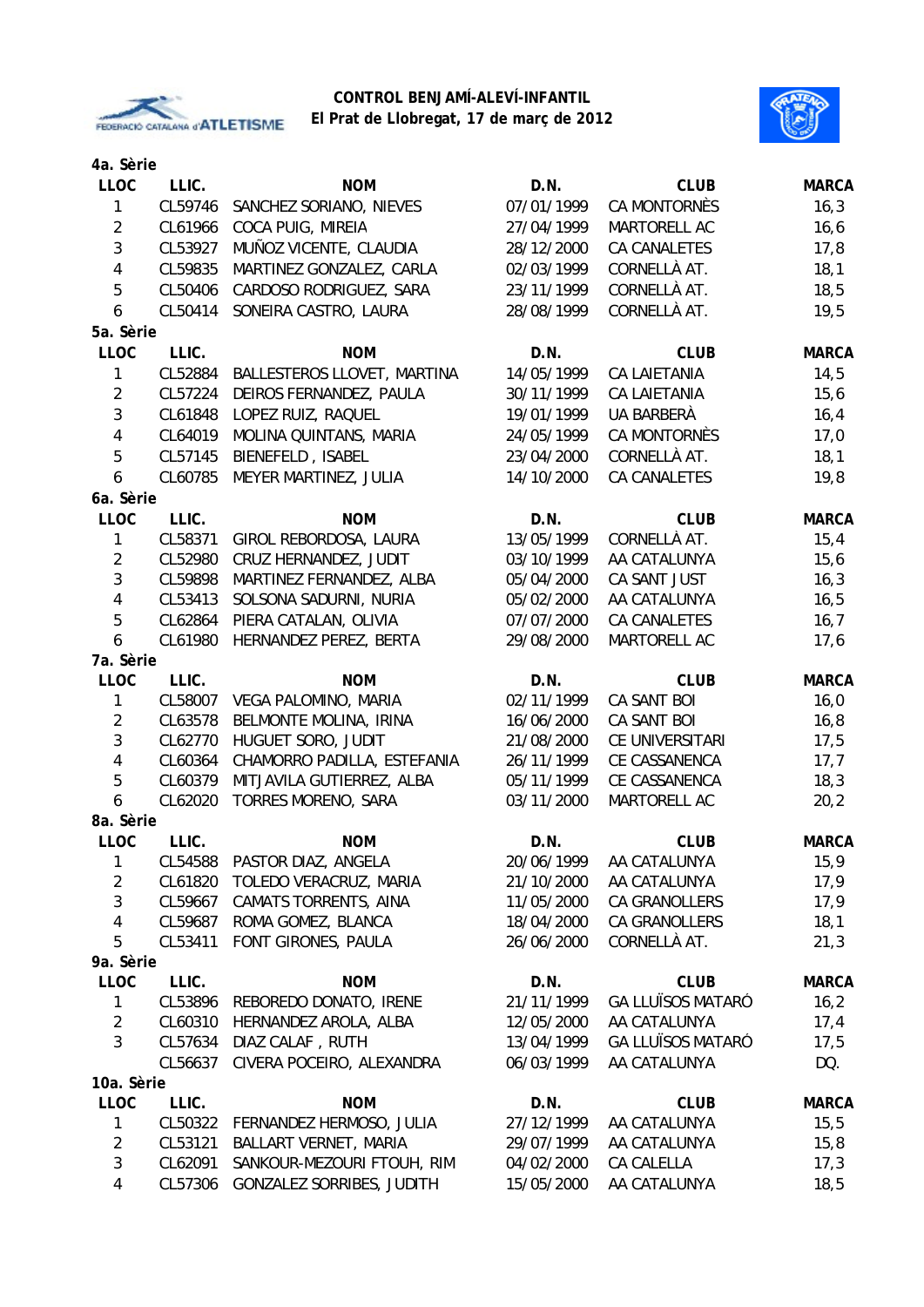



|                |         | SALT D'ALÇADA INFANTIL FEMENÍ  |            |                           |              |
|----------------|---------|--------------------------------|------------|---------------------------|--------------|
| <b>LLOC</b>    | LLIC.   | <b>NOM</b>                     | D.N.       | <b>CLUB</b>               | <b>MARCA</b> |
| 1              | CL53896 | REBOREDO DONATO, IRENE         | 21/11/1999 | <b>GA LLUÏSOS MATARÓ</b>  | 1,47         |
| $\overline{2}$ | CL50114 | CRUEL PONS, AINOA              | 30/03/1999 | UA BARBERÀ                | 1,41         |
| 3              | CL59898 | MARTINEZ FERNANDEZ, ALBA       | 05/04/2000 | CA SANT JUST              | 1,41         |
| 4              | CL58007 | VEGA PALOMINO, MARIA           | 02/11/1999 | CA SANT BOI               | 1,35         |
| 5              | CL52884 | BALLESTEROS LLOVET, MARTINA    | 14/05/1999 | CA LAIETANIA              | 1,35         |
| 6              | CL53548 | BADJI MANSILL, MARIA DIEBANA   | 28/06/1999 | <b>CA LAIETANIA</b>       | 1,35         |
| $\overline{7}$ | CL50407 | CARRASCO MARTIN, MARINA        | 18/03/1999 | CORNELLÀ AT.              | 1,30         |
| $\overline{7}$ | CL52980 | CRUZ HERNANDEZ, JUDIT          | 03/10/1999 | AA CATALUNYA              | 1,30         |
| 9              | CL52881 | AGUILERA RAMOS, ANNA           | 10/09/1999 | <b>CA LAIETANIA</b>       | 1,30         |
| 10             | CL50410 | MARTINEZ SANCHEZ, ELENA        | 11/03/1999 | CORNELLÀ AT.              | 1,30         |
| 11             | CL61989 | MANTIS BENITEZ, ANNA           | 01/10/1999 | MARTORELL AC              | 1,25         |
| 12             | CL58371 | GIROL REBORDOSA, LAURA         | 13/05/1999 | CORNELLÀ AT.              | 1,25         |
| 12             | CL57145 | BIENEFELD, ISABEL              | 23/04/2000 | CORNELLÀ AT.              | 1,25         |
| 14             | CL60759 | CARVAJAL TUDELA, CLAUDIA       | 23/06/2000 | <b>CA CANALETES</b>       | 1,25         |
| 15             | CL53526 | <b>GARCIA ESPINAR, BELEN</b>   | 26/07/1999 | CA GRANOLLERS             | 1,15         |
| 16             | CL57634 | DIAZ CALAF, RUTH               | 13/04/1999 | <b>GA LLUÏSOS MATARÓ</b>  | 1,25         |
| 17             | CL55219 | PEREIRAS NEIRA, ANNA           | 02/09/2000 | <b>ISS - L'HOSPITALET</b> | 1,20         |
| 18             | CL63650 | MARTINEZ VILLENA, CELIA        | 08/06/1999 | CORNELLÀ AT.              | 1,20         |
| 18             | CL58494 | CASAS DIAZ, ELISA              | 15/07/1999 | UA BARBERÀ                | 1,20         |
| 20             | CL61095 | <b>BALTIC FLORES, INES-IVY</b> | 20/03/1999 | CA GAVÀ                   | 1,20         |
| 21             | CL61848 | LOPEZ RUIZ, RAQUEL             | 19/01/1999 | UA BARBERÀ                | 1,20         |
| 22             | CL53121 | BALLART VERNET, MARIA          | 29/07/1999 | AA CATALUNYA              | 1,15         |
| 22             | CL50322 | FERNANDEZ HERMOSO, JULIA       | 27/12/1999 | AA CATALUNYA              | 1,15         |
| 22             | CL53413 | SOLSONA SADURNI, NURIA         | 05/02/2000 | AA CATALUNYA              | 1,15         |
| 22             | CL53170 | <b>VERDEGUER MOMOT, ELISA</b>  | 26/11/1999 | CA GAVÀ                   | 1,15         |
| 26             | CL62086 | PUJAL VILA, MARIA-ROSER        | 24/12/1999 | CA CALELLA                | 1,15         |
| 26             | CL60310 | HERNANDEZ AROLA, ALBA          | 12/05/2000 | AA CATALUNYA              | 1,15         |
| 28             | CL57685 | CIVERA POCEIRO, ANDREA         | 17/05/2000 | AA CATALUNYA              | 1,15         |
|                | CL50406 | CARDOSO RODRIGUEZ, SARA        | 23/11/1999 | CORNELLÀ AT.              | <b>NULS</b>  |
|                | CL62091 | SANKOUR-MEZOURI FTOUH, RIM     | 04/02/2000 | CA CALELLA                | <b>NULS</b>  |
|                | CL61074 | DOUMBOUYA, CIRE                | 05/04/1999 | CA CALELLA                | <b>NULS</b>  |
|                | CL62095 | VIUDEZ VICENS, MARIA           | 02/06/2000 | CA CALELLA                | <b>NULS</b>  |
|                | CL63671 | GARRIDO SANCHEZ, MARTA         | 10/02/1999 | CA CALELLA                | <b>NULS</b>  |
|                | CL61820 | TOLEDO VERACRUZ, MARIA         | 21/10/2000 | AA CATALUNYA              | <b>NULS</b>  |
|                | CL56637 | CIVERA POCEIRO, ALEXANDRA      | 06/03/1999 | AA CATALUNYA              | <b>NULS</b>  |
|                | CL62112 | ESTEVE GARCIA, ARIADNA         | 11/01/2000 | CA GAVÀ                   | <b>NULS</b>  |
|                | CL56524 | GALVEZ CARDENAS, CARLA         | 07/07/1999 | PRATENC AA                | <b>NULS</b>  |
|                | CL54417 | ARENAS DE LA FUENTE, LAURA     | 27/01/2000 | PRATENC AA                | <b>NULS</b>  |
|                | CL56703 | ACEVEDO CAMPOS, IZASCUN        | 19/03/2000 | PRATENC AA                | <b>NULS</b>  |
|                | CL60024 | GOMEZ ZAFRA, AIDA              | 29/12/1999 | UA BARBERÀ                | <b>NULS</b>  |
|                | CL57612 | <b>GURRI CASALS, NURIA</b>     | 01/08/2000 | CA MONTORNÈS              | <b>NULS</b>  |
|                | CL64020 | BALDEH BALDEH, LISA            | 21/11/2000 | CA MONTORNÈS              | <b>NULS</b>  |
|                | CL50414 | SONEIRA CASTRO, LAURA          | 28/08/1999 | CORNELLÀ AT.              | <b>NULS</b>  |
|                | CL57240 | DIAZ ROMERO, ALEJANDRA         | 06/07/2000 | CA MOLLET                 | <b>NULS</b>  |
|                | CL59687 | ROMA GOMEZ, BLANCA             | 18/04/2000 | CA GRANOLLERS             | 1,25         |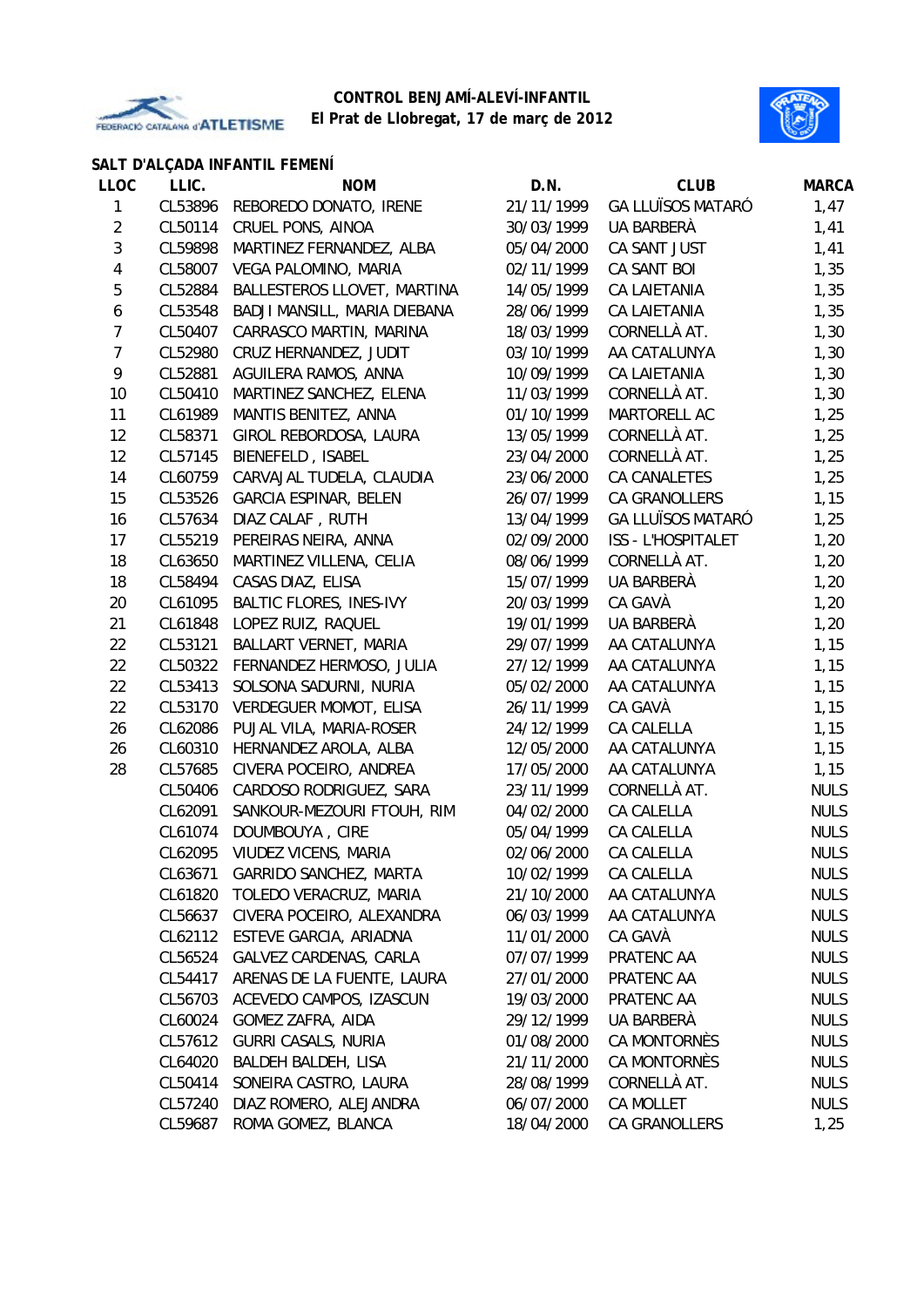

**TRIPLE SALT INFANTIL FEMENÍ**

#### **CONTROL BENJAMÍ-ALEVÍ-INFANTIL El Prat de Llobregat, 17 de març de 2012**



| LLOC           | LLIC.   | <b>NOM</b>                       | D.N.       | <b>CLUB</b>               | <b>MARCA</b> |
|----------------|---------|----------------------------------|------------|---------------------------|--------------|
| $\mathbf{1}$   | CL50407 | CARRASCO MARTIN, MARINA          | 18/03/1999 | CORNELLÀ AT.              | 9,52         |
| $\overline{2}$ | CL57145 | BIENEFELD, ISABEL                | 23/04/2000 | CORNELLÀ AT.              | 9,49         |
| 3              | CL53896 | REBOREDO DONATO, IRENE           | 21/11/1999 | <b>GA LLUÏSOS MATARÓ</b>  | 9,38         |
| 4              | CL50114 | CRUEL PONS, AINOA                | 30/03/1999 | UA BARBERÀ                | 9,33         |
| 5              | CL52884 | BALLESTEROS LLOVET, MARTINA      | 14/05/1999 | <b>CA LAIETANIA</b>       | 9,25         |
| 6              | CL58494 | CASAS DIAZ, ELISA                | 15/07/1999 | UA BARBERÀ                | 9,08         |
| 7              | CL56522 | DESCALZO REBOLLO, ANGELA         | 04/03/1999 | PRATENC AA                | 9,01         |
| 8              | CL53121 | BALLART VERNET, MARIA            | 29/07/1999 | AA CATALUNYA              | 9,00         |
| 9              | CL63650 | MARTINEZ VILLENA, CELIA          | 08/06/1999 | CORNELLÀ AT.              | 8,98         |
| 10             | CL53526 | <b>GARCIA ESPINAR, BELEN</b>     | 26/07/1999 | CA GRANOLLERS             | 8,79         |
| 11             | CL58371 | GIROL REBORDOSA, LAURA           | 13/05/1999 | CORNELLÀ AT.              | 8,79         |
| 12             | CL53548 | BADJI MANSILL, MARIA DIEBANA     | 28/06/1999 | <b>CA LAIETANIA</b>       | 8,73         |
| 13             | CL57634 | DIAZ CALAF, RUTH                 | 13/04/1999 | <b>GA LLUÏSOS MATARÓ</b>  | 8,62         |
| 14             | CL53139 | MATAS PINO, CARLA                | 22/03/1999 | CG TARRAGONA              | 8,51         |
| 15             | CL61074 | DOUMBOUYA, CIRE                  | 05/04/1999 | CA CALELLA                | 8,45         |
| 16             | CL55448 | RODRIGUEZ SAYROL, MONICA         | 18/02/2000 | CE UNIVERSITARI           | 8,30         |
| 17             | CL57306 | <b>GONZALEZ SORRIBES, JUDITH</b> | 15/05/2000 | AA CATALUNYA              | 8,22         |
| 18             | CL61966 | COCA PUIG, MIREIA                | 27/04/1999 | MARTORELL AC              | 8,19         |
| 19             | CL59835 | MARTINEZ GONZALEZ, CARLA         | 02/03/1999 | CORNELLÀ AT.              | 8,09         |
| 20             | CL60310 | HERNANDEZ AROLA, ALBA            | 12/05/2000 | AA CATALUNYA              | 8,04         |
| 21             | CL61989 | MANTIS BENITEZ, ANNA             | 01/10/1999 | MARTORELL AC              | 8,02         |
| 22             | CL62086 | PUJAL VILA, MARIA-ROSER          | 24/12/1999 | CA CALELLA                | 7,99         |
| 23             | CL59687 | ROMA GOMEZ, BLANCA               | 18/04/2000 | <b>CA GRANOLLERS</b>      | 7,89         |
| 24             | CL56524 | GALVEZ CARDENAS, CARLA           | 07/07/1999 | PRATENC AA                | 7,82         |
| 25             | CL54588 | PASTOR DIAZ, ANGELA              | 20/06/1999 | AA CATALUNYA              | 7,79         |
| 26             | CL55220 | GARCIA HOMBRAVELLA, CARLA        | 22/05/2000 | ISS - L'HOSPITALET        | 7,78         |
| 27             | CL60550 | ALONSO SUAREZ, NEREA             | 05/04/1999 | <b>ISS - L'HOSPITALET</b> | 7,78         |
| 28             | CL56637 | CIVERA POCEIRO, ALEXANDRA        | 06/03/1999 | AA CATALUNYA              | 7,78         |
| 29             | CL60379 | MITJAVILA GUTIERREZ, ALBA        | 05/11/1999 | CE CASSANENCA             | 7,75         |
| 30             | CL61980 | HERNANDEZ PEREZ, BERTA           | 29/08/2000 | MARTORELL AC              | 7,74         |
| 31             | CL52881 | AGUILERA RAMOS, ANNA             | 10/09/1999 | <b>CA LAIETANIA</b>       | 7,71         |
| 32             | CL50213 | ROVIRA GARCIA, PAULA             | 17/05/1999 | CA GRANOLLERS             | 7,68         |
| 33             | CL59667 | CAMATS TORRENTS, AINA            | 11/05/2000 | CA GRANOLLERS             | 7,63         |
| 34             |         | CL62770 HUGUET SORO, JUDIT       | 21/08/2000 | CE UNIVERSITARI           | 7,61         |
| 35             |         | CL53413 SOLSONA SADURNI, NURIA   | 05/02/2000 | AA CATALUNYA              | 7,59         |
| 36             | CL60024 | GOMEZ ZAFRA, AIDA                | 29/12/1999 | UA BARBERÀ                | 7,46         |
| 37             | CL60269 | PARDO MURO, PALOMA               | 21/10/2000 | CE UNIVERSITARI           | 7,40         |
| 38             | CL61848 | LOPEZ RUIZ, RAQUEL               | 19/01/1999 | UA BARBERÀ                | 7,36         |
| 39             | CL60364 | CHAMORRO PADILLA, ESTEFANIA      | 26/11/1999 | CE CASSANENCA             | 7,26         |
| 40             | CL55219 | PEREIRAS NEIRA, ANNA             | 02/09/2000 | <b>ISS - L'HOSPITALET</b> | 7,17         |
| 41             | CL53411 | FONT GIRONES, PAULA              | 26/06/2000 | CORNELLÀ AT.              | 7,11         |
| 42             | CL56703 | ACEVEDO CAMPOS, IZASCUN          | 19/03/2000 | PRATENC AA                | 7,09         |
| 43             | CL61820 | TOLEDO VERACRUZ, MARIA           | 21/10/2000 | AA CATALUNYA              | 6,90         |
| 44             | CL58175 | VILA PLAZA, LAURA                | 15/01/2000 | CORNELLÀ AT.              | 6,82         |
| 45             | CL60372 | GUMBAU GARRIGA, GEMMA            | 28/07/1999 | CE CASSANENCA             | 6,56         |
| 46             | CL57685 | CIVERA POCEIRO, ANDREA           | 17/05/2000 | AA CATALUNYA              | 6, 31        |
|                | CL55447 | ATANCE LOUSTAUNAU, ORIANNE       | 03/01/2000 | CE UNIVERSITARI           | <b>NULS</b>  |
|                | CL57224 | DEIROS FERNANDEZ, PAULA          | 30/11/1999 | CA LAIETANIA              | <b>NULS</b>  |
|                | CL53525 | BENITEZ MARTOS, LAURA            | 07/09/2000 | CA GRANOLLERS             | <b>NULS</b>  |
|                | CL54686 | ZUÑIGA CATARINEU, ANNA           | 19/03/2000 | CA MOLLET                 | <b>NULS</b>  |

CL57240 DIAZ ROMERO, ALEJANDRA 06/07/2000 CA MOLLET NULS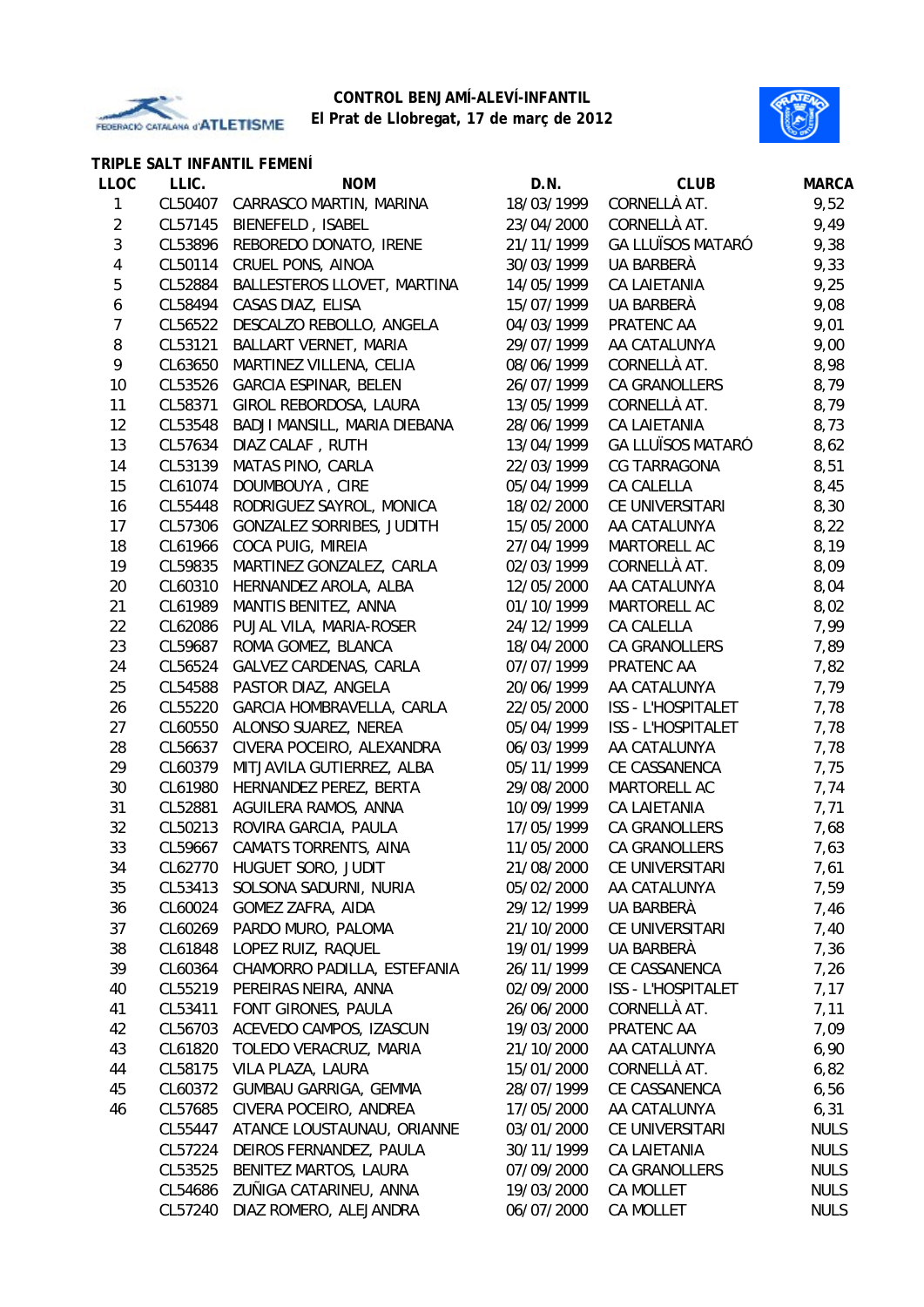



# **LLANÇAMENT DE MARTELL INFANTIL FEMENÍ**

| <b>LLOC</b>    | LLIC.   | <b>NOM</b>                     | D.N.       | <b>CLUB</b>         | <b>MARCA</b> |
|----------------|---------|--------------------------------|------------|---------------------|--------------|
|                | CL58007 | VEGA PALOMINO, MARIA           | 02/11/1999 | CA SANT BOI         | 38,51        |
| $\overline{2}$ | CL61095 | <b>BALTIC FLORES, INES-IVY</b> | 20/03/1999 | CA GAVÀ             | 31,14        |
| 3              | CL50410 | MARTINEZ SANCHEZ, ELENA        | 11/03/1999 | CORNELLÀ AT.        | 27,05        |
| 4              | CL59792 | JUSTICIA DOINGUEZ, NURIA       | 03/06/2000 | U COLOMENCA AT.     | 26,67        |
| 5              | CL53170 | <b>VERDEGUER MOMOT, ELISA</b>  | 26/11/1999 | CA GAVÀ             | 25, 23       |
| 6              | CL50414 | SONEIRA CASTRO, LAURA          | 28/08/1999 | CORNELLÀ AT.        | 22,10        |
| 7              | CL62112 | ESTEVE GARCIA, ARIADNA         | 11/01/2000 | CA GAVÀ             | 21,82        |
| 8              | CL50322 | FERNANDEZ HERMOSO, JULIA       | 27/12/1999 | AA CATALUNYA        | 21,62        |
| 9              | CL60022 | <b>GALLEGO VIZUETE, MIRIAM</b> | 15/02/2000 | UA BARBERÀ          | 21,60        |
| 10             | CL54417 | ARENAS DE LA FUENTE, LAURA     | 27/01/2000 | PRATENC AA          | 21,01        |
| 11             | CL63289 | CARO RUIZ, SARA                | 25/10/1999 | U COLOMENCA AT.     | 20,80        |
| 12             | CL64198 | CARDOSO RODRIGUEZ, SARA        | 23/11/1999 | CORNELLÀ AT.        | 20,54        |
| 13             | CL52980 | CRUZ HERNANDEZ, JUDIT          | 03/10/1999 | AA CATALUNYA        | 20,04        |
| 14             | CL63671 | GARRIDO SANCHEZ, MARTA         | 10/02/1999 | <b>CA CALELLA</b>   | 16, 30       |
| 15             | CL64020 | BALDEH BALDEH, LISA            | 21/11/2000 | CA MONTORNÈS        | 16,29        |
| 16             | CL64187 | NAVARRETE MORETA, PAULA        | 01/03/2000 | <b>CA CANALETES</b> | 15,76        |
| 17             | CL52271 | POU CALDERON, ALICIA           | 02/12/1999 | UA BARBERÀ          | 14,03        |
| 18             | CL62086 | PUJAL VILA, MARIA-ROSER        | 24/12/1999 | CA CALELLA          | 13, 10       |
| 19             | CL57612 | <b>GURRI CASALS, NURIA</b>     | 01/08/2000 | CA MONTORNÈS        | 12,69        |
| 20             | CL59735 | PUNZANO LATORRE, AINHOA        | 24/11/2000 | CA MONTORNÈS        | 11,22        |
|                |         |                                |            |                     |              |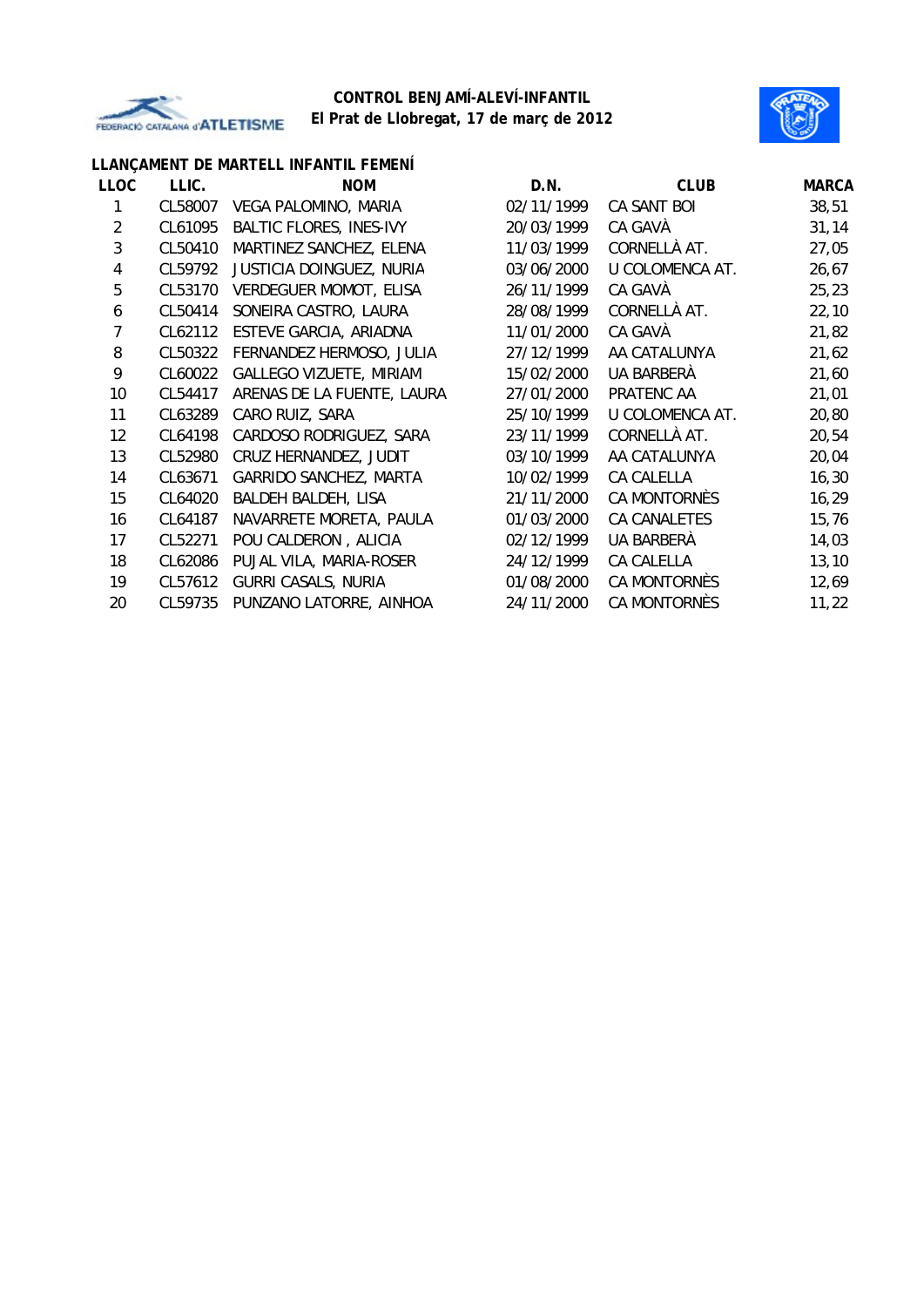



#### **60 METRES LLISOS ALEVÍ MASCULÍ**

| 1a. Sèrie      |       |         |                                |            |                          |              |
|----------------|-------|---------|--------------------------------|------------|--------------------------|--------------|
| <b>LLOC</b>    |       | LLIC.   | <b>NOM</b>                     | D.N.       | <b>CLUB</b>              | <b>MARCA</b> |
| 1              | 57284 | CL57284 | RODRIGUEZ FAUROUX, JOAQUIM     | 19/03/2002 | ISS - L'HOSPITALET       | 9,2          |
| $\overline{c}$ | 57965 | CL57965 | MATA MARTY, PAU                | 23/02/2002 | UGE BADALONA             | 9,4          |
| 3              | 63836 | CL63836 | SOTELO GIMFARRER, JOSEP MARIA  | 27/12/2001 | <b>CA LAIETANIA</b>      | 9,7          |
| 4              | 60156 | CL60156 | ALERT FRANCO, DAVID            | 13/03/2001 | <b>UGE BADALONA</b>      | 9,8          |
| 5              | 59844 | CL59844 | TAULATS BRAOS, GERARD          | 25/10/2001 | CORNELLÀ AT.             | 9,9          |
| 6              | 63320 | CL63320 | DELGADO GRAJERA, MIQUEL        | 13/03/2001 | <b>GA LLUÏSOS MATARÓ</b> | 12,3         |
| 2a. Sèrie      |       |         |                                |            |                          |              |
| <b>LLOC</b>    |       | LLIC.   | <b>NOM</b>                     | D.N.       | <b>CLUB</b>              | <b>MARCA</b> |
| 1              | 56888 | CL56888 | PEREZ MOLERO, MARIO            | 20/02/2001 | UGE BADALONA             | 8,7          |
| $\overline{2}$ | 57115 | CL57115 | SANTAFE PAGA, ELOI             | 16/02/2001 | MUNTANYENC S.CUGAT       | 8,7          |
| 3              | 59268 | CL59268 | AOIZ PEREZ DEL MOLINO, JUAN    | 23/08/2001 | CA CANALETES             | 9,1          |
| 4              | 62263 | CL62263 | RUDA OLIVARES, VICTOR          | 05/08/2001 | CA SANT JUST             | 9,5          |
| 5              | 62114 | CL62114 | GARCIA CARRETERO, OSCAR        | 10/08/2001 | CA GAVÀ                  | 9,5          |
| 6              | 60449 | CL60449 | ROLDAN SANCHEZ, RODRIGO        | 02/02/2001 | CE UNIVERSITARI          | 9,9          |
| 3a. Sèrie      |       |         |                                |            |                          |              |
| <b>LLOC</b>    |       | LLIC.   | <b>NOM</b>                     | D.N.       | <b>CLUB</b>              | <b>MARCA</b> |
| $\mathbf{1}$   | 56689 | CL56689 | BONET SARRIAS, ALEX            | 08/10/2001 | MUNTANYENC S.CUGAT       | 9,0          |
| $\overline{c}$ | 60770 | CL60770 | <b>GESE NOVALES, MARIO</b>     | 15/05/2001 | CA CANALETES             | 9,3          |
| 3              | 63428 | CL63428 | ARTACHO COY, ANNA              | 25/01/2002 | ISS - L'HOSPITALET       | 9,8          |
| 4              | 59327 | CL59327 | DE PANO LACOSTA, JUAN IGNACIO  | 24/10/2002 | CA GAVÀ                  | 10,0         |
| 4a. Sèrie      |       |         |                                |            |                          |              |
| <b>LLOC</b>    |       | LLIC.   | <b>NOM</b>                     | D.N.       | <b>CLUB</b>              | <b>MARCA</b> |
| 1              | 56456 | CL56456 | ARTIGAS MEDINA, JOAN           | 06/02/2001 | MUNTANYENC S.CUGAT       | 9,2          |
| $\overline{c}$ | 58950 | CL58950 | MONTES LOPEZ, MARIO            | 20/02/2002 | PRATENC AA               | 9,5          |
| 3              | 58200 | CL58200 | GEA GONZALEZ, JOAN             | 04/04/2002 | UA BARBERÀ               | 9,7          |
| 4              | 56199 | CL56199 | ESTEBAN AUDINA, ALBERT         | 13/07/2001 | CA GAVÀ                  | 9,7          |
| 5              | 59042 | CL59042 | PUIG BESA, ADRIA               | 11/04/2001 | CA CALELLA               | 10,2         |
| 6              | 62113 | CL62113 | ESTEVE GARCIA, GUILLEM         | 06/12/2001 | CA GAVÀ                  | 11,4         |
| 5a. Sèrie      |       |         |                                |            |                          |              |
| <b>LLOC</b>    |       | LLIC.   | <b>NOM</b>                     | D.N.       | <b>CLUB</b>              | <b>MARCA</b> |
| $\mathbf{1}$   | 57042 | CL57042 | ABAVIS VIVES, NIKOS            | 10/04/2002 | CA GAVÀ                  | 9,6          |
| $\overline{2}$ | 55184 | CL55184 | MIRMI MASRAMON, ARMAND         | 21/11/2001 | <b>GA LLUÏSOS MATARÓ</b> | 10,0         |
| 3              | 58948 | CL58948 | MOGAS MORALES, ROGER           | 08/04/2002 | PRATENC AA               | 10,3         |
| 4              | 59218 |         | CL59218 GUERRERO PLAZA, VICTOR | 17/08/2001 | CA CANALETES             | 10,6         |
| 5              | 57117 |         | CL57117 SERRA VILADRICH, POL   | 22/08/2002 | MUNTANYENC S.CUGAT       | 11,1         |
| 6a. Sèrie      |       |         |                                |            |                          |              |
| <b>LLOC</b>    |       | LLIC.   | <b>NOM</b>                     | D.N.       | <b>CLUB</b>              | <b>MARCA</b> |
| 1              | 58775 | CL58775 | RUIZ JOVER, THEO               | 21/02/2001 | MUNTANYENC S.CUGAT       | 9,3          |
| 2              | 62824 | CL62824 | CODINA COSTA, BERNAT           | 09/12/2001 | CA CANALETES             | 9,9          |
| 3              | 59336 | CL59336 | MCGRATH BENITO, PAUL           | 07/03/2002 | CA GAVÀ                  | 10,3         |
| 4              | 58191 | CL58191 | ALBARRAN ROCA, MARTI           | 13/08/2002 | UA BARBERÀ               | 10,3         |
| 5              | 62454 | CL62454 | COMA BRUJAS, JUAN              | 27/06/2002 | MUNTANYENC S.CUGAT       | 11,0         |
| 6              | 60551 | CL60551 | ALONSO SUAREZ, IKER            | 27/11/2001 | ISS - L'HOSPITALET       | 11,0         |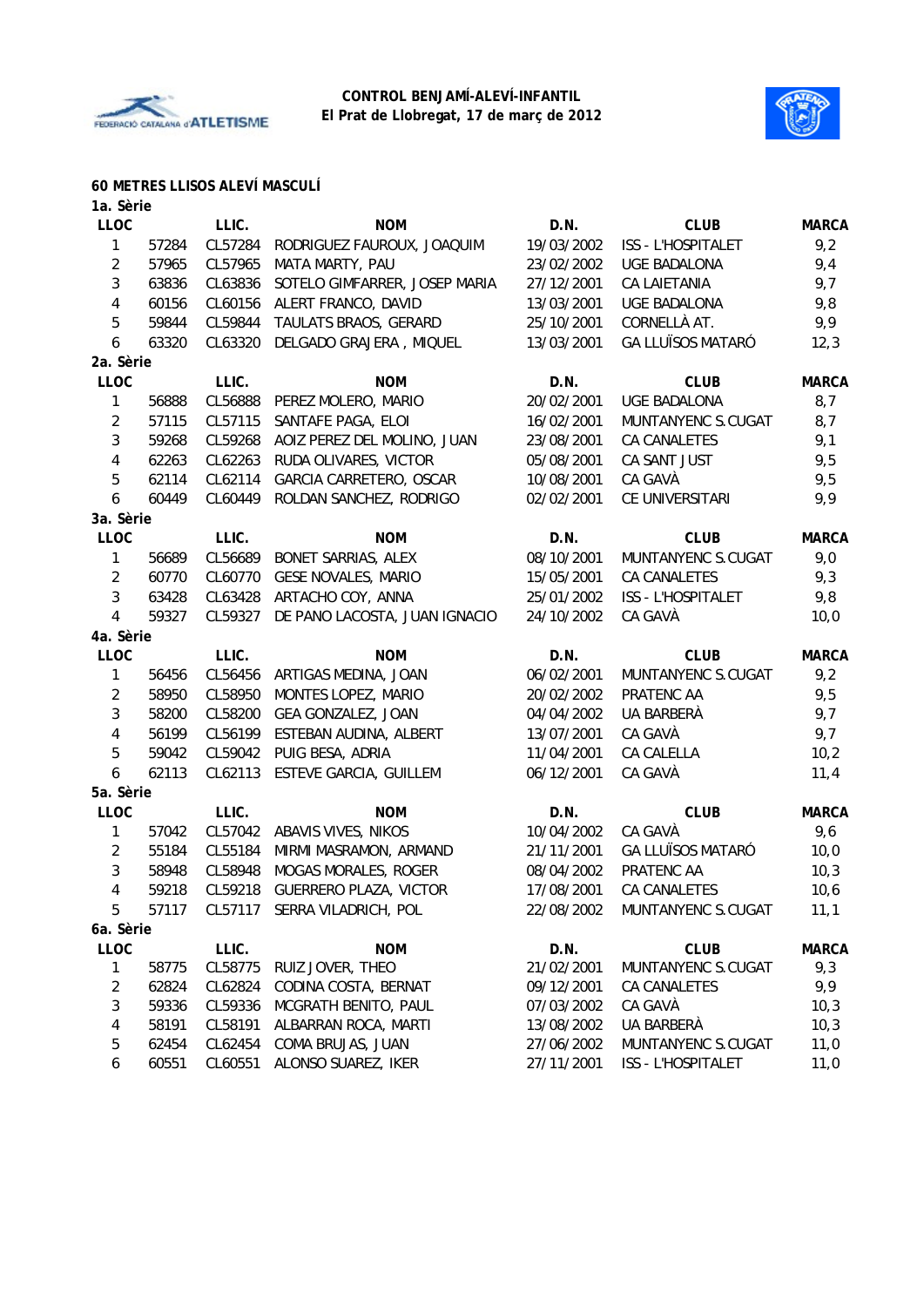



| 7a. Sèrie      |       |         |                                 |            |                          |              |
|----------------|-------|---------|---------------------------------|------------|--------------------------|--------------|
| <b>LLOC</b>    |       | LLIC.   | <b>NOM</b>                      | D.N.       | <b>CLUB</b>              | <b>MARCA</b> |
| 1              | 57508 | CL57508 | LOPEZ VIDAL, ALBERT             | 20/02/2001 | CE UNIVERSITARI          | 9,5          |
| 2              | 57119 | CL57119 | SOTELO CANAL, ANTON             | 27/02/2002 | MUNTANYENC S.CUGAT       | 9,8          |
| 3              | 59412 | CL59412 | RODRIGUEZ DIEZ, PAU             | 10/05/2001 | <b>UA TERRASSA</b>       | 10,2         |
| 4              | 57647 | CL57647 | ESPEJO DOMINGUEZ, ARNAU         | 16/08/2002 | <b>GA LLUÏSOS MATARÓ</b> | 10,5         |
| 5              | 58220 | CL58220 | SANCHEZ LOPEZ, ERIC             | 03/03/2002 | UA BARBERÀ               | 10,7         |
| 6              | 58208 | CL58208 | LOPEZ RUIZ, MARIO               | 23/01/2002 | UA BARBERÀ               | 10,9         |
| 8a. Sèrie      |       |         |                                 |            |                          |              |
| <b>LLOC</b>    |       | LLIC.   | <b>NOM</b>                      | D.N.       | <b>CLUB</b>              | <b>MARCA</b> |
| 1              | 63330 | CL63330 | PUIG BLANCO, AREGA              | 30/09/2001 | <b>GA LLUÏSOS MATARÓ</b> | 9,2          |
| $\overline{2}$ | 57982 | CL57982 | POMBO HILLENIUS, SIMON          | 01/09/2001 | AA CATALUNYA             | 9,9          |
| 3              | 57577 | CL57577 | GUTIERREZ ORTEGA, ALEX          | 17/10/2001 | <b>UA TERRASSA</b>       | 10,0         |
| 4              | 59329 | CL59329 | EGEA MANGIN, ALOIS              | 23/11/2001 | CA GAVÀ                  | 10,1         |
| 5              | 64154 | CL64154 | MARTINEZ GOMEZ, MARCEL          | 08/12/2002 | <b>UA TERRASSA</b>       | 10,3         |
| 6              | 63879 | CL63879 | DIAZ RODRIGUEZ, JUAN            | 18/06/2001 | UA BARBERÀ               | 10,4         |
| 9a. Sèrie      |       |         |                                 |            |                          |              |
| <b>LLOC</b>    |       | LLIC.   | <b>NOM</b>                      | D.N.       | <b>CLUB</b>              | <b>MARCA</b> |
| 1              | 60341 | CL60341 | SERRANO MARULL, ALEX            | 15/03/2001 | AA CATALUNYA             | 9,6          |
| $\overline{2}$ | 58932 | CL58932 | <b>GASCON VALLS, ORIOL</b>      | 08/09/2001 | MUNTANYENC S.CUGAT       | 9,8          |
| $\mathbf{3}$   | 59329 | CL59329 | <b>EGEA MANGIN, ALOIS</b>       | 23/11/2001 | CA GAVÀ                  | 10,4         |
| 4              | 57557 | CL57557 | ALCANTARA FERNANDEZ, MARC       | 07/10/2001 | <b>UA TERRASSA</b>       | 10,7         |
| 5              | 63336 | CL63336 | SEDANO GUIMERANS, DAVID         | 05/08/2002 | GA LLUÏSOS MATARÓ        | 10,8         |
| 10a. Sèrie     |       |         |                                 |            |                          |              |
| <b>LLOC</b>    |       | LLIC.   | <b>NOM</b>                      | D.N.       | <b>CLUB</b>              | <b>MARCA</b> |
| 1              | 56076 | CL56076 | NAVAJON FABREGAT, ADRIA         | 29/01/2001 | UA RUBÍ                  | 9,2          |
| $\overline{2}$ | 56514 | CL56514 | MBARKI, SALMAN                  | 28/02/2001 | CA GRANOLLERS            | 9,5          |
| 3              | 59996 | CL59996 | ROOD RODAMILANS, IAN            | 02/05/2001 | UA RUBÍ                  | 9,7          |
| 4              | 62126 | CL62126 | SANCHIS CORTES, RAFAEL          | 06/11/2001 | CA GAVÀ                  | 9,8          |
| 5              | 60311 | CL60311 | HERNANDEZ AROLA, PAU            | 19/11/2002 | AA CATALUNYA             | 11,2         |
| 6              | 63319 | CL63319 | DE HARO PONCE, PAU              | 04/02/2002 | <b>GA LLUÏSOS MATARÓ</b> | 11,6         |
| 11a. Sèrie     |       |         |                                 |            |                          |              |
| <b>LLOC</b>    |       | LLIC.   | <b>NOM</b>                      | D.N.       | <b>CLUB</b>              | <b>MARCA</b> |
| 1              | 59422 | CL59422 | URPINELL AYNES, ROBERT          | 16/06/2001 | <b>UA TERRASSA</b>       | 9,4          |
| $\overline{2}$ | 57550 | CL57550 | SEGURA PESUDO, BEZA             | 13/01/2002 | CA CANALETES             | 9,9          |
| 3              | 62878 | CL62878 | VIEIRA POBLET, TON              | 11/03/2002 | <b>CA CANALETES</b>      | 9,9          |
| 4              | 57538 |         | CL57538 FELIS MORLANS, GERARD   | 13/06/2001 | CA CANALETES             | 10,5         |
| 5              | 57477 |         | CL57477 MOTA SOTO, ROMAN        | 27/11/2001 | ua rubí                  | 11,0         |
| 6              | 60344 |         | CL60344 SIVILLA CALVO, CRISTIAN | 22/07/2002 | AA CATALUNYA             | 11,5         |
| 12a. Sèrie     |       |         |                                 |            |                          |              |
| LLOC           |       | LLIC.   | <b>NOM</b>                      | D.N.       | <b>CLUB</b>              | <b>MARCA</b> |
| 1              | 57763 | CL57763 | FUENTES BRUSTENGA, GERARD       | 22/09/2001 | CA GRANOLLERS            | 9,3          |
| 2              | 59688 | CL59688 | SEGURA GOMEZ, ADRIA             | 07/01/2002 | CA GRANOLLERS            | 9,7          |
| 3              | 54981 | CL54981 | CAÑADELL BERTRAN, AXEL          | 07/02/2001 | AA CATALUNYA             | 10,1         |
| 4              | 60047 | CL60047 | MULERO MATOS, QUIM              | 25/09/2001 | CA MOLLET                | 10,3         |
| 5              | 62970 | CL62970 | FERNANDEZ MARTINEZ, NESTOR      | 06/03/2002 | UA RUBÍ                  | 10,7         |
| 6              | 57303 |         | CL57303 VEGA VIDAL, JOEL        | 14/02/2002 | AA CATALUNYA             | 11,8         |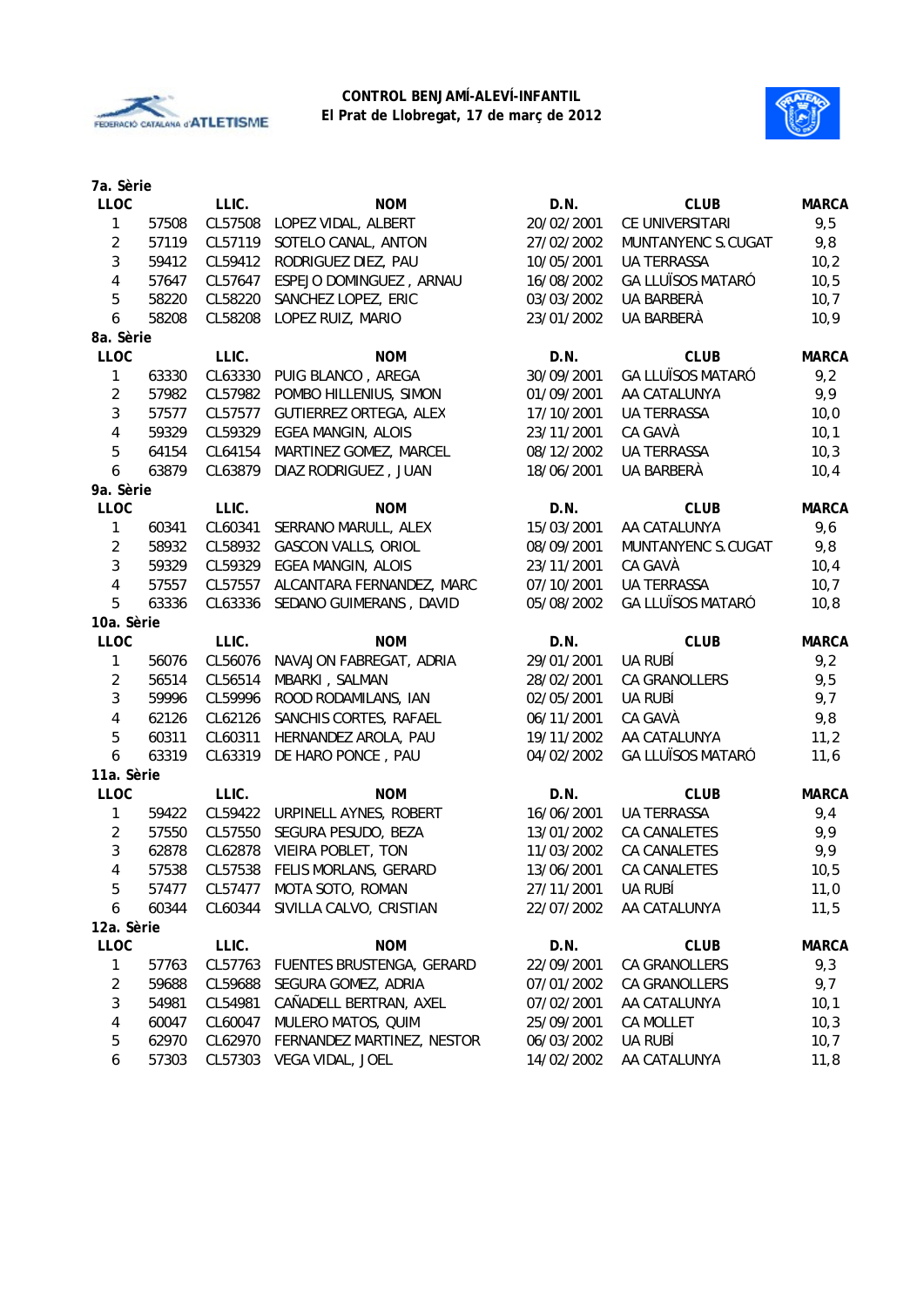



| 13a. Sèrie       |       |         |                                 |            |                          |              |
|------------------|-------|---------|---------------------------------|------------|--------------------------|--------------|
| <b>LLOC</b>      |       | LLIC.   | <b>NOM</b>                      | D.N.       | <b>CLUB</b>              | MARCA        |
| $\mathbf{1}$     | 62832 | CL62832 | GARCIA FERNANDEZ, ALAN          | 01/10/2002 | CA CANALETES             | 9,9          |
| $\sqrt{2}$       | 58611 | CL58611 | ROMEO BARCELO, ALBERT           | 08/12/2002 | <b>CA CANALETES</b>      | 10,0         |
| $\mathbf{3}$     | 60335 | CL60335 | RICO GUASCH, JOAQUIM            | 24/02/2002 | AA CATALUNYA             | 10,3         |
| $\overline{4}$   | 59696 | CL59696 | ALBARRAN SANCHEZ, POL           | 13/01/2001 | CA NOU BARRIS            | 10,3         |
| 5                | 54753 | CL54753 | ORIOL SENGARIZ, NICOLAS         | 26/06/2001 | CA NOU BARRIS            | 10,9         |
| 6                | 63364 | CL63364 | VELASCO TELLO, RAUL             | 26/02/2002 | PENYA APA ANEM-HI        | 11,1         |
| 14a. Sèrie       |       |         |                                 |            |                          |              |
| <b>LLOC</b>      |       | LLIC.   | <b>NOM</b>                      | D.N.       | <b>CLUB</b>              | <b>MARCA</b> |
| $\mathbf{1}$     | 63363 | CL63363 | GARCIA MORALES, ALEJANDRO       | 10/02/2002 | PENYA APA ANEM-HI        | 9,7          |
| $\sqrt{2}$       | 62859 | CL62859 | NDIAYE MATHEU, NABI             | 27/06/2002 | <b>CA CANALETES</b>      | 10,1         |
| 3                | 62153 | CL62153 | TRESSERRAS GONZALO, ALEX        | 01/05/2001 | CA GRANOLLERS            | 10,3         |
|                  |       |         | 2000 METRES MARXA ALEVÍ MASCULÍ |            |                          |              |
| <b>LLOC</b>      |       | LLIC.   | <b>NOM</b>                      | D.N.       | <b>CLUB</b>              | <b>MARCA</b> |
| $\mathbf{1}$     | 58611 | CL58611 | ROMEO BARCELO, ALBERT           | 08/12/2002 | <b>CA CANALETES</b>      | 12, 12, 2    |
| $\sqrt{2}$       | 59688 | CL59688 | SEGURA GOMEZ, ADRIA             | 07/01/2002 | CA GRANOLLERS            | 12, 20, 1    |
| $\sqrt{3}$       | 57577 | CL57577 | GUTIERREZ ORTEGA, ALEX          | 17/10/2001 | <b>UA TERRASSA</b>       | 12, 21, 6    |
| $\sqrt{4}$       | 60311 | CL60311 | HERNANDEZ AROLA, PAU            | 19/11/2002 | AA CATALUNYA             | 12,40,0      |
| $\mathbf 5$      | 59336 | CL59336 | MCGRATH BENITO, PAUL            | 07/03/2002 | CA GAVÀ                  | 12,48,5      |
| $\boldsymbol{6}$ | 57965 | CL57965 | MATA MARTY, PAU                 | 23/02/2002 | <b>UGE BADALONA</b>      | 12, 49, 3    |
| $\boldsymbol{7}$ | 55184 | CL55184 | MIRMI MASRAMON, ARMAND          | 21/11/2001 | <b>GA LLUÏSOS MATARÓ</b> | 12,56,5      |
| 8                | 54753 | CL54753 | ORIOL SENGARIZ, NICOLAS         | 26/06/2001 | CA NOU BARRIS            | 13,12,9      |
| 9                | 57550 | CL57550 | SEGURA PESUDO, BEZA             | 13/01/2002 | <b>CA CANALETES</b>      | 13, 14, 3    |
| 10               | 63336 | CL63336 | SEDANO GUIMERANS, DAVID         | 05/08/2002 | <b>GA LLUÏSOS MATARÓ</b> | 13,24,2      |
| 11               | 60156 | CL60156 | ALERT FRANCO, DAVID             | 13/03/2001 | <b>UGE BADALONA</b>      | 13, 25, 1    |
| 12               | 60335 | CL60335 | RICO GUASCH, JOAQUIM            | 24/02/2002 | AA CATALUNYA             | 13,27,2      |
| 13               | 56358 | CL56358 | FERRON MARTINEZ, ISRAEL         | 24/03/2001 | CA MONTORNÈS             | 13, 27, 4    |
| 14               | 60783 | CL60783 | MENDEZ ROVIRA, JOAN             | 11/12/2002 | CA CANALETES             | 13,49,0      |
| 15               | 60344 | CL60344 | SIVILLA CALVO, CRISTIAN         | 22/07/2002 | AA CATALUNYA             | 13,50,6      |
| 16               | 57395 | CL57395 | FOLCH CASADELLA, ADRIA          | 10/10/2002 | CA MALGRAT               | 14, 22, 9    |
| 17               | 59218 | CL59218 | <b>GUERRERO PLAZA, VICTOR</b>   | 17/08/2001 | CA CANALETES             | 14,24,2      |
| 18               | 63248 | CL63248 | MONTESINOS GARRIDO, POL         | 26/03/2002 | PRATENC AA               | 14,30,7      |
| 19               | 58200 | CL58200 | GEA GONZALEZ, JOAN              | 04/04/2002 | UA BARBERÀ               | 14, 33, 3    |
| 20               | 58208 | CL58208 | LOPEZ RUIZ, MARIO               | 23/01/2002 | UA BARBERÀ               | 14,35,4      |
| 21               | 57303 | CL57303 | VEGA VIDAL, JOEL                | 14/02/2002 | AA CATALUNYA             | 15,00,2      |
| 22               | 63879 | CL63879 | DIAZ RODRIGUEZ, JUAN            | 18/06/2001 | UA BARBERÀ               | 15, 11, 7    |
| 23               | 58220 | CL58220 | SANCHEZ LOPEZ, ERIC             | 03/03/2002 | UA BARBERA               | 15, 38, 7    |
| 24               | 58191 | CL58191 | ALBARRAN ROCA, MARTI            | 13/08/2002 | UA BARBERÀ               | 16, 10, 9    |
| 25               | 57045 | CL57045 | PESO KEYER, VICTOR              | 08/05/2001 | CA GAVÀ                  | 16,11,0      |
| 26               | 63319 | CL63319 | DE HARO PONCE, PAU              | 04/02/2002 | <b>GA LLUÏSOS MATARÓ</b> | 16, 27, 8    |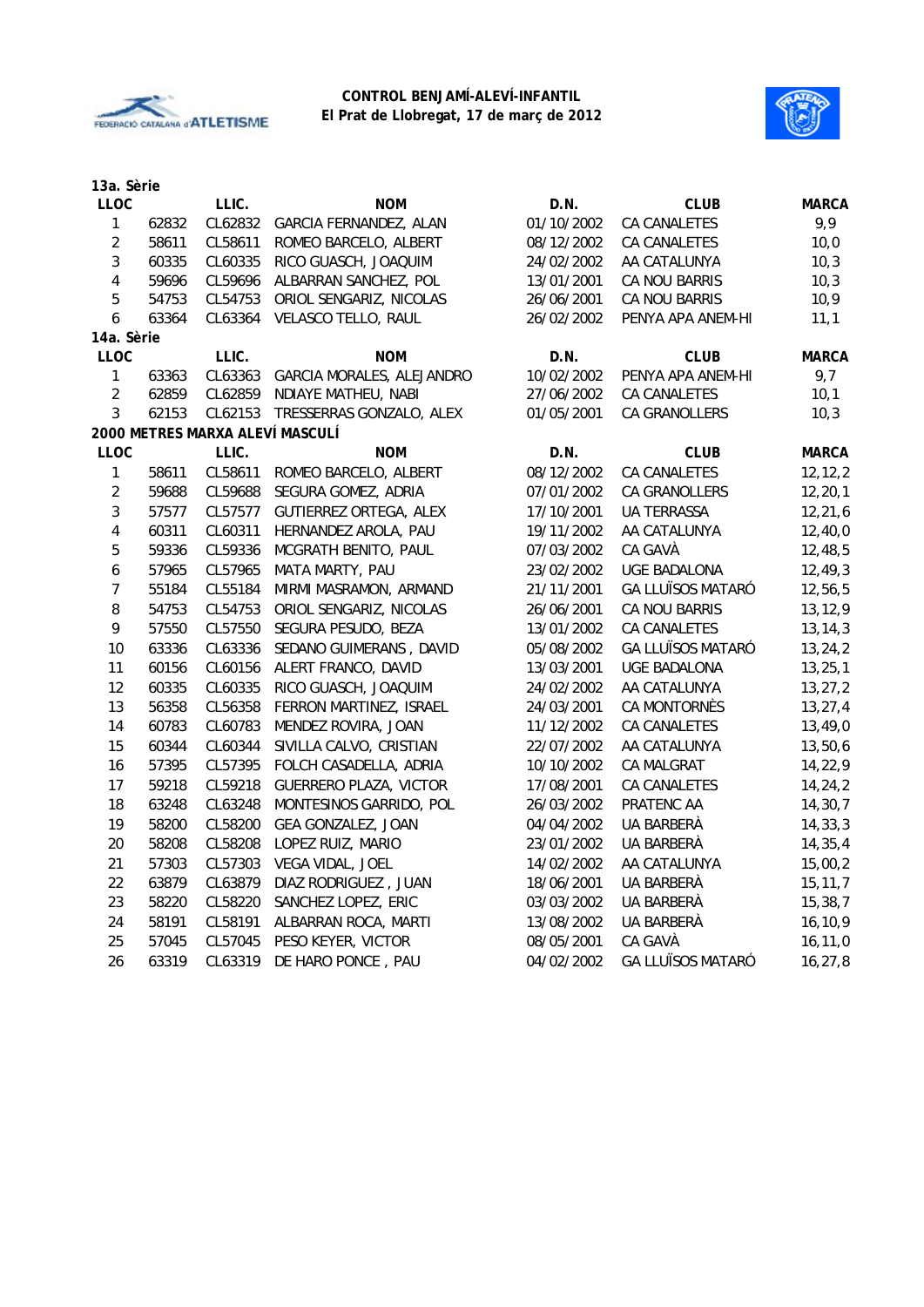



#### **SALT DE LLARGADA ALEVÍ MASCULÍ**

| <b>LLOC</b>    |       | LLIC.   | <b>NOM</b>                            | D.N.       | <b>CLUB</b>              | <b>MARCA</b> |
|----------------|-------|---------|---------------------------------------|------------|--------------------------|--------------|
| 1              | 56076 | CL56076 | NAVAJON FABREGAT, ADRIA               | 29/01/2001 | UA RUBÍ                  | 4,23         |
| $\overline{c}$ | 57115 | CL57115 | SANTAFE PAGA, ELOI                    | 16/02/2001 | MUNTANYENC S.CUGAT       | 4,11         |
| 3              | 56199 | CL56199 | ESTEBAN AUDINA, ALBERT                | 13/07/2001 | CA GAVÀ                  | 3,95         |
| 4              | 59268 | CL59268 | AOIZ PEREZ DEL MOLINO, JUAN           | 23/08/2001 | CA CANALETES             | 3,89         |
| 5              | 56456 | CL56456 | ARTIGAS MEDINA, JOAN                  | 06/02/2001 | MUNTANYENC S.CUGAT       | 3,86         |
| 6              | 57763 | CL57763 | FUENTES BRUSTENGA, GERARD             | 22/09/2001 | CA GRANOLLERS            | 3,86         |
| $\overline{7}$ | 56888 | CL56888 | PEREZ MOLERO, MARIO                   | 20/02/2001 | <b>UGE BADALONA</b>      | 3,85         |
| 8              | 57284 | CL57284 | RODRIGUEZ FAUROUX, JOAQUIM            | 19/03/2002 | ISS - L'HOSPITALET       | 3,84         |
| 9              | 58775 | CL58775 | RUIZ JOVER, THEO                      | 21/02/2001 | MUNTANYENC S.CUGAT       | 3,79         |
| 10             | 62114 | CL62114 | GARCIA CARRETERO, OSCAR               | 10/08/2001 | CA GAVÀ                  | 3,77         |
| 11             | 56689 | CL56689 | BONET SARRIAS, ALEX                   | 08/10/2001 | MUNTANYENC S.CUGAT       | 3,66         |
| 12             | 60341 | CL60341 | SERRANO MARULL, ALEX                  | 15/03/2001 | AA CATALUNYA             | 3,56         |
| 13             | 59996 | CL59996 | ROOD RODAMILANS, IAN                  | 02/05/2001 | UA RUBÍ                  | 3,54         |
| 14             | 58200 | CL58200 | GEA GONZALEZ, JOAN                    | 04/04/2002 | UA BARBERÀ               | 3,54         |
| 15             | 56960 | CL56960 | COLL SICLUNA, ARTUR                   | 16/08/2001 | FC BARCELONA             | 3,53         |
| 16             | 58932 | CL58932 | <b>GASCON VALLS, ORIOL</b>            | 08/09/2001 | MUNTANYENC S.CUGAT       | 3,52         |
| 17             | 62824 | CL62824 | CODINA COSTA, BERNAT                  | 09/12/2001 | CA CANALETES             | 3,51         |
| 18             | 60156 | CL60156 | ALERT FRANCO, DAVID                   | 13/03/2001 | <b>UGE BADALONA</b>      | 3,46         |
| 19             | 57965 | CL57965 | MATA MARTY, PAU                       | 23/02/2002 | <b>UGE BADALONA</b>      | 3,42         |
| 20             | 59329 | CL59329 | EGEA MANGIN, ALOIS                    | 23/11/2001 | CA GAVÀ                  | 3,41         |
| 21             | 57508 | CL57508 | LOPEZ VIDAL, ALBERT                   | 20/02/2001 | CE UNIVERSITARI          | 3,40         |
| 22             | 60047 | CL60047 | MULERO MATOS, QUIM                    | 25/09/2001 | CA MOLLET                | 3,40         |
| 23             | 63248 | CL63248 | MONTESINOS GARRIDO, POL               | 26/03/2002 | PRATENC AA               | 3,40         |
| 24             | 59329 | CL59329 | EGEA MANGIN, ALOIS                    | 23/11/2001 | CA GAVÀ                  | 3,40         |
| 25             | 57119 | CL57119 | SOTELO CANAL, ANTON                   | 27/02/2002 | MUNTANYENC S.CUGAT       | 3,38         |
| 26             | 58950 | CL58950 | MONTES LOPEZ, MARIO                   | 20/02/2002 | PRATENC AA               | 3,36         |
| 27             | 60335 | CL60335 | RICO GUASCH, JOAQUIM                  | 24/02/2002 | AA CATALUNYA             | 3,35         |
| 28             | 57538 | CL57538 | FELIS MORLANS, GERARD                 | 13/06/2001 | CA CANALETES             | 3,34         |
| 29             | 63330 | CL63330 | PUIG BLANCO, AREGA                    | 30/09/2001 | <b>GA LLUÏSOS MATARÓ</b> | 3,33         |
| 30             | 59422 | CL59422 | URPINELL AYNES, ROBERT                | 16/06/2001 | UA TERRASSA              | 3,31         |
| 31             | 58611 | CL58611 | ROMEO BARCELO, ALBERT                 | 08/12/2002 | CA CANALETES             | 3,31         |
| 32             | 57460 | CL57460 | <b>BADIA CELMA, JAN</b>               | 13/06/2002 | <b>UA RUBÍ</b>           | 3,28         |
| 33             | 60770 | CL60770 | <b>GESE NOVALES, MARIO</b>            | 15/05/2001 | CA CANALETES             | 3,28         |
| 34             | 59275 | CL59275 | FERNANDEZ QUINTERO, EDGAR             | 10/04/2001 | CORNELLÀ AT.             | 3,26         |
| 35             | 63836 |         | CL63836 SOTELO GIMFARRER, JOSEP MARIA | 27/12/2001 | CA LAIETANIA             | 3,25         |
| 36             | 56358 | CL56358 | FERRON MARTINEZ, ISRAEL               | 24/03/2001 | CA MONTORNÈS             | 3,23         |
| 37             | 62878 | CL62878 | VIEIRA POBLET, TON                    | 11/03/2002 | CA CANALETES             | 3,23         |
| 38             | 59218 | CL59218 | <b>GUERRERO PLAZA, VICTOR</b>         | 17/08/2001 | CA CANALETES             | 3,23         |
| 39             | 57550 | CL57550 | SEGURA PESUDO, BEZA                   | 13/01/2002 | CA CANALETES             | 3,23         |
| 40             | 62263 | CL62263 | RUDA OLIVARES, VICTOR                 | 05/08/2001 | CA SANT JUST             | 3,22         |
| 41             | 59844 | CL59844 | TAULATS BRAOS, GERARD                 | 25/10/2001 | CORNELLÀ AT.             | 3,21         |
| 42             | 58611 | CL58611 | ROMEO BARCELO, ALBERT                 | 08/12/2002 | CA CANALETES             | 3,21         |
| 43             | 59696 | CL59696 | ALBARRAN SANCHEZ, POL                 | 13/01/2001 | CA NOU BARRIS            | 3,19         |
| 44             | 60551 | CL60551 | ALONSO SUAREZ, IKER                   | 27/11/2001 | ISS - L'HOSPITALET       | 3,18         |
| 45             | 58208 | CL58208 | LOPEZ RUIZ, MARIO                     | 23/01/2002 | UA BARBERÀ               | 3,12         |
| 46             | 59042 | CL59042 | PUIG BESA, ADRIA                      | 11/04/2001 | CA CALELLA               | 3,11         |
| 47             | 62859 | CL62859 | NDIAYE MATHEU, NABI                   | 27/06/2002 | CA CANALETES             | 3,11         |
| 48             | 57557 | CL57557 | ALCANTARA FERNANDEZ, MARC             | 07/10/2001 | UA TERRASSA              | 3,11         |
| 49             | 64154 | CL64154 | MARTINEZ GOMEZ, MARCEL                | 08/12/2002 | <b>UA TERRASSA</b>       | 3,07         |
| 50             | 57647 | CL57647 | ESPEJO DOMINGUEZ, ARNAU               | 16/08/2002 | <b>GA LLUÏSOS MATARÓ</b> | 3,01         |
| 51             | 63363 | CL63363 | GARCIA MORALES, ALEJANDRO             | 10/02/2002 | PENYA APA ANEM-HI        | 3,01         |
| 52             | 56514 | CL56514 | MBARKI, SALMAN                        | 28/02/2001 | CA GRANOLLERS            | 3,00         |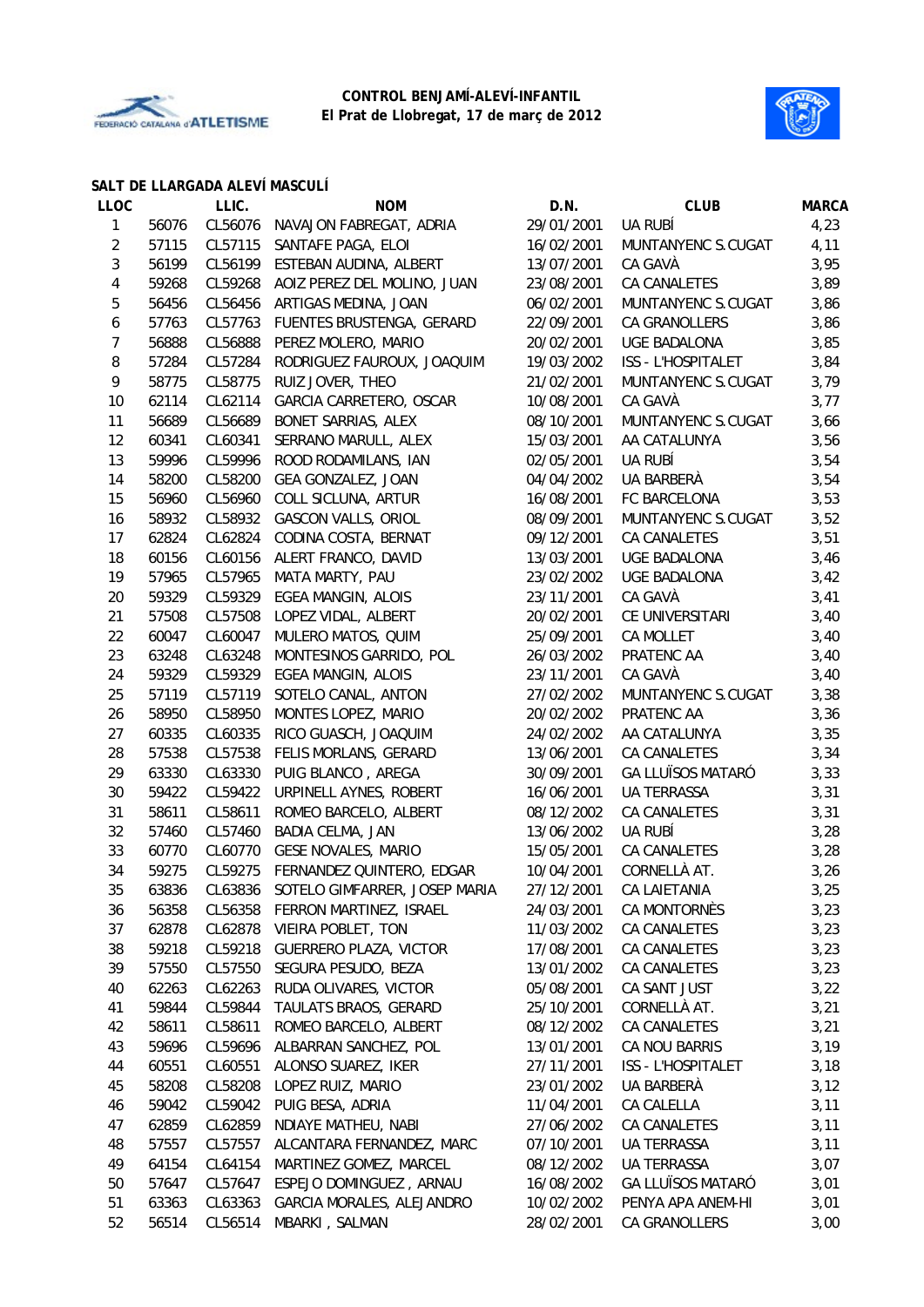



| 53 | 59336 | CL59336 | MCGRATH BENITO, PAUL          | 07/03/2002 | CA GAVÀ                  | 3,00 |
|----|-------|---------|-------------------------------|------------|--------------------------|------|
| 54 | 62126 | CL62126 | SANCHIS CORTES, RAFAEL        | 06/11/2001 | CA GAVÀ                  | 2,98 |
| 55 | 59327 | CL59327 | DE PANO LACOSTA, JUAN IGNACIO | 24/10/2002 | CA GAVÀ                  | 2,98 |
| 56 | 59688 | CL59688 | SEGURA GOMEZ, ADRIA           | 07/01/2002 | <b>CA GRANOLLERS</b>     | 2,93 |
| 57 | 59412 | CL59412 | RODRIGUEZ DIEZ, PAU           | 10/05/2001 | <b>UA TERRASSA</b>       | 2,91 |
| 58 | 55184 | CL55184 | MIRMI MASRAMON, ARMAND        | 21/11/2001 | <b>GA LLUÏSOS MATARÓ</b> | 2,89 |
| 59 | 62970 | CL62970 | FERNANDEZ MARTINEZ, NESTOR    | 06/03/2002 | UA RUBÍ                  | 2,86 |
| 60 | 62153 | CL62153 | TRESSERRAS GONZALO, ALEX      | 01/05/2001 | <b>CA GRANOLLERS</b>     | 2,86 |
| 61 | 58948 | CL58948 | <b>MOGAS MORALES, ROGER</b>   | 08/04/2002 | PRATENC AA               | 2,81 |
| 62 | 58191 | CL58191 | ALBARRAN ROCA, MARTI          | 13/08/2002 | UA BARBERÀ               | 2,79 |
| 63 | 63879 | CL63879 | DIAZ RODRIGUEZ, JUAN          | 18/06/2001 | UA BARBERÀ               | 2,78 |
| 64 | 54981 | CL54981 | CAÑADELL BERTRAN, AXEL        | 07/02/2001 | AA CATALUNYA             | 2,76 |
| 65 | 57043 | CL57043 | ESTEBAN CASTILLO, ALEX        | 17/09/2002 | CA GAVÀ                  | 2,76 |
| 66 | 63336 | CL63336 | SEDANO GUIMERANS, DAVID       | 05/08/2002 | <b>GA LLUÏSOS MATARÓ</b> | 2,73 |
| 67 | 57042 | CL57042 | ABAVIS VIVES, NIKOS           | 10/04/2002 | CA GAVÀ                  | 2,72 |
| 68 | 60344 | CL60344 | SIVILLA CALVO, CRISTIAN       | 22/07/2002 | AA CATALUNYA             | 2,66 |
| 69 | 58220 | CL58220 | SANCHEZ LOPEZ, ERIC           | 03/03/2002 | UA BARBERÀ               | 2,63 |
| 70 | 62454 | CL62454 | COMA BRUJAS, JUAN             | 27/06/2002 | MUNTANYENC S.CUGAT       | 2,63 |
| 71 | 62832 | CL62832 | GARCIA FERNANDEZ, ALAN        | 01/10/2002 | <b>CA CANALETES</b>      | 2,55 |
| 72 | 57303 | CL57303 | VEGA VIDAL, JOEL              | 14/02/2002 | AA CATALUNYA             | 2,54 |
| 73 | 57459 | CL57459 | AYUSO GIMENEZ, MARC           | 23/05/2001 | UA RUBÍ                  | 2,53 |
| 74 | 57117 | CL57117 | SERRA VILADRICH, POL          | 22/08/2002 | MUNTANYENC S.CUGAT       | 2,46 |
| 75 | 60311 | CL60311 | HERNANDEZ AROLA, PAU          | 19/11/2002 | AA CATALUNYA             | 2,35 |
| 76 | 63320 | CL63320 | DELGADO GRAJERA, MIQUEL       | 13/03/2001 | <b>GA LLUÏSOS MATARÓ</b> | 2,25 |
| 77 | 57045 | CL57045 | PESO KEYER, VICTOR            | 08/05/2001 | CA GAVÀ                  | 2,21 |
|    | 63319 | CL63319 | DE HARO PONCE, PAU            | 04/02/2002 | <b>GA LLUÏSOS MATARÓ</b> | 0,00 |
|    | 63364 | CL63364 | <b>VELASCO TELLO, RAUL</b>    | 26/02/2002 | PENYA APA ANEM-HI        | 0,00 |
|    |       |         |                               |            |                          |      |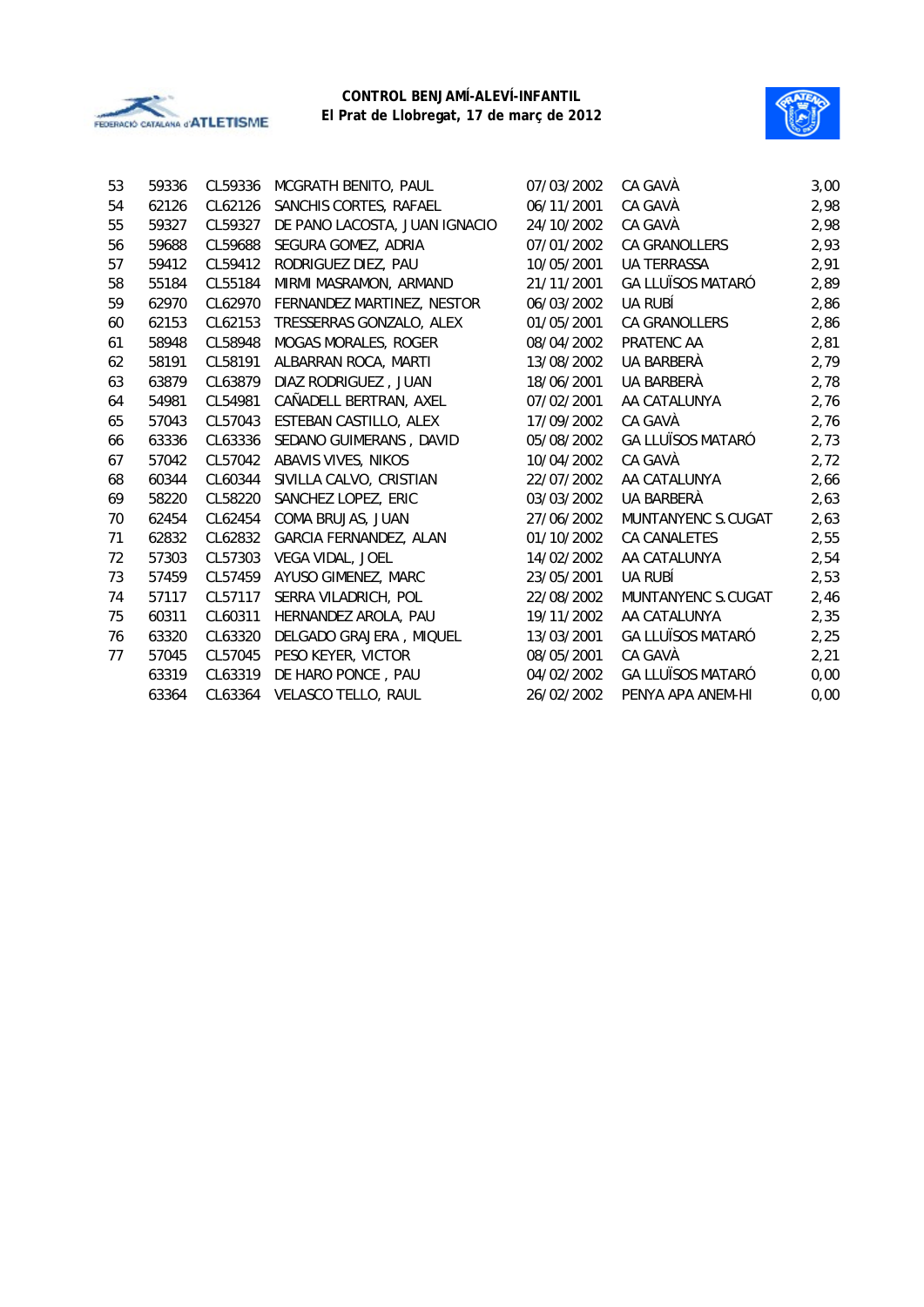



#### **LLANÇAMENT DE PES ALEVÍ MASCULÍ**

| <b>LLOC</b>    |                | LLIC.              | <b>NOM</b>                                            | D.N.                     | <b>CLUB</b>              | <b>MARCA</b> |
|----------------|----------------|--------------------|-------------------------------------------------------|--------------------------|--------------------------|--------------|
| $\mathbf{1}$   | 59696          | CL59696            | ALBARRAN SANCHEZ, POL                                 | 13/01/2001               | CA NOU BARRIS            | 8,46         |
| $\overline{c}$ | 57982          | CL57982            | POMBO HILLENIUS, SIMON                                | 01/09/2001               | AA CATALUNYA             | 8,05         |
| 3              | 60341          | CL60341            | SERRANO MARULL, ALEX                                  | 15/03/2001               | AA CATALUNYA             | 7,92         |
| 4              | 57284          | CL57284            | RODRIGUEZ FAUROUX, JOAQUIM                            | 19/03/2002               | ISS - L'HOSPITALET       | 7,72         |
| 5              | 57965          | CL57965            | MATA MARTY, PAU                                       | 23/02/2002               | <b>UGE BADALONA</b>      | 7,62         |
| 6              | 57115          | CL57115            | SANTAFE PAGA, ELOI                                    | 16/02/2001               | MUNTANYENC S.CUGAT       | 7,62         |
| $\overline{7}$ | 59996          | CL59996            | ROOD RODAMILANS, IAN                                  | 02/05/2001               | UA RUBÍ                  | 7,51         |
| 8              | 58950          | CL58950            | MONTES LOPEZ, MARIO                                   | 20/02/2002               | PRATENC AA               | 7,46         |
| 9              | 56456          | CL56456            | ARTIGAS MEDINA, JOAN                                  | 06/02/2001               | MUNTANYENC S.CUGAT       | 7,45         |
| 10             | 60770          | CL60770            | <b>GESE NOVALES, MARIO</b>                            | 15/05/2001               | CA CANALETES             | 7,24         |
| 11             | 62114          | CL62114            | GARCIA CARRETERO, OSCAR                               | 10/08/2001               | CA GAVÀ                  | 7,19         |
| 12             | 56076          | CL56076            | NAVAJON FABREGAT, ADRIA                               | 29/01/2001               | UA RUBÍ                  | 7,14         |
| 13             | 59412          | CL59412            | RODRIGUEZ DIEZ, PAU                                   | 10/05/2001               | <b>UA TERRASSA</b>       | 7,01         |
| 14             | 59327          | CL59327            | DE PANO LACOSTA, JUAN IGNACIO                         | 24/10/2002               | CA GAVÀ                  | 6,81         |
| 15             | 57557          | CL57557            | ALCANTARA FERNANDEZ, MARC                             | 07/10/2001               | <b>UA TERRASSA</b>       | 6,81         |
| 16             | 63330          | CL63330            | PUIG BLANCO, AREGA                                    | 30/09/2001               | <b>GA LLUÏSOS MATARÓ</b> | 6,69         |
| 17             | 56199          | CL56199            | ESTEBAN AUDINA, ALBERT                                | 13/07/2001               | CA GAVÀ                  | 6,61         |
| 18             | 57042          | CL57042            | ABAVIS VIVES, NIKOS                                   | 10/04/2002               | CA GAVÀ                  | 6,59         |
| 19             | 56888          | CL56888            | PEREZ MOLERO, MARIO                                   | 20/02/2001               | UGE BADALONA             | 6,44         |
| 20             | 64154          | CL64154            | MARTINEZ GOMEZ, MARCEL                                | 08/12/2002               | <b>UA TERRASSA</b>       | 6,44         |
| 21             | 59688          | CL59688            | SEGURA GOMEZ, ADRIA                                   | 07/01/2002               | CA GRANOLLERS            | 6,39         |
| 22             | 57763          | CL57763            | FUENTES BRUSTENGA, GERARD                             | 22/09/2001               | CA GRANOLLERS            | 6,35         |
| 23             | 56358          | CL56358            | FERRON MARTINEZ, ISRAEL                               | 24/03/2001               | CA MONTORNÈS             | 6, 30        |
| 24             | 56514          | CL56514            | MBARKI, SALMAN                                        | 28/02/2001               | CA GRANOLLERS            | 6,28         |
| 25             | 56960          | CL56960            | COLL SICLUNA, ARTUR                                   | 16/08/2001               | FC BARCELONA             | 6, 27        |
| 26             | 57538          | CL57538            | FELIS MORLANS, GERARD                                 | 13/06/2001               | CA CANALETES             | 6,11         |
| 27             | 58948          | CL58948            | MOGAS MORALES, ROGER                                  | 08/04/2002               | PRATENC AA               | 6,08         |
| 28             | 57459          | CL57459            | AYUSO GIMENEZ, MARC                                   | 23/05/2001               | UA RUBÍ                  | 5,98         |
| 29             | 63836          | CL63836            | SOTELO GIMFARRER, JOSEP MARIA                         | 27/12/2001               | CA LAIETANIA             | 5,96         |
| 30             | 54981          | CL54981            | CAÑADELL BERTRAN, AXEL                                | 07/02/2001               | AA CATALUNYA             | 5,92         |
| 31             | 57045          | CL57045            | PESO KEYER, VICTOR                                    | 08/05/2001               | CA GAVÀ                  | 5,90         |
| 32             | 62263          | CL62263            | RUDA OLIVARES, VICTOR                                 | 05/08/2001               | CA SANT JUST             | 5,84         |
| 33             | 62153          | CL62153            | TRESSERRAS GONZALO, ALEX                              | 01/05/2001               | CA GRANOLLERS            | 5,84         |
| 34             | 57647          | CL57647            | ESPEJO DOMINGUEZ, ARNAU                               | 16/08/2002               | <b>GA LLUÏSOS MATARÓ</b> | 5,80         |
| 35             | 62824          |                    | CL62824 CODINA COSTA, BERNAT                          | 09/12/2001               | CA CANALETES             | 5,66         |
| 36             | 63248          | CL63248            | MONTESINOS GARRIDO, POL                               | 26/03/2002               | PRATENC AA               | 5,62         |
| 37             | 59844          | CL59844            | TAULATS BRAOS, GERARD                                 | 25/10/2001               | CORNELLÀ AT.             | 5,61         |
| 38             | 63363          | CL63363            | GARCIA MORALES, ALEJANDRO                             | 10/02/2002               | PENYA APA ANEM-HI        | 5,57         |
| 39             | 55184          | CL55184            | MIRMI MASRAMON, ARMAND                                | 21/11/2001               | <b>GA LLUÏSOS MATARÓ</b> | 5,54         |
| 40             | 57460          | CL57460            | BADIA CELMA, JAN                                      | 13/06/2002               | UA RUBÍ                  | 5,50         |
| 41             | 59422          | CL59422            | URPINELL AYNES, ROBERT                                | 16/06/2001               | <b>UA TERRASSA</b>       | 5,47         |
| 42             | 60335          | CL60335            | RICO GUASCH, JOAQUIM                                  | 24/02/2002               | AA CATALUNYA             | 5,37         |
| 43             | 58200          | CL58200            | GEA GONZALEZ, JOAN                                    | 04/04/2002               | UA BARBERÀ               | 5,29         |
| 44             | 57303          | CL57303            | VEGA VIDAL, JOEL                                      | 14/02/2002               | AA CATALUNYA             | 5,13         |
| 45             | 63879          | CL63879            | DIAZ RODRIGUEZ, JUAN                                  | 18/06/2001               | UA BARBERÀ               |              |
|                |                |                    |                                                       |                          |                          | 5,02         |
| 46<br>47       | 59218<br>59336 | CL59218<br>CL59336 | <b>GUERRERO PLAZA, VICTOR</b><br>MCGRATH BENITO, PAUL | 17/08/2001<br>07/03/2002 | CA CANALETES<br>CA GAVÀ  | 4,99         |
|                |                |                    |                                                       |                          |                          | 4,98         |
| 48             | 62126          | CL62126            | SANCHIS CORTES, RAFAEL                                | 06/11/2001               | CA GAVÀ                  | 4,96         |
| 49             | 60311          | CL60311            | HERNANDEZ AROLA, PAU                                  | 19/11/2002               | AA CATALUNYA             | 4,91         |
| 50             | 57508          | CL57508            | LOPEZ VIDAL, ALBERT                                   | 20/02/2001               | CE UNIVERSITARI          | 4,83         |
| 51             | 63336          | CL63336            | SEDANO GUIMERANS, DAVID                               | 05/08/2002               | <b>GA LLUÏSOS MATARÓ</b> | 4,74         |
| 52             | 60344          | CL60344            | SIVILLA CALVO, CRISTIAN                               | 22/07/2002               | AA CATALUNYA             | 4,47         |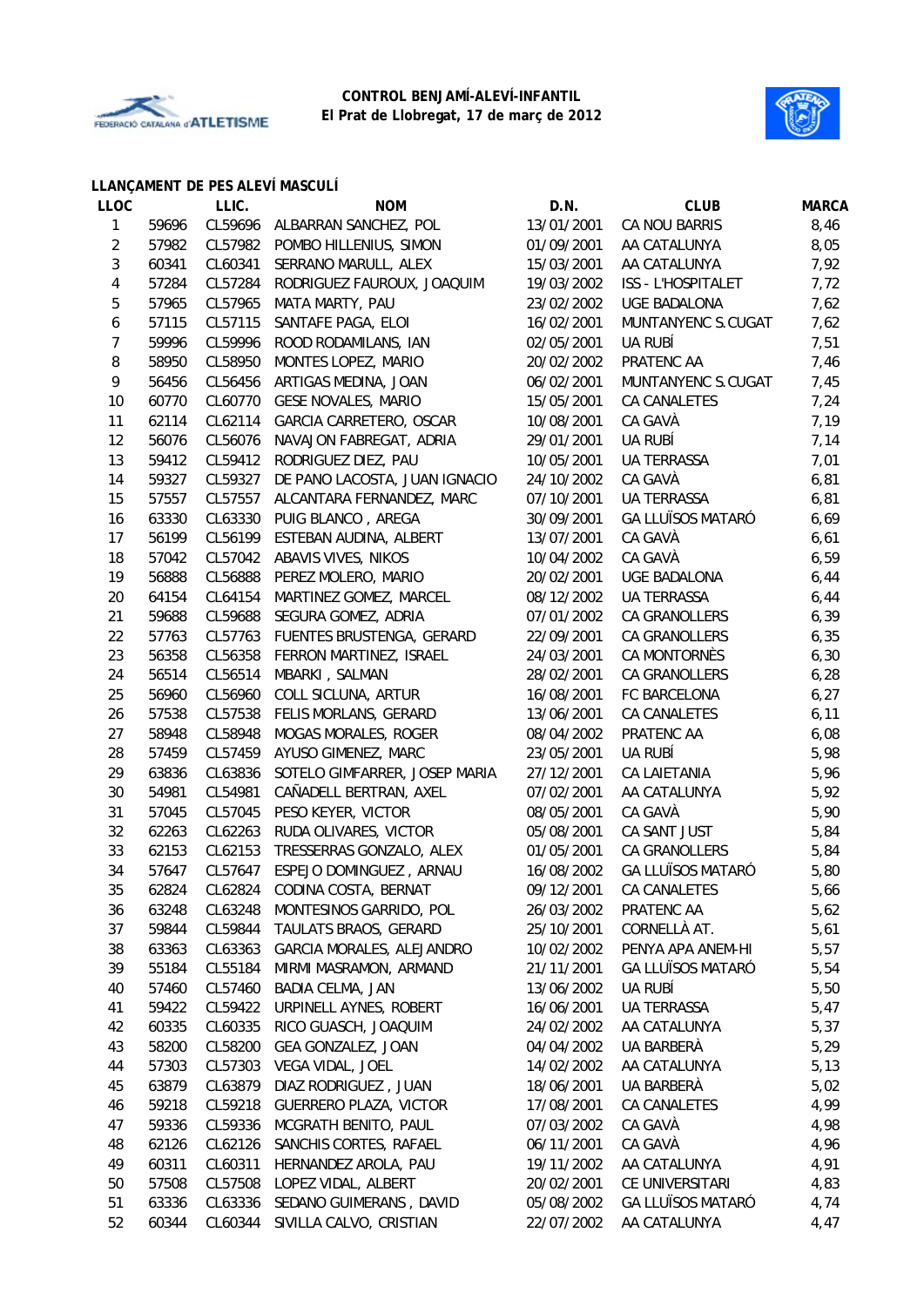



| 4,46<br>4,41<br>4,37       |
|----------------------------|
|                            |
|                            |
|                            |
| 4,33                       |
| 4,08                       |
| 3,74<br>MUNTANYENC S.CUGAT |
| 3,71                       |
| 3,65                       |
| 3,36                       |
| 3,35                       |
| 2,78                       |
| <b>NULS</b>                |
|                            |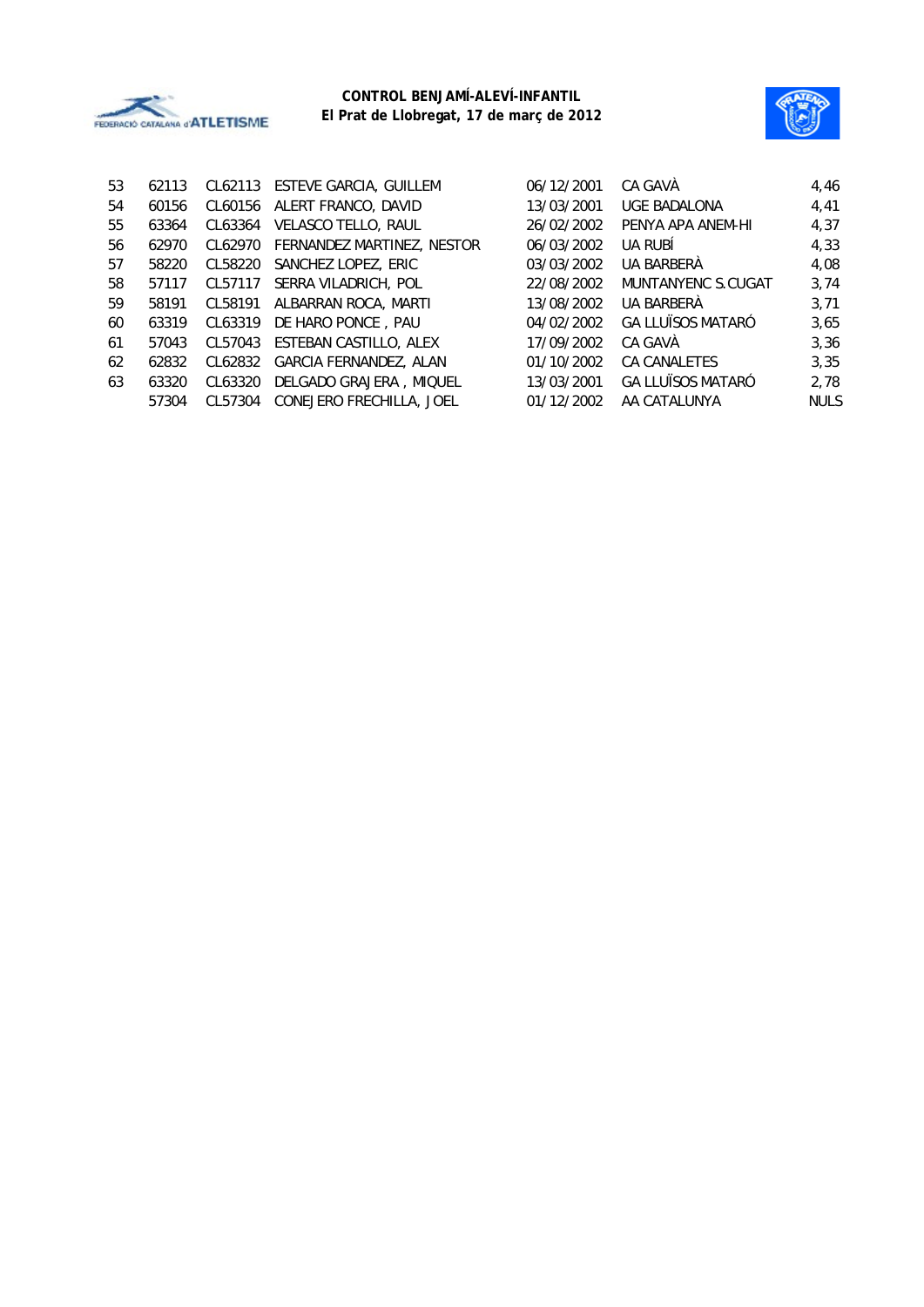



## **60 METRES LLISOS ALEVÍ FEMENÍ**

| 1a. Sèrie      |         |                              |            |                     |              |
|----------------|---------|------------------------------|------------|---------------------|--------------|
| <b>LLOC</b>    | LLIC.   | <b>NOM</b>                   | D.N.       | <b>CLUB</b>         | <b>MARCA</b> |
| 1              | CL59067 | DE MINGO DOMENECH, MARIA     | 09/02/2001 | CE UNIVERSITARI     | 8,5          |
| $\overline{2}$ | CL54844 | TORRES ALCARAZ, HELENA       | 17/03/2001 | <b>CA LAIETANIA</b> | 9,6          |
| 3              | CL62773 | RUBIO MIRALLES, IRENE        | 08/02/2002 | CE UNIVERSITARI     | 9,8          |
| 4              | CL60048 | PADILLA RODRIGUEZ, GISELA    | 16/07/2002 | CA MOLLET           | 10,1         |
| 5              | CL59798 | <b>GARCIA ROMERA, MARIA</b>  | 18/10/2001 | U COLOMENCA AT.     | 10,3         |
| 6              | CL59797 | ALVAREZ MANRUBIA, CARLA      | 22/08/2001 | U COLOMENCA AT.     | 10, 8        |
| 2a. Sèrie      |         |                              |            |                     |              |
| <b>LLOC</b>    | LLIC.   | <b>NOM</b>                   | D.N.       | <b>CLUB</b>         | <b>MARCA</b> |
| $\mathbf{1}$   | CL60933 | BALLESTER MALLEBREIN, LAURA  | 22/04/2001 | <b>CA LAIETANIA</b> | 9,4          |
| $\overline{2}$ | CL56745 | ONWUKA, AMARACHI SANDRA      | 05/12/2001 | <b>CA LAIETANIA</b> | 9,6          |
| 3              | CL61607 | GIL LOPEZ, ANDREA            | 08/01/2001 | CA CANALETES        | 9,7          |
| 4              | CL63692 | CASBAS RECUENCO, OLIVIA      | 16/09/2002 | BARCELONA AT.       | 10,6         |
| 5              | CL55738 | SAYAGO CEREZO, PAULA         | 25/11/2001 | CORNELLÀ AT.        | 10,9         |
| 6              | CL62159 | NAVAS GUERRERO, AINHOA       | 06/11/2002 | <b>CA LAIETANIA</b> | 11,3         |
| 3a. Sèrie      |         |                              |            |                     |              |
| <b>LLOC</b>    | LLIC.   | <b>NOM</b>                   | D.N.       | <b>CLUB</b>         | <b>MARCA</b> |
| $\mathbf{1}$   | CL60246 | VALLE ROCA, JUDIT            | 08/01/2002 | CA CALELLA          | 9,6          |
| $\overline{2}$ | CL62764 | DE MINGO DOMENECH, ANNA      | 30/12/2002 | CE UNIVERSITARI     | 10,0         |
| 3              | CL59842 | PRIETO RUIZ, LEIRE           | 26/07/2001 | CORNELLÀ AT.        | 10,2         |
| 4              | CL64051 | SARMIENTO TORRES, JUDIT      | 04/07/2001 | CA MONTORNÈS        | 10,5         |
| 5              | CL62855 | MURIST VACAS, AINHOA         | 05/12/2001 | CA CANALETES        | 10,7         |
| 6              | CL56361 | GARRIDO ANTOLINO, CARMEN     | 14/06/2001 | CA MONTORNÈS        | 10,9         |
| 4a. Sèrie      |         |                              |            |                     |              |
| LLOC           | LLIC.   | <b>NOM</b>                   | D.N.       | <b>CLUB</b>         | <b>MARCA</b> |
| 1              | CL54843 | BUSCA VALLS, ROSA MARIA      | 08/05/2001 | CA LAIETANIA        | 9,2          |
| $\overline{2}$ | CL60799 | RUIZ DE VILALLONGA, GINA     | 24/02/2001 | CA CANALETES        | 9,6          |
| 3              | CL57168 | MARTINEZ GONZALEZ, ELENA     | 10/07/2002 | CORNELLÀ AT.        | 10,3         |
| 4              | CL56362 | GARRIDO ANTOLINO, MARIA      | 14/06/2001 | CA MONTORNÈS        | 10,5         |
|                |         |                              |            |                     |              |
| 5              | CL63831 | DOBON PELEGRIN, ESTHER       | 19/04/2002 | UA BARBERÀ          | 10,9         |
| 6              | CL57611 | <b>GURRI CASALS, LIDIA</b>   | 19/05/2002 | <b>CA MONTORNÈS</b> | 12,0         |
| 5a. Sèrie      |         |                              |            |                     |              |
| LLOC           | LLIC.   | <b>NOM</b>                   | D.N.       | <b>CLUB</b>         | <b>MARCA</b> |
| 1              |         | CL59415 SASOT TEIXIDO, ANNA  | 09/03/2001 | UA TERRASSA         | 9,2          |
| $\overline{2}$ | CL58521 | MORALES ARROYO, MIREIA       | 03/11/2001 | UA RUBÍ             | 9,9          |
| $\mathbf{3}$   | CL58794 | <b>GOMEZ ZAFRA, NEREA</b>    | 07/02/2001 | UA BARBERÀ          | 10,2         |
| 4              | CL55243 | DE MANUEL MONTERO, AINA      | 29/07/2001 | CA CANALETES        | 10,4         |
| 5              | CL56698 | GRUESO ALVAREZ, ELENA        | 19/01/2001 | PRATENC AA          | 10,6         |
| 6              | CL55244 | MUÑOZ UJEDA, CRISTINA        | 10/09/2001 | CA CANALETES        | 10,7         |
| 6a. Sèrie      |         |                              |            |                     |              |
| <b>LLOC</b>    | LLIC.   | <b>NOM</b>                   | D.N.       | <b>CLUB</b>         | <b>MARCA</b> |
| 1              | CL57858 | SALGADO BOIXADERAS, JULIA    | 12/01/2002 | <b>UGE BADALONA</b> | 10,0         |
| $\overline{2}$ | CL58943 | <b>GONZALEZ MATEO, PAULA</b> | 27/08/2001 | PRATENC AA          | 10,0         |
| 3              | CL58210 | <b>MANCHON PAGES, NURIA</b>  | 20/01/2002 | UA BARBERÀ          | 10,4         |
| 4              | CL59417 | SEGURA GUERRA, LUCIA         | 04/05/2002 | UA TERRASSA         | 11,1         |
| 5              | CL62846 | LOPEZ CABALLER, MARTA        | 24/05/2002 | CA CANALETES        | 11,1         |
| 6              | CL62954 | MARTINEZ AGUILERA, IRENE     | 20/07/2002 | AA CATALUNYA        | 11,8         |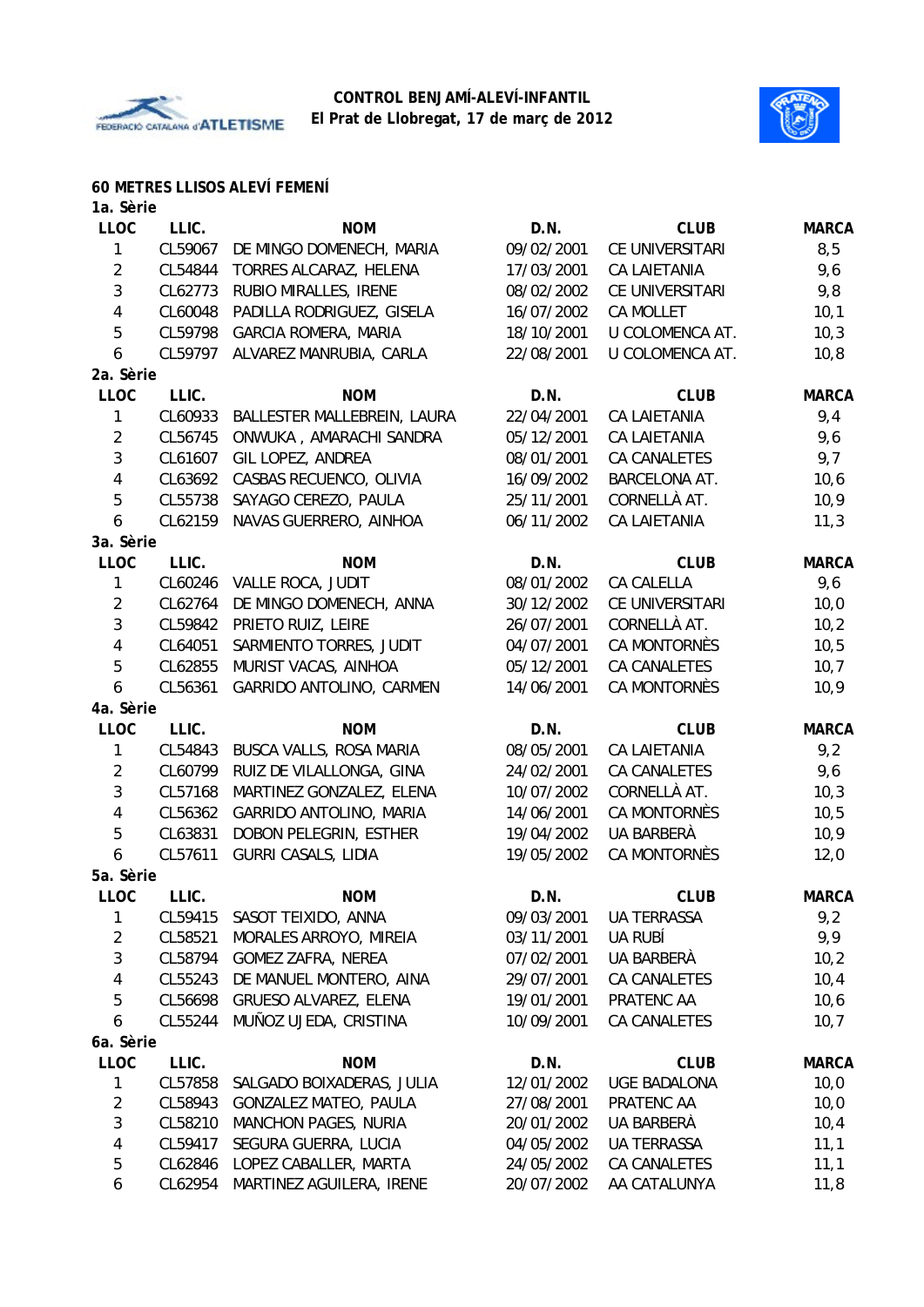



| 7a. Sèrie      |         |                                     |            |                           |              |
|----------------|---------|-------------------------------------|------------|---------------------------|--------------|
| <b>LLOC</b>    | LLIC.   | <b>NOM</b>                          | D.N.       | <b>CLUB</b>               | <b>MARCA</b> |
| 1              | CL60351 | <b>VERGES PEREZ, ALBA</b>           | 02/05/2001 | AA CATALUNYA              | 9,4          |
| $\overline{2}$ | CL55154 | FLORENZA NOVIALS, SILVIA            | 01/08/2001 | <b>UA TERRASSA</b>        | 9,6          |
| 3              | CL57854 | MANZANARES PEREZ, SANDRA            | 13/11/2002 | <b>UGE BADALONA</b>       | 9,8          |
| 4              | CL56701 | <b>VIRTUS MARTIN, LARA</b>          | 08/07/2001 | PRATENC AA                | 10,5         |
| 5              | CL61967 | COCA PUIG, NURIA                    | 08/06/2002 | MARTORELL AC              | 10,9         |
| 6              | CL57643 | CALLARISA SEGURA, IO                | 24/10/2002 | <b>GA LLUÏSOS MATARÓ</b>  | 11,0         |
| 8a. Sèrie      |         |                                     |            |                           |              |
| <b>LLOC</b>    | LLIC.   | <b>NOM</b>                          | D.N.       | <b>CLUB</b>               | <b>MARCA</b> |
| 1              | CL60153 | <b>BUSTOS MERCHANT, SILVIA</b>      | 15/04/2001 | <b>UGE BADALONA</b>       | 9,4          |
| $\overline{2}$ | CL63388 | IÑIGO MAUREL, LAURA                 | 15/01/2001 | ISS - L'HOSPITALET        | 9,8          |
| 3              | CL62703 | PEY RUBIO, QUERALT                  | 20/11/2002 | <b>UA TERRASSA</b>        | 10,1         |
| 4              | CL58915 | ALFONSO MIHI, CARLA                 | 15/02/2002 | <b>GA LLUÏSOS MATARÓ</b>  | 10,2         |
| 5              | CL60312 | ILLA OVIEDO, ANDREA                 | 30/01/2001 | AA CATALUNYA              | 10,4         |
| 6              | CL59230 | LOPEZ PANIAGA, LIDIA                | 01/09/2002 | PRATENC AA                | 10,4         |
| 9a. Sèrie      |         |                                     |            |                           |              |
| LLOC           | LLIC.   | <b>NOM</b>                          | D.N.       | <b>CLUB</b>               | <b>MARCA</b> |
| 1              | CL55949 | SEBBAK REINON, PAULA                | 02/07/2001 | PENYA APA ANEM-HI         | 9,8          |
| $\overline{2}$ | CL61910 | ARMENGOL PARRA, PAULA               | 27/05/2002 | AA CATALUNYA              | 9,8          |
| 3              | CL56049 | VIZUETE BRUSAU, ANDREA              | 25/01/2001 | <b>UGE BADALONA</b>       | 10,2         |
| 4              | CL57585 | LOPEZ LAO, SANDRA                   | 17/05/2002 | <b>UA TERRASSA</b>        | 10,6         |
| 5              | CL63392 | RIDAMEYA JAN, VICTORIA              | 05/11/2001 | ISS - L'HOSPITALET        | 10,8         |
| 6              | CL63384 | FERRER FERNANDEZ, DANIELA           | 08/01/2002 | ISS - L'HOSPITALET        | 10, 8        |
| 10a. Sèrie     |         |                                     |            |                           |              |
| <b>LLOC</b>    | LLIC.   | <b>NOM</b>                          | D.N.       | <b>CLUB</b>               | <b>MARCA</b> |
| 1              | CL60406 | VICENTE GARCIA, MARIA               | 28/03/2001 | <b>ISS - L'HOSPITALET</b> | 8,9          |
| $\overline{2}$ | CL62453 | COMA BRUJAS, MARIA                  | 19/01/2001 | MUNTANYENC S.CUGAT        | 9,8          |
| $\mathbf{3}$   | CL56594 | VEGA PALOMINO, IRENE                | 02/04/2001 | CA SANT BOI               | 10,1         |
| 4              | CL61601 | <b>GOL ALBERICH, SARA</b>           | 26/07/2002 | AA CATALUNYA              | 10,4         |
| $\overline{5}$ | CL60329 | PALOMERO DONADEU, ALEXIA            | 19/11/2002 | AA CATALUNYA              | 10,5         |
| 6              | CL57765 | GONZALO MONJE, EMMA                 | 09/11/2001 | CA GRANOLLERS             | 10,9         |
| 11a. Sèrie     |         |                                     |            |                           |              |
| <b>LLOC</b>    | LLIC.   | <b>NOM</b>                          | D.N.       | <b>CLUB</b>               | <b>MARCA</b> |
| $\mathbf{1}$   |         | CL60408 MPECK-BADA MANIDANG, PAMELA | 09/11/2001 | ISS - L'HOSPITALET        | 9,5          |
| 2              |         | CL61941 RABAIXET TORTOSA, NEREA     | 15/09/2001 | AA CATALUNYA              | 9,9          |
| 3              | CL63036 | FUENTES BRAVO, EMMA                 | 20/10/2001 | <b>UGE BADALONA</b>       | 10,7         |
| 4              | CL62145 | ROMA GOMEZ, ALBA                    | 23/11/2001 | CA GRANOLLERS             | 10,7         |
| 5              | CL63976 | FERRER FERNANDEZ, ANDREA            | 08/01/2002 | <b>ISS - L'HOSPITALET</b> | 10,9         |
| 12a. Sèrie     |         |                                     |            |                           |              |
| <b>LLOC</b>    | LLIC.   | <b>NOM</b>                          | D.N.       | <b>CLUB</b>               | <b>MARCA</b> |
| 1              | CL61749 | GROS, LEANE                         | 06/05/2002 | MUNTANYENC S.CUGAT        | 9,3          |
| $\overline{2}$ | CL57775 | VARGAS FUENTES, GISELA              | 18/02/2002 | CA GRANOLLERS             | 9,4          |
| 3              | CL55542 | LOPEZ CAÑAVERAS, CARLA              | 23/01/2001 | CE PENEDÈS                | 9,5          |
| 4              | CL61658 | BERDEJO GOMEZ, PAULA                | 18/12/2002 | <b>UGE BADALONA</b>       | 9,7          |
| 5              | CL64168 | DE TOCA SANCHA, LAURA               | 08/03/2002 | ISS - L'HOSPITALET        | 10,3         |
| 6              | CL63393 | ROS BAUTISTA, ANNA                  | 06/09/2002 | ISS - L'HOSPITALET        | 10,7         |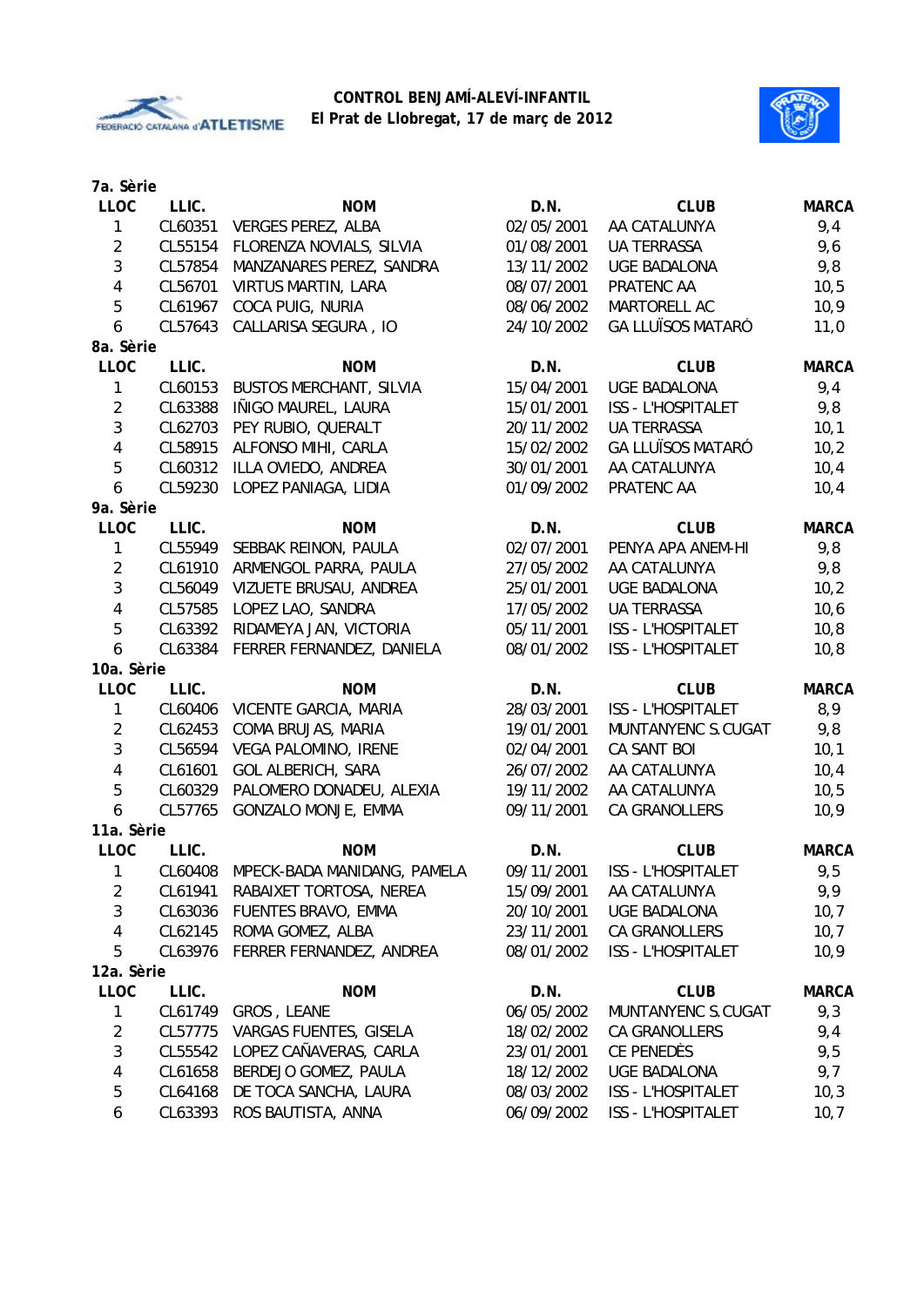



| 13a. Sèrie              |         |                                |            |                          |              |
|-------------------------|---------|--------------------------------|------------|--------------------------|--------------|
| <b>LLOC</b>             | LLIC.   | <b>NOM</b>                     | D.N.       | <b>CLUB</b>              | <b>MARCA</b> |
| $\mathbf{1}$            | CL55546 | FONT MIRET, NURIA              | 21/01/2001 | CE PENEDÈS               | 9,9          |
| $\overline{2}$          | CL58805 | GONZALEZ TINTORE, ANNA         | 01/08/2001 | ISS - L'HOSPITALET       | 10,2         |
| $\mathfrak{Z}$          | CL57761 | DANIELUK BORGET, CAMILA ITATI  | 02/11/2001 | CA GRANOLLERS            | 10,6         |
| $\overline{\mathbf{4}}$ | CL57091 | CASAS DUATIS, ROSER            | 25/02/2002 | MUNTANYENC S.CUGAT       | 10,9         |
| 5                       | CL62139 | LEIVA VIGIL, GISELLE           | 03/08/2001 | CA GRANOLLERS            | 11,9         |
| 6                       | CL63034 | DAVIA YLL, MARINA              | 09/07/2001 | <b>UGE BADALONA</b>      | 12,2         |
| 14a. Sèrie              |         |                                |            |                          |              |
| <b>LLOC</b>             | LLIC.   | <b>NOM</b>                     | D.N.       | <b>CLUB</b>              | <b>MARCA</b> |
| $\mathbf{1}$            | CL55544 | MOLINA COLLADO, LAIA           | 21/04/2001 | CE PENEDÈS               | 9,8          |
| $\overline{2}$          | CL57645 | RONCERO RODRIGUEZ, NADIA       | 10/07/2002 | <b>GA LLUÏSOS MATARÓ</b> | 10,1         |
| $\mathfrak{Z}$          | CL57760 | COTOLI CEREZO, RAQUEL          | 01/11/2001 | CA GRANOLLERS            | 10,5         |
| $\overline{4}$          | CL62124 | RICART CAMPIUS, CINTA          | 13/02/2002 | CA GAVÀ                  | 10,8         |
| 15a. Sèrie              |         |                                |            |                          |              |
| <b>LLOC</b>             | LLIC.   | <b>NOM</b>                     | D.N.       | <b>CLUB</b>              | <b>MARCA</b> |
| 1                       | CL58812 | BRULLAS MORENO, MARIA          | 23/11/2001 | CA GAVÀ                  | 9,8          |
| $\overline{2}$          | CL64061 | PORTOLES COMAS, ANNA           | 19/03/2001 | CA GAVÀ                  | 10,0         |
| 3                       | CL56851 | GIL DOMINGO, LAURA             | 26/04/2001 | CA GAVÀ                  | 10,6         |
|                         |         | 2000 METRES MARXA ALEVÍ FEMENÍ |            |                          |              |
| <b>LLOC</b>             | LLIC.   | <b>NOM</b>                     | D.N.       | <b>CLUB</b>              | <b>MARCA</b> |
| 1                       | CL57168 | MARTINEZ GONZALEZ, ELENA       | 10/07/2002 | CORNELLÀ AT.             | 11, 50, 1    |
| $\overline{2}$          | CL55542 | LOPEZ CAÑAVERAS, CARLA         | 23/01/2001 | CE PENEDÈS               | 12, 27, 6    |
| $\mathbf{3}$            | CL56049 | VIZUETE BRUSAU, ANDREA         | 25/01/2001 | <b>UGE BADALONA</b>      | 12,47,4      |
| $\overline{\mathbf{4}}$ | CL55738 | SAYAGO CEREZO, PAULA           | 25/11/2001 | CORNELLÀ AT.             | 13,00,0      |
| 5                       | CL56745 | ONWUKA, AMARACHI SANDRA        | 05/12/2001 | <b>CA LAIETANIA</b>      | 13, 10, 5    |
| 6                       | CL55926 | ARJONA HOLGADO, ALBA           | 27/09/2001 | UA RUBÍ                  | 13, 11, 4    |
| $\overline{7}$          | CL58794 | <b>GOMEZ ZAFRA, NEREA</b>      | 07/02/2001 | UA BARBERÀ               | 13, 21, 7    |
| 8                       | CL57761 | DANIELUK BORGET, CAMILA ITATI  | 02/11/2001 | CA GRANOLLERS            | 13,25,9      |
| 9                       | CL60933 | BALLESTER MALLEBREIN, LAURA    | 22/04/2001 | <b>CA LAIETANIA</b>      | 13, 35, 3    |
| 10                      | CL62846 | LOPEZ CABALLER, MARTA          | 24/05/2002 | CA CANALETES             | 13, 36, 4    |
| 11                      | CL62855 | MURIST VACAS, AINHOA           | 05/12/2001 | <b>CA CANALETES</b>      | 13, 49, 3    |
| 12                      | CL57645 | RONCERO RODRIGUEZ, NADIA       | 10/07/2002 | <b>GA LLUÏSOS MATARÓ</b> | 13,53,9      |
| 13                      | CL56698 | GRUESO ALVAREZ, ELENA          | 19/01/2001 | PRATENC AA               | 13,56,5      |
| 14                      |         | CL61607 GIL LOPEZ, ANDREA      | 08/01/2001 | CA CANALETES             | 13,58,9      |
| 15                      |         | CL55546 FONT MIRET, NURIA      | 21/01/2001 | CE PENEDÈS               | 14,21,5      |
| 16                      | CL62157 | TOMAS MARTINEZ, LAIA           | 09/12/2001 | CA LAIETANIA             | 14,25,2      |
| 17                      | CL59206 | PASCUAL BARBANY, MARIA         | 01/10/2001 | <b>UGE BADALONA</b>      | 14,27,4      |
| 18                      | CL59842 | PRIETO RUIZ, LEIRE             | 26/07/2001 | CORNELLÀ AT.             | 14, 35, 2    |
| 19                      | CL57765 | GONZALO MONJE, EMMA            | 09/11/2001 | CA GRANOLLERS            | 14, 35, 4    |
| 20                      | CL60312 | ILLA OVIEDO, ANDREA            | 30/01/2001 | AA CATALUNYA             | 14, 35, 7    |
| 21                      | CL63692 | CASBAS RECUENCO, OLIVIA        | 16/09/2002 | <b>BARCELONA AT.</b>     | 14,52,8      |
| 22                      | CL56208 | ROMERO LORA, ARIADNA           | 19/05/2001 | CA GAVÀ                  | 15,00,7      |
| 23                      | CL63693 | EJARQUE JUSTE, PAULA           | 01/08/2002 | BARCELONA AT.            | 15,00,9      |
| 24                      | CL60343 | SIVILLA CALVO, ANDREA          | 24/06/2001 | AA CATALUNYA             | 15, 22, 7    |
| 25                      | CL63036 | FUENTES BRAVO, EMMA            | 20/10/2001 | <b>UGE BADALONA</b>      | 15,26,9      |
| 26                      | CL58915 | ALFONSO MIHI, CARLA            | 15/02/2002 | <b>GA LLUÏSOS MATARÓ</b> | 15, 27, 2    |
| 27                      | CL63831 | DOBON PELEGRIN, ESTHER         | 19/04/2002 | UA BARBERÀ               | 15,30,9      |
| 28                      | CL58210 | <b>MANCHON PAGES, NURIA</b>    | 20/01/2002 | UA BARBERÀ               | 15, 31, 2    |
| 29                      | CL59230 | LOPEZ PANIAGA, LIDIA           | 01/09/2002 | PRATENC AA               | 15, 31, 7    |
| 30                      | CL60756 | BOUCHAID LAKHBIRI, RAHMA       | 14/04/2002 | CA CANALETES             | 15,53,6      |
| 31                      | CL61921 | COLAS SIMAL, CLARA             | 23/10/2002 | AA CATALUNYA             | 15,53,9      |
| 32                      | CL57643 | CALLARISA SEGURA, IO           | 24/10/2002 | <b>GA LLUÏSOS MATARÓ</b> | 16,03,7      |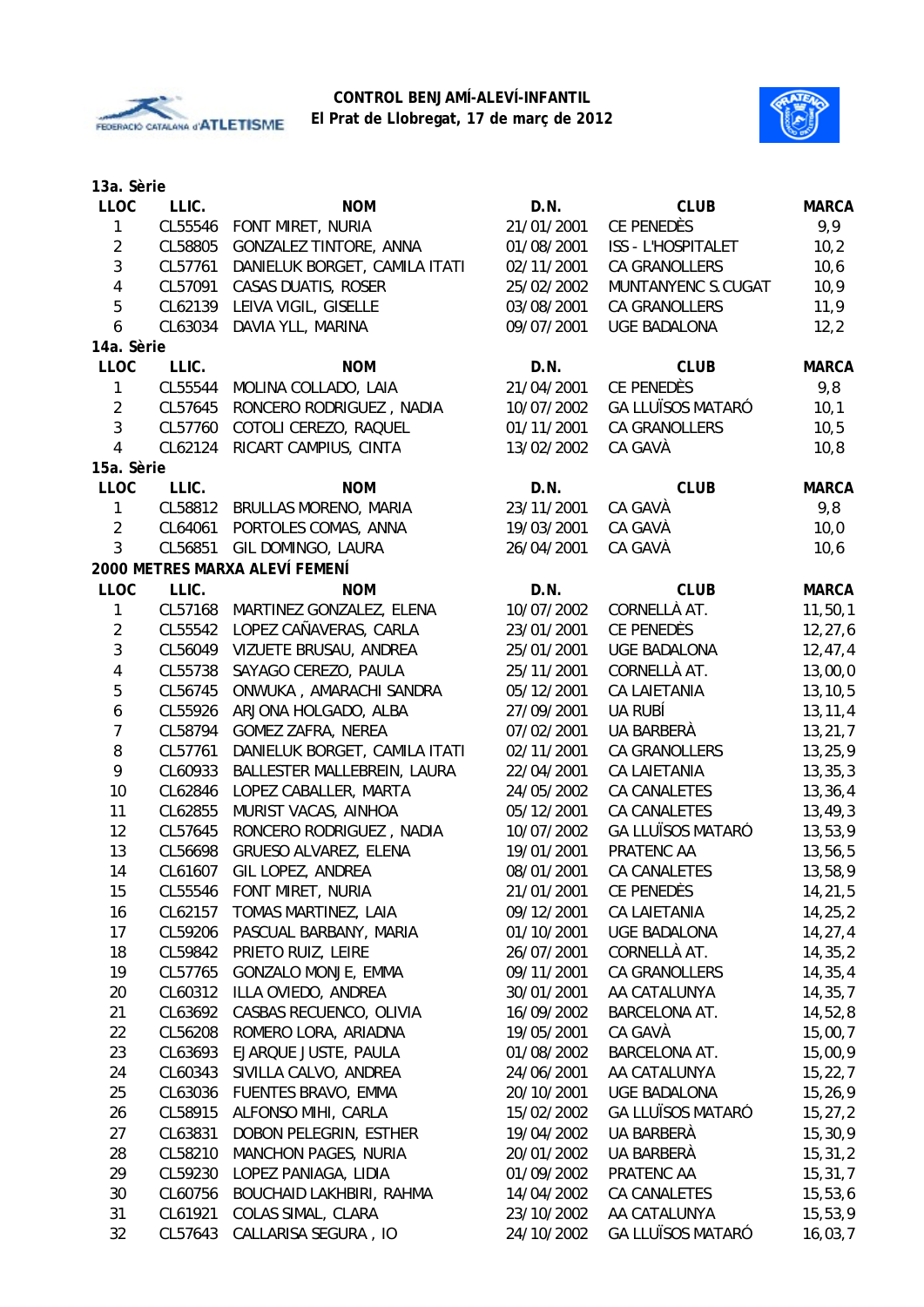



# **LLANÇAMENT DE PES ALEVÍ FEMENÍ**

| <b>LLOC</b>    | LLIC.   | <b>NOM</b>                     | D.N.       | <b>CLUB</b>               | <b>MARCA</b> |
|----------------|---------|--------------------------------|------------|---------------------------|--------------|
| $\mathbf{1}$   | CL60406 | VICENTE GARCIA, MARIA          | 28/03/2001 | ISS - L'HOSPITALET        | 9,26         |
| $\overline{2}$ | CL55154 | FLORENZA NOVIALS, SILVIA       | 01/08/2001 | <b>UA TERRASSA</b>        | 7,49         |
| $\sqrt{3}$     | CL56594 | VEGA PALOMINO, IRENE           | 02/04/2001 | CA SANT BOI               | 6,77         |
| 4              | CL55949 | SEBBAK REINON, PAULA           | 02/07/2001 | PENYA APA ANEM-HI         | 6,58         |
| 5              | CL59417 | SEGURA GUERRA, LUCIA           | 04/05/2002 | <b>UA TERRASSA</b>        | 6,53         |
| 6              | CL56049 | VIZUETE BRUSAU, ANDREA         | 25/01/2001 | <b>UGE BADALONA</b>       | 6, 34        |
| $\overline{7}$ | CL59415 | SASOT TEIXIDO, ANNA            | 09/03/2001 | <b>UA TERRASSA</b>        | 6, 34        |
| 8              | CL60408 | MPECK-BADA MANIDANG, PAMELA    | 09/11/2001 | <b>ISS - L'HOSPITALET</b> | 6,11         |
| 9              | CL55542 | LOPEZ CAÑAVERAS, CARLA         | 23/01/2001 | CE PENEDÈS                | 6, 10        |
| 10             | CL54843 | BUSCA VALLS, ROSA MARIA        | 08/05/2001 | CA LAIETANIA              | 6,04         |
| 11             | CL58805 | GONZALEZ TINTORE, ANNA         | 01/08/2001 | ISS - L'HOSPITALET        | 5,92         |
| 12             | CL60153 | <b>BUSTOS MERCHANT, SILVIA</b> | 15/04/2001 | <b>UGE BADALONA</b>       | 5,81         |
| 13             | CL55546 | FONT MIRET, NURIA              | 21/01/2001 | CE PENEDÈS                | 5,69         |
| 14             | CL60799 | RUIZ DE VILALLONGA, GINA       | 24/02/2001 | <b>CA CANALETES</b>       | 5,46         |
| 15             | CL60933 | BALLESTER MALLEBREIN, LAURA    | 22/04/2001 | <b>CA LAIETANIA</b>       | 5,34         |
| 16             | CL55544 | MOLINA COLLADO, LAIA           | 21/04/2001 | CE PENEDÈS                | 5,24         |
| 17             | CL60312 | ILLA OVIEDO, ANDREA            | 30/01/2001 | AA CATALUNYA              | 5,15         |
| 18             | CL60246 | VALLE ROCA, JUDIT              | 08/01/2002 | CA CALELLA                | 5,04         |
| 19             | CL58210 | <b>MANCHON PAGES, NURIA</b>    | 20/01/2002 | UA BARBERÀ                | 4,98         |
| 20             | CL62145 | ROMA GOMEZ, ALBA               | 23/11/2001 | CA GRANOLLERS             | 4,96         |
| 21             | CL56362 | GARRIDO ANTOLINO, MARIA        | 14/06/2001 | CA MONTORNÈS              | 4,91         |
| 22             | CL55243 | DE MANUEL MONTERO, AINA        | 29/07/2001 | <b>CA CANALETES</b>       | 4,91         |
| 23             | CL57645 | RONCERO RODRIGUEZ, NADIA       | 10/07/2002 | <b>GA LLUÏSOS MATARÓ</b>  | 4,91         |
| 24             | CL61941 | RABAIXET TORTOSA, NEREA        | 15/09/2001 | AA CATALUNYA              | 4,90         |
| 25             | CL59206 | PASCUAL BARBANY, MARIA         | 01/10/2001 | <b>UGE BADALONA</b>       | 4,89         |
| 26             | CL56361 | GARRIDO ANTOLINO, CARMEN       | 14/06/2001 | CA MONTORNÈS              | 4,87         |
| 27             | CL57858 | SALGADO BOIXADERAS, JULIA      | 12/01/2002 | UGE BADALONA              | 4,85         |
| 28             | CL57761 | DANIELUK BORGET, CAMILA ITATI  | 02/11/2001 | CA GRANOLLERS             | 4,82         |
| 29             | CL64061 | PORTOLES COMAS, ANNA           | 19/03/2001 | CA GAVÀ                   | 4,79         |
| 30             | CL64168 | DE TOCA SANCHA, LAURA          | 08/03/2002 | <b>ISS - L'HOSPITALET</b> | 4,76         |
| 31             | CL61910 | ARMENGOL PARRA, PAULA          | 27/05/2002 | AA CATALUNYA              | 4,72         |
| 32             | CL60351 | <b>VERGES PEREZ, ALBA</b>      | 02/05/2001 | AA CATALUNYA              | 4,66         |
| 33             | CL56851 | GIL DOMINGO, LAURA             | 26/04/2001 | CA GAVÀ                   | 4,64         |
| 34             | CL62855 | MURIST VACAS, AINHOA           | 05/12/2001 | CA CANALETES              | 4,62         |
| 35             | CL62139 | LEIVA VIGIL, GISELLE           | 03/08/2001 | <b>CA GRANOLLERS</b>      | 4,61         |
| 36             | CL64051 | SARMIENTO TORRES, JUDIT        | 04/07/2001 | CA MONTORNÈS              | 4,60         |
| 37             | CL62773 | RUBIO MIRALLES, IRENE          | 08/02/2002 | CE UNIVERSITARI           | 4,60         |
| 38             | CL60343 | SIVILLA CALVO, ANDREA          | 24/06/2001 | AA CATALUNYA              | 4,60         |
| 39             | CL63692 | CASBAS RECUENCO, OLIVIA        | 16/09/2002 | <b>BARCELONA AT.</b>      | 4,58         |
| 40             | CL62846 | LOPEZ CABALLER, MARTA          | 24/05/2002 | CA CANALETES              | 4,56         |
| 41             | CL58521 | MORALES ARROYO, MIREIA         | 03/11/2001 | UA RUBÍ                   | 4,55         |
| 42             | CL61601 | <b>GOL ALBERICH, SARA</b>      | 26/07/2002 | AA CATALUNYA              | 4,48         |
| 43             | CL57765 | GONZALO MONJE, EMMA            | 09/11/2001 | CA GRANOLLERS             | 4,48         |
| 44             | CL58812 | BRULLAS MORENO, MARIA          | 23/11/2001 | CA GAVÀ                   | 4,46         |
| 45             | CL63242 | DESCALZO REBOLLO, JULIA        | 05/05/2002 | PRATENC AA                | 4,44         |
| 46             | CL59842 | PRIETO RUIZ, LEIRE             | 26/07/2001 | CORNELLÀ AT.              | 4,42         |
| 47             | CL57854 | MANZANARES PEREZ, SANDRA       | 13/11/2002 | <b>UGE BADALONA</b>       | 4,40         |
| 48             | CL61607 | GIL LOPEZ, ANDREA              | 08/01/2001 | CA CANALETES              | 4,39         |
| 49             | CL63393 | ROS BAUTISTA, ANNA             | 06/09/2002 | ISS - L'HOSPITALET        | 4,39         |
| 50             | CL59067 | DE MINGO DOMENECH, MARIA       | 09/02/2001 | CE UNIVERSITARI           | 4,39         |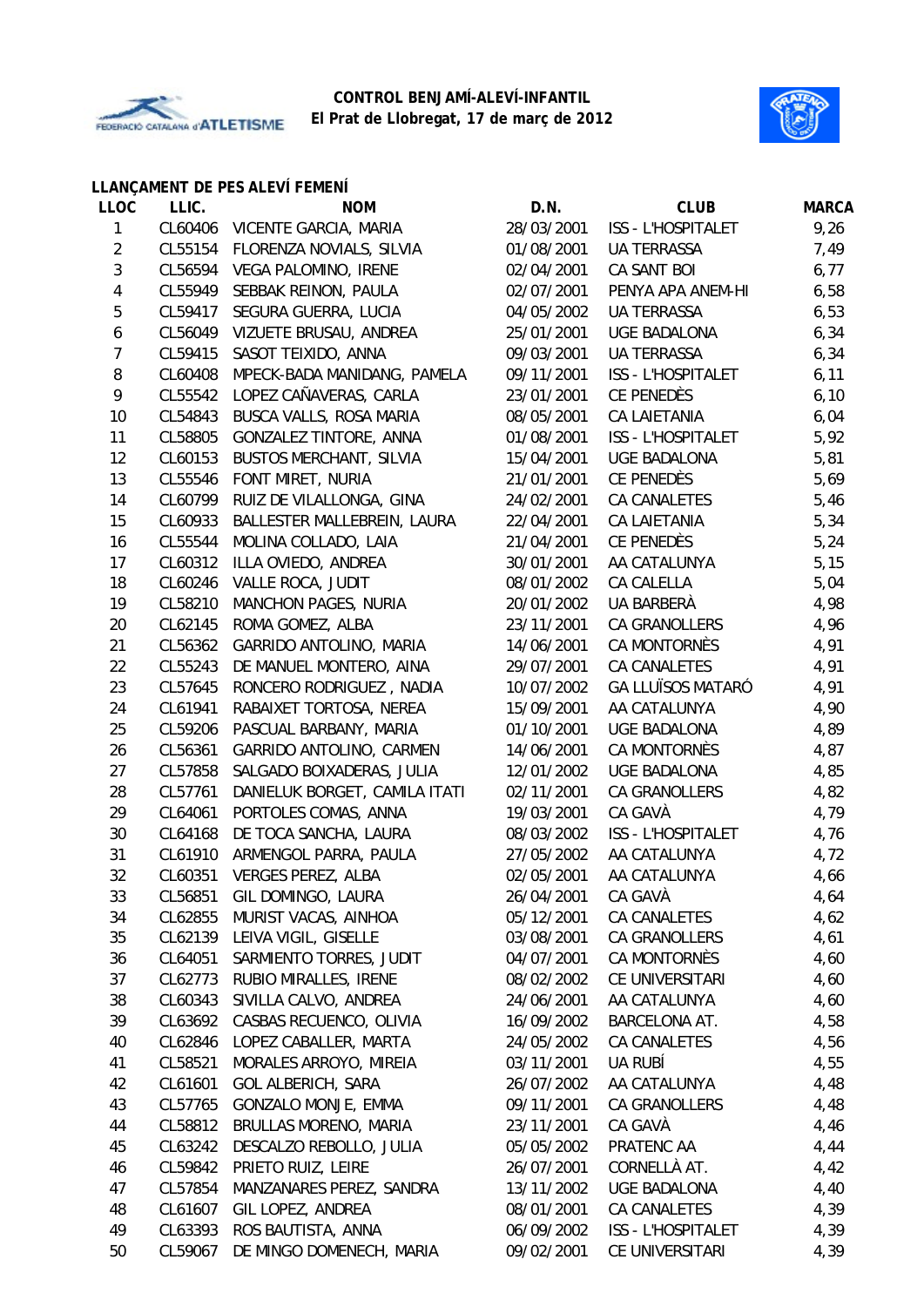



| 51 | CL62954 | MARTINEZ AGUILERA, IRENE     | 20/07/2002 | AA CATALUNYA             | 4,37 |
|----|---------|------------------------------|------------|--------------------------|------|
| 52 | CL57760 | COTOLI CEREZO, RAQUEL        | 01/11/2001 | <b>CA GRANOLLERS</b>     | 4,37 |
| 53 | CL58943 | <b>GONZALEZ MATEO, PAULA</b> | 27/08/2001 | PRATENC AA               | 4,30 |
| 54 | CL62157 | TOMAS MARTINEZ, LAIA         | 09/12/2001 | <b>CA LAIETANIA</b>      | 4,28 |
| 55 | CL55244 | MUÑOZ UJEDA, CRISTINA        | 10/09/2001 | CA CANALETES             | 4,23 |
| 56 | CL63693 | EJARQUE JUSTE, PAULA         | 01/08/2002 | BARCELONA AT.            | 4,23 |
| 57 | CL60329 | PALOMERO DONADEU, ALEXIA     | 19/11/2002 | AA CATALUNYA             | 4,16 |
| 58 | CL63388 | IÑIGO MAUREL, LAURA          | 15/01/2001 | ISS - L'HOSPITALET       | 4,16 |
| 59 | CL58915 | ALFONSO MIHI, CARLA          | 15/02/2002 | <b>GA LLUÏSOS MATARÓ</b> | 4,10 |
| 60 | CL57775 | VARGAS FUENTES, GISELA       | 18/02/2002 | <b>CA GRANOLLERS</b>     | 4,06 |
| 61 | CL57585 | LOPEZ LAO, SANDRA            | 17/05/2002 | <b>UA TERRASSA</b>       | 4,00 |
| 62 | CL63831 | DOBON PELEGRIN, ESTHER       | 19/04/2002 | UA BARBERÀ               | 4,00 |
| 63 | CL62159 | NAVAS GUERRERO, AINHOA       | 06/11/2002 | <b>CA LAIETANIA</b>      | 3,87 |
| 64 | CL60784 | MEYER MARTINEZ, INES SOFIA   | 12/07/2002 | <b>CA CANALETES</b>      | 3,82 |
| 65 | CL56701 | <b>VIRTUS MARTIN, LARA</b>   | 08/07/2001 | PRATENC AA               | 3,82 |
| 66 | CL63384 | FERRER FERNANDEZ, DANIELA    | 08/01/2002 | ISS - L'HOSPITALET       | 3,77 |
| 67 | CL56745 | ONWUKA, AMARACHI SANDRA      | 05/12/2001 | <b>CA LAIETANIA</b>      | 3,76 |
| 68 | CL61658 | BERDEJO GOMEZ, PAULA         | 18/12/2002 | <b>UGE BADALONA</b>      | 3,76 |
| 69 | CL62124 | RICART CAMPIUS, CINTA        | 13/02/2002 | CA GAVÀ                  | 3,70 |
| 70 | CL61967 | COCA PUIG, NURIA             | 08/06/2002 | MARTORELL AC             | 3,54 |
| 71 | CL57168 | MARTINEZ GONZALEZ, ELENA     | 10/07/2002 | CORNELLÀ AT.             | 3,46 |
| 72 | CL58794 | <b>GOMEZ ZAFRA, NEREA</b>    | 07/02/2001 | UA BARBERÀ               | 3,42 |
| 73 | CL57643 | CALLARISA SEGURA, IO         | 24/10/2002 | <b>GA LLUÏSOS MATARÓ</b> | 3,35 |
| 74 | CL63034 | DAVIA YLL, MARINA            | 09/07/2001 | <b>UGE BADALONA</b>      | 3,26 |
| 75 | CL57611 | <b>GURRI CASALS, LIDIA</b>   | 19/05/2002 | CA MONTORNÈS             | 3,25 |
| 76 | CL63392 | RIDAMEYA JAN, VICTORIA       | 05/11/2001 | ISS - L'HOSPITALET       | 3,21 |
| 77 | CL62764 | DE MINGO DOMENECH, ANNA      | 30/12/2002 | CE UNIVERSITARI          | 3,17 |
| 78 | CL63976 | FERRER FERNANDEZ, ANDREA     | 08/01/2002 | ISS - L'HOSPITALET       | 2,85 |
| 79 | CL61921 | COLAS SIMAL, CLARA           | 23/10/2002 | AA CATALUNYA             | 2,41 |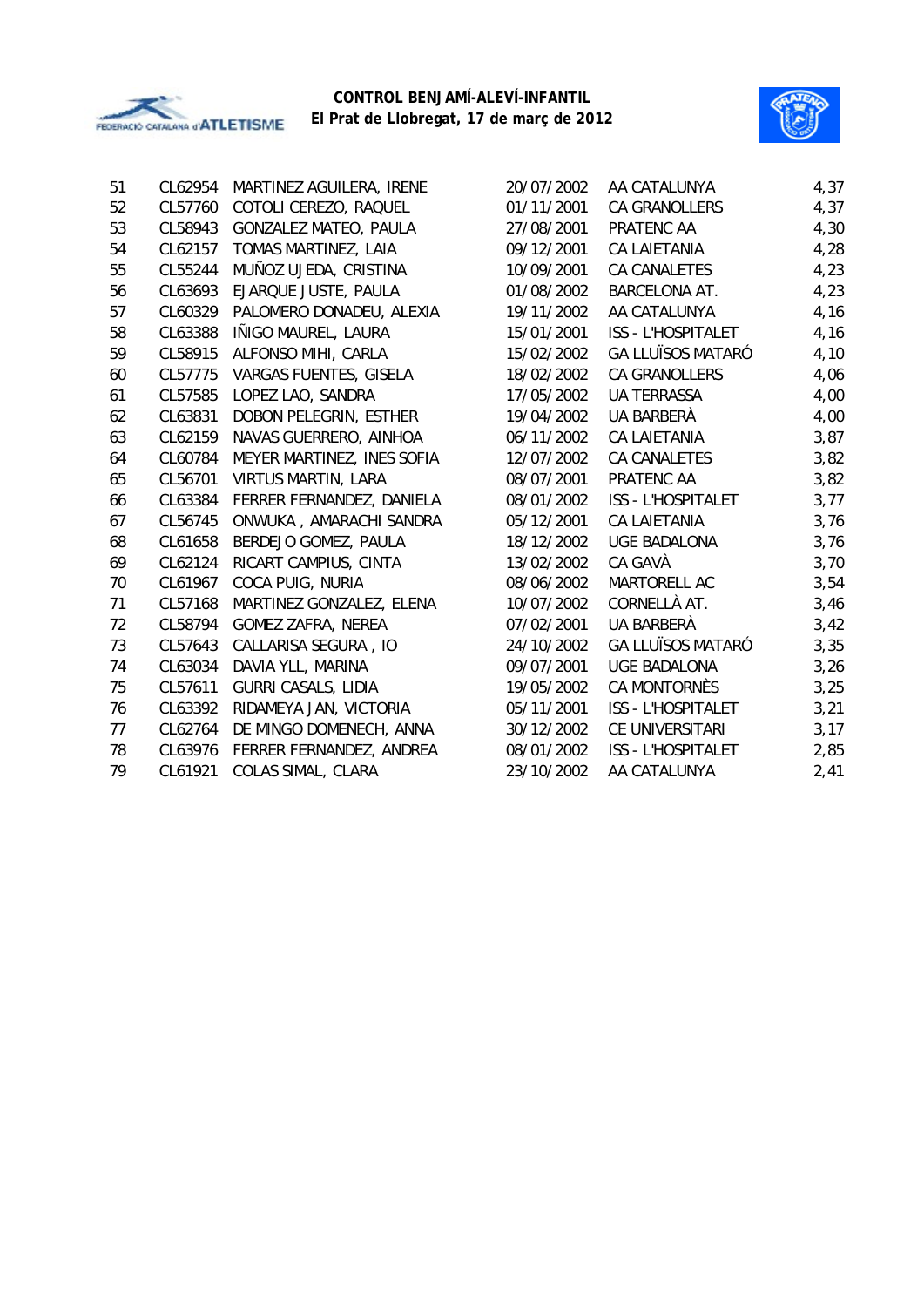



## **LLANÇAMENT DE PILOTA ALEVÍ FEMENÍ**

| <b>LLOC</b>    | LLIC.   | <b>NOM</b>                     | D.N.       | <b>CLUB</b>               | <b>MARCA</b> |
|----------------|---------|--------------------------------|------------|---------------------------|--------------|
| 1              | CL56594 | VEGA PALOMINO, IRENE           | 02/04/2001 | CA SANT BOI               | 24,48        |
| $\overline{2}$ | CL56458 | MUR RODRIGUEZ, MARIA           | 25/05/2001 | MUNTANYENC S.CUGAT        | 23,25        |
| 3              | CL56049 | VIZUETE BRUSAU, ANDREA         | 25/01/2001 | <b>UGE BADALONA</b>       | 20,76        |
| 4              | CL55546 | FONT MIRET, NURIA              | 21/01/2001 | CE PENEDÈS                | 19,92        |
| 5              | CL60933 | BALLESTER MALLEBREIN, LAURA    | 22/04/2001 | CA LAIETANIA              | 19,24        |
| 6              | CL64061 | PORTOLES COMAS, ANNA           | 19/03/2001 | CA GAVÀ                   | 18,68        |
| $\overline{7}$ | CL55542 | LOPEZ CAÑAVERAS, CARLA         | 23/01/2001 | CE PENEDÈS                | 18,32        |
| 8              | CL57760 | COTOLI CEREZO, RAQUEL          | 01/11/2001 | CA GRANOLLERS             | 17,47        |
| 9              | CL58794 | GOMEZ ZAFRA, NEREA             | 07/02/2001 | UA BARBERÀ                | 16,92        |
| 10             | CL63392 | RIDAMEYA JAN, VICTORIA         | 05/11/2001 | ISS - L'HOSPITALET        | 16,80        |
| 11             | CL60406 | VICENTE GARCIA, MARIA          | 28/03/2001 | ISS - L'HOSPITALET        | 16,70        |
| 12             | CL59798 | GARCIA ROMERA, MARIA           | 18/10/2001 | U COLOMENCA AT.           | 16,00        |
| 13             | CL62453 | COMA BRUJAS, MARIA             | 19/01/2001 | MUNTANYENC S.CUGAT        | 15,93        |
| 14             | CL60246 | VALLE ROCA, JUDIT              | 08/01/2002 | CA CALELLA                | 15,66        |
| 15             | CL56851 | GIL DOMINGO, LAURA             | 26/04/2001 | CA GAVÀ                   | 15,42        |
| 16             | CL60408 | MPECK-BADA MANIDANG, PAMELA    | 09/11/2001 | <b>ISS - L'HOSPITALET</b> | 14,98        |
| 17             | CL62855 | MURIST VACAS, AINHOA           | 05/12/2001 | CA CANALETES              | 14,70        |
| 18             | CL60351 | <b>VERGES PEREZ, ALBA</b>      | 02/05/2001 | AA CATALUNYA              | 14,70        |
| 19             | CL55154 | FLORENZA NOVIALS, SILVIA       | 01/08/2001 | UA TERRASSA               | 14,68        |
| 20             | CL60799 | RUIZ DE VILALLONGA, GINA       | 24/02/2001 | CA CANALETES              | 14,68        |
| 21             | CL60153 | <b>BUSTOS MERCHANT, SILVIA</b> | 15/04/2001 | <b>UGE BADALONA</b>       | 14,66        |
| 22             | CL58805 | GONZALEZ TINTORE, ANNA         | 01/08/2001 | ISS - L'HOSPITALET        | 14,62        |
| 23             | CL57645 | RONCERO RODRIGUEZ, NADIA       | 10/07/2002 | <b>GA LLUÏSOS MATARÓ</b>  | 14,61        |
| 24             | CL58521 | MORALES ARROYO, MIREIA         | 03/11/2001 | UA RUBÍ                   | 14,47        |
| 25             | CL57091 | CASAS DUATIS, ROSER            | 25/02/2002 | MUNTANYENC S.CUGAT        | 14,10        |
| 26             | CL58943 | <b>GONZALEZ MATEO, PAULA</b>   | 27/08/2001 | PRATENC AA                | 14,10        |
| 27             | CL58812 | BRULLAS MORENO, MARIA          | 23/11/2001 | CA GAVÀ                   | 13, 77       |
| 28             | CL57858 | SALGADO BOIXADERAS, JULIA      | 12/01/2002 | <b>UGE BADALONA</b>       | 13,70        |
| 29             | CL57761 | DANIELUK BORGET, CAMILA ITATI  | 02/11/2001 | CA GRANOLLERS             | 13,39        |
| 30             | CL56361 | GARRIDO ANTOLINO, CARMEN       | 14/06/2001 | CA MONTORNÈS              | 13,34        |
| 31             | CL62159 | NAVAS GUERRERO, AINHOA         | 06/11/2002 | <b>CA LAIETANIA</b>       | 13,00        |
| 32             | CL62145 | ROMA GOMEZ, ALBA               | 23/11/2001 | CA GRANOLLERS             | 12,95        |
| 33             | CL61601 | GOL ALBERICH, SARA             | 26/07/2002 | AA CATALUNYA              | 12, 72       |
| 34             | CL60946 | RUIZ GRIMSHAW, HANNAH          | 21/12/2001 | CA LAIETANIA              | 12,70        |
| 35             | CL55949 | SEBBAK REINON, PAULA           | 02/07/2001 | PENYA APA ANEM-HI         | 12,64        |
| 36             | CL59206 | PASCUAL BARBANY, MARIA         | 01/10/2001 | <b>UGE BADALONA</b>       | 12,60        |
| 37             | CL61941 | RABAIXET TORTOSA, NEREA        | 15/09/2001 | AA CATALUNYA              | 12,25        |
| 38             | CL55243 | DE MANUEL MONTERO, AINA        | 29/07/2001 | CA CANALETES              | 12, 16       |
| 39             | CL57775 | VARGAS FUENTES, GISELA         | 18/02/2002 | CA GRANOLLERS             | 12,04        |
| 40             | CL57585 | LOPEZ LAO, SANDRA              | 17/05/2002 | UA TERRASSA               | 11,73        |
| 41             | CL64168 | DE TOCA SANCHA, LAURA          | 08/03/2002 | <b>ISS - L'HOSPITALET</b> | 11,73        |
| 42             | CL56362 | GARRIDO ANTOLINO, MARIA        | 14/06/2001 | CA MONTORNÈS              | 11,20        |
| 43             | CL55738 | SAYAGO CEREZO, PAULA           | 25/11/2001 | CORNELLÀ AT.              | 11, 13       |
| 44             | CL63831 | DOBON PELEGRIN, ESTHER         | 19/04/2002 | UA BARBERÀ                | 10,92        |
| 45             | CL63692 | CASBAS RECUENCO, OLIVIA        | 16/09/2002 | <b>BARCELONA AT.</b>      | 10,45        |
| 46             | CL57643 | CALLARISA SEGURA, IO           | 24/10/2002 | <b>GA LLUÏSOS MATARÓ</b>  | 10,44        |
| 47             | CL57168 | MARTINEZ GONZALEZ, ELENA       | 10/07/2002 | CORNELLÀ AT.              | 10, 30       |
| 48             | CL58210 | <b>MANCHON PAGES, NURIA</b>    | 20/01/2002 | UA BARBERÀ                | 10,24        |
| 49             | CL55244 | MUÑOZ UJEDA, CRISTINA          | 10/09/2001 | CA CANALETES              | 10,22        |
| 50             | CL60312 | ILLA OVIEDO, ANDREA            | 30/01/2001 | AA CATALUNYA              | 10,08        |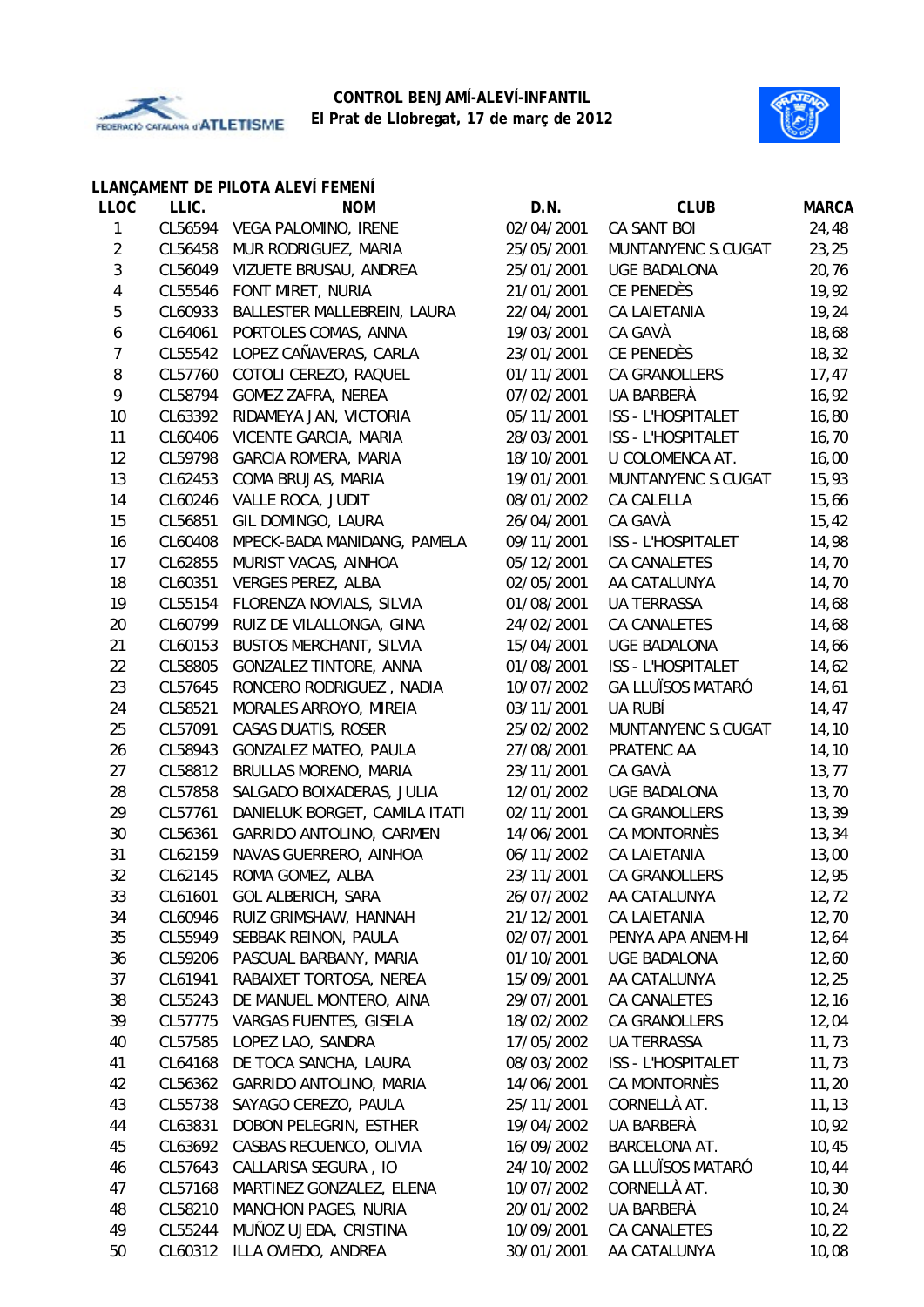



| 51 | CL58915 | ALFONSO MIHI, CARLA        | 15/02/2002 | <b>GA LLUÏSOS MATARÓ</b> | 10,02       |
|----|---------|----------------------------|------------|--------------------------|-------------|
| 52 | CL60329 | PALOMERO DONADEU, ALEXIA   | 19/11/2002 | AA CATALUNYA             | 9,70        |
| 53 | CL57854 | MANZANARES PEREZ, SANDRA   | 13/11/2002 | UGE BADALONA             | 9,54        |
| 54 | CL63034 | DAVIA YLL, MARINA          | 09/07/2001 | <b>UGE BADALONA</b>      | 9,50        |
| 55 | CL64051 | SARMIENTO TORRES, JUDIT    | 04/07/2001 | CA MONTORNÈS             | 9,12        |
| 56 | CL63036 | FUENTES BRAVO, EMMA        | 20/10/2001 | UGE BADALONA             | 9,12        |
| 57 | CL56208 | ROMERO LORA, ARIADNA       | 19/05/2001 | CA GAVA                  | 9,00        |
| 58 | CL59797 | ALVAREZ MANRUBIA, CARLA    | 22/08/2001 | U COLOMENCA AT.          | 8,89        |
| 59 | CL62954 | MARTINEZ AGUILERA, IRENE   | 20/07/2002 | AA CATALUNYA             | 8,87        |
| 60 | CL62124 | RICART CAMPIUS, CINTA      | 13/02/2002 | CA GAVA                  | 8,60        |
| 61 | CL60343 | SIVILLA CALVO, ANDREA      | 24/06/2001 | AA CATALUNYA             | 8,49        |
| 62 | CL61921 | COLAS SIMAL, CLARA         | 23/10/2002 | AA CATALUNYA             | 8,11        |
| 63 | CL57611 | <b>GURRI CASALS, LIDIA</b> | 19/05/2002 | CA MONTORNES             | 7,90        |
| 64 | CL59417 | SEGURA GUERRA, LUCIA       | 04/05/2002 | <b>UA TERRASSA</b>       | 7,81        |
| 65 | CL57765 | GONZALO MONJE, EMMA        | 09/11/2001 | CA GRANOLLERS            | 7,55        |
| 66 | CL60756 | BOUCHAID LAKHBIRI, RAHMA   | 14/04/2002 | CA CANALETES             | 7,50        |
| 67 | CL63693 | EJARQUE JUSTE, PAULA       | 01/08/2002 | <b>BARCELONA AT.</b>     | 5,35        |
|    | CL61749 | GROS, LEANE                | 06/05/2002 | MUNTANYENC S.CUGAT       | <b>NULS</b> |
|    | CL55926 | ARJONA HOLGADO, ALBA       | 27/09/2001 | UA RUBÍ                  | <b>NULS</b> |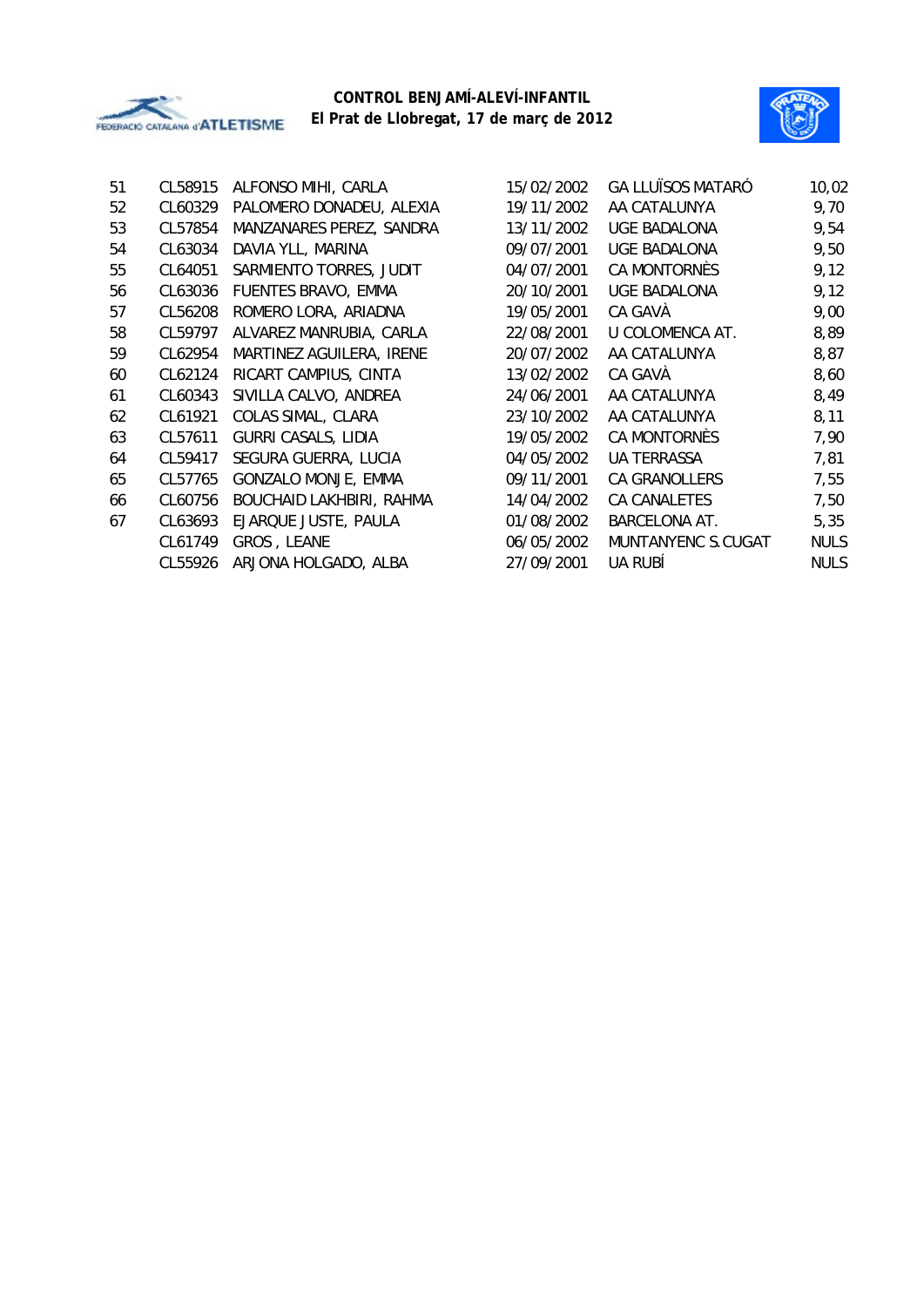



**60 METRES LLISOS BENJAMÍ MASCULÍ**

| 1a. Sèrie      |         |                                |            |                        |              |
|----------------|---------|--------------------------------|------------|------------------------|--------------|
| <b>LLOC</b>    | LLIC.   | <b>NOM</b>                     | D.N.       | <b>CLUB</b>            | <b>MARCA</b> |
| $\mathbf{1}$   | CL60334 | RAMADA MUÑOZ, LLUC             | 06/04/2003 | AA CATALUNYA           | 10,0         |
| $\overline{2}$ | CL62406 | PUBILL VILARDELL, BERNAT       | 21/03/2003 | CERDANYOLA C D 'HOQUEI | 10,3         |
| $\mathbf{3}$   | CL59857 | TAULATS BRAOS, DIDAC           | 24/09/2003 | CORNELLÀ AT.           | 10, 5        |
| 4              | CL59399 | LOPEZ MAYORQUIN, ERIK          | 09/03/2003 | <b>UA TERRASSA</b>     | 10,7         |
| 5              | CL61940 | PEREZ RODRIGUEZ, JOEL          | 31/03/2003 | AA CATALUNYA           | 10,7         |
| 6              | CL60561 | DIAZ DELGADO, MARC             | 22/07/2003 | ISS - L'HOSPITALET     | 10,9         |
| 2a. Sèrie      |         |                                |            |                        |              |
| <b>LLOC</b>    | LLIC.   | <b>NOM</b>                     | D.N.       | <b>CLUB</b>            | <b>MARCA</b> |
| $\mathbf{1}$   | CL61929 | JIMENEZ ISABAL, ALBERT         | 30/04/2004 | AA CATALUNYA           | 10, 8        |
| $\overline{2}$ | CL59416 | SEGURA GUERRA, HUGO            | 26/10/2003 | UA TERRASSA            | 11,4         |
| $\mathfrak{Z}$ | CL63750 | LLORENS CALDES, NIL            | 18/10/2004 | CA LAIETANIA           | 11,7         |
| $\overline{4}$ | CL63385 | <b>GARCIA GARCIA, DIEGO</b>    | 17/10/2004 | ISS - L'HOSPITALET     | 11,9         |
| 5              | CL62825 | CRISTOFOL BARRANCO, NIKO       | 20/08/2004 | <b>CA CANALETES</b>    | 12,0         |
| 6              | CL63794 | SOLEY FERNANDEZ, DANIEL        | 16/06/2004 | CA MOLLET              | 12,3         |
| 3a. Sèrie      |         |                                |            |                        |              |
| <b>LLOC</b>    | LLIC.   | <b>NOM</b>                     | D.N.       | <b>CLUB</b>            | <b>MARCA</b> |
| $\mathbf{1}$   | CL60294 | CIVERA POCEIRO, PAU            | 08/10/2003 | AA CATALUNYA           | 10, 6        |
| $\overline{2}$ | CL63217 | MIQUEL TURON, BERNAT           | 07/12/2003 | CE UNIVERSITARI        | 10, 8        |
| $\mathfrak{Z}$ | CL62962 | ARDEVOL CANALS, ORIOL          | 05/04/2004 | UA RUBÍ                | 11,0         |
| $\overline{4}$ | CL62255 | MELCHOR PEREZ, ALEX            | 02/04/2003 | CA SANT JUST           | 11,3         |
| 5              | CL62858 | NDIAYE MATHEU, ISMAEL          | 16/05/2004 | CA CANALETES           | 11,6         |
| 6              | CL62729 | ALCANTARA FERNANDEZ, JAN       | 11/04/2004 | <b>UA TERRASSA</b>     | 12,2         |
| 4a. Sèrie      |         |                                |            |                        |              |
| <b>LLOC</b>    | LLIC.   | <b>NOM</b>                     | D.N.       | <b>CLUB</b>            | <b>MARCA</b> |
| 1              | CL60014 | <b>BAREA RIOS, MARCOS</b>      | 27/05/2003 | UA BARBERÀ             | 10,0         |
| $\overline{2}$ | CL62133 | BRUSTENGA COSTA, ANIOL         | 23/04/2004 | CA GRANOLLERS          | 10,1         |
| $\sqrt{3}$     | CL61219 | TOMAS HOMAR, ARNAU             | 15/02/2003 | CA CANALETES           | 10,3         |
| $\overline{4}$ | CL62252 | HURTADO RODRIGUEZ, OSCAR       |            | CA SANT JUST           |              |
|                | CL63467 |                                | 13/10/2004 | PRATENC AA             | 10,3         |
| 5              |         | VERA GONZALEZ, VICTOR          | 05/12/2003 |                        | 10,4         |
| 6              | CL61922 | DE LA FUENTE MARTINEZ, ALEX    | 28/07/2003 | AA CATALUNYA           | 10, 5        |
| 5a. Sèrie      |         |                                |            |                        |              |
| <b>LLOC</b>    | LLIC.   | <b>NOM</b>                     | D.N.       | <b>CLUB</b>            | <b>MARCA</b> |
| $\mathbf{1}$   | CL63417 | RODRIGUEZ SANCHEZ, GERARD      | 17/10/2004 | UA BARBERÀ             | 10,0         |
| $\overline{2}$ | CL59527 | DE LA TORRE BELANA, JOAN       | 13/01/2003 | RIPOLLET UA            | 10,0         |
| $\mathfrak{Z}$ | CL59881 | GONZ-CUEVAS BRAVO, MATEO       | 22/07/2003 | CA SANT JUST           | 10, 5        |
| $\overline{4}$ | CL62837 | GOMEZ VERDUGO, ARNAU           | 29/02/2004 | CA CANALETES           | 10,7         |
| 5              | CL62144 | ROCA RIVERA, JAN BIEL          | 01/02/2004 | CA GRANOLLERS          | 11,1         |
| 6              | CL61669 | PEREZ VILORIA, ALEJANDRO       | 25/03/2003 | PRATENC AA             | 11,1         |
| 6a. Sèrie      |         |                                |            |                        |              |
| <b>LLOC</b>    | LLIC.   | <b>NOM</b>                     | D.N.       | <b>CLUB</b>            | <b>MARCA</b> |
| 1              | CL62956 | AOIZ PEREZ DEL MOLINO, IGNACIO | 14/01/2004 | <b>CA CANALETES</b>    | 10,3         |
| $\overline{2}$ | CL62142 | MELENCHON JUSMET, FRANCESC     | 04/12/2003 | CA GRANOLLERS          | 11,1         |
| 3              | CL63052 | RUBIO MONTAÑO, DAVID           | 27/10/2003 | <b>UGE BADALONA</b>    | 11,4         |
| 4              | CL63030 | BIELSA BARTOLI, XAVIER         | 19/04/2003 | <b>UGE BADALONA</b>    | 11,6         |
| 5              | CL59719 | MARTINEZ TRISTANY, OSCAR JUN   | 09/11/2003 | CA MONTORNÈS           | 12,0         |
| 6              | CL63247 | MOGAS MORALES, ORIOL           | 10/09/2004 | PRATENC AA             | 12,6         |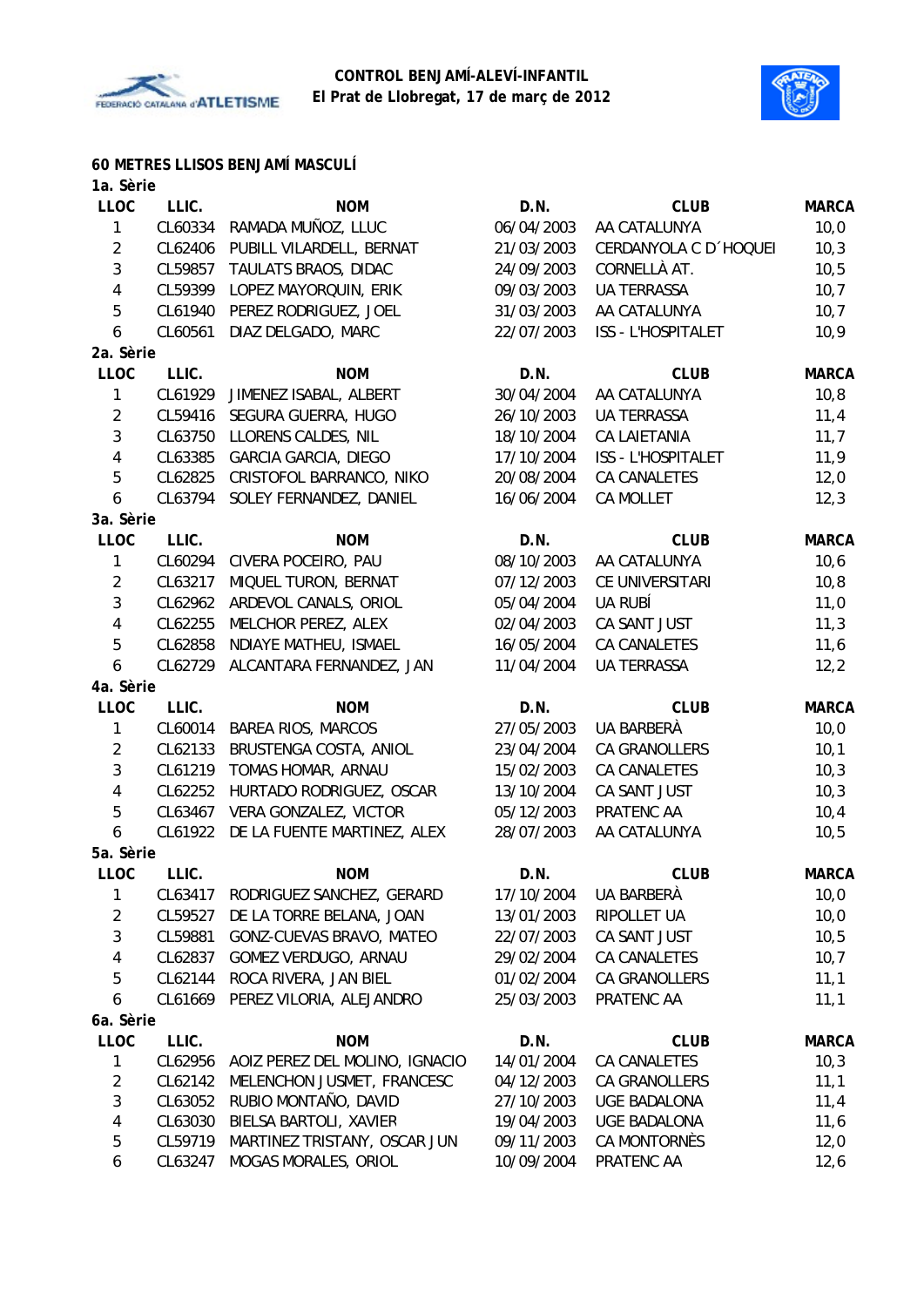



| 7a. Sèrie      |         |                                 |            |                           |              |
|----------------|---------|---------------------------------|------------|---------------------------|--------------|
| <b>LLOC</b>    | LLIC.   | <b>NOM</b>                      | D.N.       | <b>CLUB</b>               | <b>MARCA</b> |
| 1              | CL59909 | RODRIGUEZ JUAN, ADRIAN          | 28/04/2003 | CA SANT JUST              | 9,9          |
| $\overline{2}$ | CL59526 | DAHAK, BRAHIM                   | 05/06/2003 | RIPOLLET UA               | 10,8         |
| $\mathbf{3}$   | CL63426 | GUTIERREZ RAMALLO, POL          | 23/08/2004 | UA BARBERÀ                | 11,3         |
| $\overline{4}$ | CL62615 | RAMIREZ CORTES, IZAN            | 22/10/2004 | CA MONTORNÈS              | 11,9         |
| 5              | CL63630 | FERNANDEZ ORTIZ, IKER           | 13/04/2004 | CORNELLÀ AT.              | 12,4         |
| 6              | CL61911 | BATISTE RAMON, TARIKU           | 26/12/2004 | AA CATALUNYA              | 13,2         |
| 8a. Sèrie      |         |                                 |            |                           |              |
| <b>LLOC</b>    | LLIC.   | <b>NOM</b>                      | D.N.       | <b>CLUB</b>               | <b>MARCA</b> |
| $\mathbf{1}$   | CL62458 | FABRA COCHRANE, TOM             | 02/01/2003 | MUNTANYENC S.CUGAT        | 10,1         |
| $\overline{2}$ | CL62470 | HUESCA CAMPOS, SERGI FRANCOIS   | 12/01/2004 | MUNTANYENC S.CUGAT        | 10,4         |
| $\mathbf{3}$   | CL63245 | GIRONA AMEZCUA, VICTOR          | 26/01/2004 | PRATENC AA                | 10,9         |
| $\overline{4}$ | CL59592 | ECHEVARRIA LORENTE, DOMINGO     | 21/05/2003 | MUNTANYENC S.CUGAT        | 11,9         |
| 5              | CL64188 | BOTINES RAMALLO, MARCEL         | 24/05/2004 | UA BARBERÀ                | 12,5         |
| 6              | CL63414 | RUIZ MARTIN, ERIK               | 06/11/2004 | UA BARBERÀ                | 13,1         |
| 9a. Sèrie      |         |                                 |            |                           |              |
| <b>LLOC</b>    | LLIC.   | <b>NOM</b>                      | D.N.       | <b>CLUB</b>               | <b>MARCA</b> |
| $\mathbf{1}$   | CL61276 | SALA MUÑOZ, MARC                | 21/02/2003 | MUNTANYENC S.CUGAT        | 9,7          |
| $\overline{2}$ | CL62480 | RUIZ JOVER, EDOUARD             | 11/04/2003 | MUNTANYENC S.CUGAT        | 10, 5        |
| $\mathbf{3}$   | CL64170 | <b>GONZALEZ TINTORE, XAVIER</b> | 09/09/2003 | <b>ISS - L'HOSPITALET</b> | 11,0         |
| $\overline{4}$ | CL62465 | GROSS, CELIAN                   | 29/03/2004 | MUNTANYENC S.CUGAT        | 11,3         |
| 5              | CL59601 | MATA CAPDEVILA, MARCEL          | 22/01/2004 | MUNTANYENC S.CUGAT        | 11,5         |
| 6              | CL63640 | HERRANZ PUIG, PAU               | 11/08/2004 | CORNELLÀ AT.              | 11,7         |
| $\overline{7}$ | CL61399 | <b>CASAS DUATIS, NIL</b>        | 28/06/2004 | MUNTANYENC S.CUGAT        | 12,4         |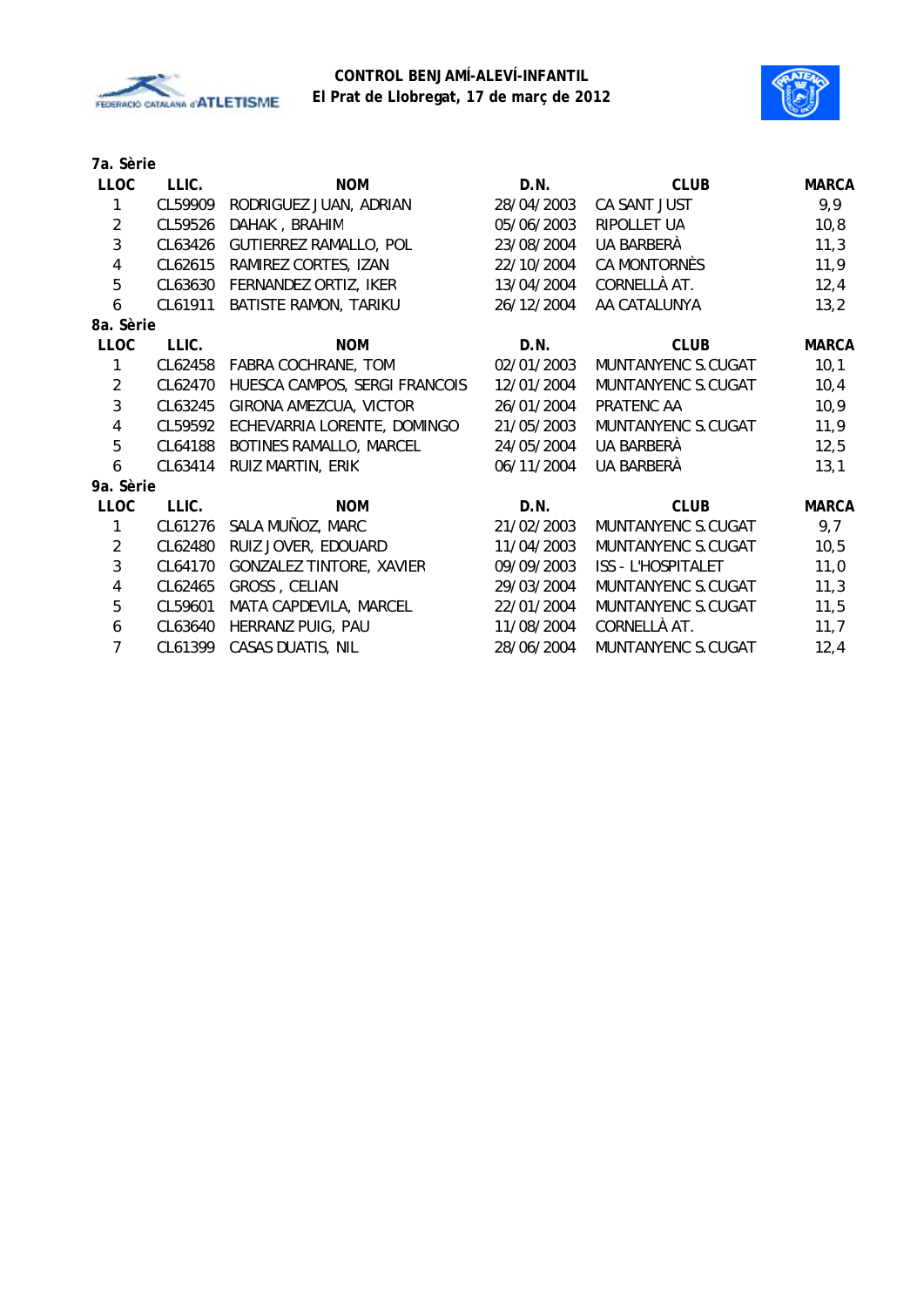



#### **1000 METRES LLISOS BENJAMÍ MASCULÍ 1a. Sèrie**

| 24/09/2003<br>1<br>CL59857<br>TAULATS BRAOS, DIDAC<br>CORNELLÀ AT.<br>3, 33, 5<br>$\overline{c}$<br>AOIZ PEREZ DEL MOLINO, IGNACIO<br>14/01/2004<br>CL62956<br><b>CA CANALETES</b><br>3,46,5<br>3<br>DE LA TORRE BELANA, JOAN<br>CL59527<br>13/01/2003<br>RIPOLLET UA<br>3,50,2<br>4<br>LOPEZ MAYORQUIN, ERIK<br><b>UA TERRASSA</b><br>3,57,9<br>CL59399<br>09/03/2003<br>5<br>CL62133<br>BRUSTENGA COSTA, ANIOL<br>23/04/2004<br>CA GRANOLLERS<br>3,58,5<br>6<br>CL59881<br>CA SANT JUST<br>4,00,2<br>GONZ-CUEVAS BRAVO, MATEO<br>22/07/2003<br>$\overline{7}$<br>MELCHOR PEREZ, ALEX<br>02/04/2003<br>CA SANT JUST<br>4,00,5<br>CL62255<br>8<br>FONT GIRONES, JAN<br>CORNELLÀ AT.<br>4,02,7<br>CL59854<br>06/06/2003<br>9<br>ARDEVOL CANALS, ORIOL<br>05/04/2004<br>UA RUBÍ<br>4,03,9<br>CL62962<br>10<br>GIRONA AMEZCUA, VICTOR<br>4,04,8<br>CL63245<br>26/01/2004<br>PRATENC AA<br>PADILLA MARTIN, RAUL<br>CA SANT JUST<br>4,04,9<br>11<br>CL62261<br>31/03/2003<br>12<br>CL63750<br>LLORENS CALDES, NIL<br>18/10/2004<br>CA LAIETANIA<br>4,06,1<br>SEGURA GUERRA, HUGO<br>13<br>CL59416<br>26/10/2003<br><b>UA TERRASSA</b><br>4,07,2<br>14<br>SURIA ASENSIO, ROGER<br>19/05/2003<br><b>LLEIDA UA</b><br>4,08,2<br>CL60473<br>15<br>MELENCHON JUSMET, FRANCESC<br><b>CA GRANOLLERS</b><br>CL62142<br>04/12/2003<br>4,08,2<br>16<br>GUTIERREZ RAMALLO, POL<br>UA BARBERÀ<br>4, 23, 1<br>CL63426<br>23/08/2004<br>17<br>CL59339<br>MORALES CUBEDO, ROGER<br>CA GAVÀ<br>4, 23, 4<br>19/03/2003<br>18<br>CL62858<br>NDIAYE MATHEU, ISMAEL<br>16/05/2004<br>CA CANALETES<br>4,27,2<br>19<br>CL64170<br><b>GONZALEZ TINTORE, XAVIER</b><br>09/09/2003<br>ISS - L'HOSPITALET<br>4,33,5<br>20<br>PRATENC AA<br>4,35,3<br>CL61669<br>PEREZ VILORIA, ALEJANDRO<br>25/03/2003<br>21<br>VERA GONZALEZ, VICTOR<br>PRATENC AA<br>CL63467<br>05/12/2003<br>4,36,4<br>22<br>SALAS RIERA, POL<br><b>GA LLUÏSOS MATARÓ</b><br>4,41,5<br>CL64256<br>21/09/2004<br>23<br>ALCANTARA FERNANDEZ, JAN<br>11/04/2004<br><b>UA TERRASSA</b><br>4,42,9<br>CL62729<br>24<br>RUIZ MARTIN, ERIK<br>UA BARBERÀ<br>CL63414<br>06/11/2004<br>4,59,8<br>25<br>AVELLANEDA LOPEZ, PAU<br><b>UA TERRASSA</b><br>CL62725<br>21/04/2004<br>6,09,3<br>2a. Sèrie<br>LLOC<br>LLIC.<br>D.N.<br><b>CLUB</b><br><b>NOM</b><br><b>MARCA</b><br>1<br>CL60334<br>RAMADA MUÑOZ, LLUC<br>06/04/2003<br>AA CATALUNYA<br>3, 22, 3<br>$\overline{2}$<br>CL61276<br>SALA MUÑOZ, MARC<br>21/02/2003<br>MUNTANYENC S.CUGAT<br>3,35,6<br>3<br>CL59526<br>DAHAK, BRAHIM<br>RIPOLLET UA<br>05/06/2003<br>3,35,9<br>$\overline{4}$<br>BAREA RIOS, MARCOS<br>UA BARBERÀ<br>CL60014<br>27/05/2003<br>3,44,4<br>5<br>PRIETO RUIZ, IAN<br>CORNELLÀ AT.<br>3,50,4<br>CL59856<br>22/07/2003<br>FERNANDEZ QUINTERO, HECTOR<br>CORNELLÀ AT.<br>6<br>CL59855<br>17/06/2003<br>3,51,9<br>PEREZ RODRIGUEZ, JOEL<br>31/03/2003<br>AA CATALUNYA<br>7<br>CL61940<br>3,53,5<br>8<br>RODRIGUEZ SANCHEZ, GERARD<br>UA BARBERÀ<br>CL63417<br>17/10/2004<br>3,56,7<br>9<br>CL61261<br>LOPEZ LIBORI, MARC<br>10/10/2003<br>CA MOLLET<br>3,59,4<br>10<br>CL61929<br>JIMENEZ ISABAL, ALBERT<br>30/04/2004<br>AA CATALUNYA<br>3,59,9<br>11<br>CIVERA POCEIRO, PAU<br>AA CATALUNYA<br>CL60294<br>08/10/2003<br>3,59,9<br>12<br>DE LA FUENTE MARTINEZ, ALEX<br>28/07/2003<br>AA CATALUNYA<br>4,01,2<br>CL61922<br>13<br>HERRANZ PUIG, PAU<br>11/08/2004<br>CORNELLÀ AT.<br>4,03,8<br>CL63640<br>14<br>CL61920<br>CELEIRO ROBLES, JAUME<br>30/05/2003<br>AA CATALUNYA<br>4,06,5<br>HUESCA CAMPOS, SERGI FRANCOIS<br>15<br>CL62470<br>12/01/2004<br>MUNTANYENC S.CUGAT<br>4,17,9<br>16<br>CL63030<br>BIELSA BARTOLI, XAVIER<br>19/04/2003<br><b>UGE BADALONA</b><br>4, 23, 7<br>17<br>CL61911<br>BATISTE RAMON, TARIKU<br>26/12/2004<br>AA CATALUNYA<br>4, 25, 2<br>4,29,9<br>18<br>CL62615<br>RAMIREZ CORTES, IZAN<br>22/10/2004<br>CA MONTORNÈS<br>19<br>MARTINEZ TRISTANY, OSCAR JUN<br>CA MONTORNÈS<br>4,30,9<br>CL59719<br>09/11/2003<br>20<br>FERNANDEZ ORTIZ, IKER<br>CORNELLÀ AT.<br>4, 33, 3<br>CL63630<br>13/04/2004<br>21<br>GROSS, CELIAN<br>CL62465<br>29/03/2004<br>MUNTANYENC S.CUGAT<br>4,38,5<br>22<br>GABALDON GRAU, ARNAU<br>CL60304<br>02/05/2003<br>AA CATALUNYA<br>4,38,9<br>23<br>CL63794<br>SOLEY FERNANDEZ, DANIEL<br>16/06/2004<br>CA MOLLET<br>4,46,9<br>24<br>RUBIO MONTAÑO, DAVID<br>CL63052<br>27/10/2003<br><b>UGE BADALONA</b><br>4,51,7<br>25<br>CL64188<br>BOTINES RAMALLO, MARCEL<br>24/05/2004<br>UA BARBERÀ<br>5,36,7 | та, зепе    |       |            |      |             |              |
|--------------------------------------------------------------------------------------------------------------------------------------------------------------------------------------------------------------------------------------------------------------------------------------------------------------------------------------------------------------------------------------------------------------------------------------------------------------------------------------------------------------------------------------------------------------------------------------------------------------------------------------------------------------------------------------------------------------------------------------------------------------------------------------------------------------------------------------------------------------------------------------------------------------------------------------------------------------------------------------------------------------------------------------------------------------------------------------------------------------------------------------------------------------------------------------------------------------------------------------------------------------------------------------------------------------------------------------------------------------------------------------------------------------------------------------------------------------------------------------------------------------------------------------------------------------------------------------------------------------------------------------------------------------------------------------------------------------------------------------------------------------------------------------------------------------------------------------------------------------------------------------------------------------------------------------------------------------------------------------------------------------------------------------------------------------------------------------------------------------------------------------------------------------------------------------------------------------------------------------------------------------------------------------------------------------------------------------------------------------------------------------------------------------------------------------------------------------------------------------------------------------------------------------------------------------------------------------------------------------------------------------------------------------------------------------------------------------------------------------------------------------------------------------------------------------------------------------------------------------------------------------------------------------------------------------------------------------------------------------------------------------------------------------------------------------------------------------------------------------------------------------------------------------------------------------------------------------------------------------------------------------------------------------------------------------------------------------------------------------------------------------------------------------------------------------------------------------------------------------------------------------------------------------------------------------------------------------------------------------------------------------------------------------------------------------------------------------------------------------------------------------------------------------------------------------------------------------------------------------------------------------------------------------------------------------------------------------------------------------------------------------------------------------------------------------------------------------------------------------------------------------------------------------------------------------------------------------------------------------------------------------------------------------------------------------------------------------------------------------------------------------------------------------------------------------------------------------------------|-------------|-------|------------|------|-------------|--------------|
|                                                                                                                                                                                                                                                                                                                                                                                                                                                                                                                                                                                                                                                                                                                                                                                                                                                                                                                                                                                                                                                                                                                                                                                                                                                                                                                                                                                                                                                                                                                                                                                                                                                                                                                                                                                                                                                                                                                                                                                                                                                                                                                                                                                                                                                                                                                                                                                                                                                                                                                                                                                                                                                                                                                                                                                                                                                                                                                                                                                                                                                                                                                                                                                                                                                                                                                                                                                                                                                                                                                                                                                                                                                                                                                                                                                                                                                                                                                                                                                                                                                                                                                                                                                                                                                                                                                                                                                                                                                                          | <b>LLOC</b> | LLIC. | <b>NOM</b> | D.N. | <b>CLUB</b> | <b>MARCA</b> |
|                                                                                                                                                                                                                                                                                                                                                                                                                                                                                                                                                                                                                                                                                                                                                                                                                                                                                                                                                                                                                                                                                                                                                                                                                                                                                                                                                                                                                                                                                                                                                                                                                                                                                                                                                                                                                                                                                                                                                                                                                                                                                                                                                                                                                                                                                                                                                                                                                                                                                                                                                                                                                                                                                                                                                                                                                                                                                                                                                                                                                                                                                                                                                                                                                                                                                                                                                                                                                                                                                                                                                                                                                                                                                                                                                                                                                                                                                                                                                                                                                                                                                                                                                                                                                                                                                                                                                                                                                                                                          |             |       |            |      |             |              |
|                                                                                                                                                                                                                                                                                                                                                                                                                                                                                                                                                                                                                                                                                                                                                                                                                                                                                                                                                                                                                                                                                                                                                                                                                                                                                                                                                                                                                                                                                                                                                                                                                                                                                                                                                                                                                                                                                                                                                                                                                                                                                                                                                                                                                                                                                                                                                                                                                                                                                                                                                                                                                                                                                                                                                                                                                                                                                                                                                                                                                                                                                                                                                                                                                                                                                                                                                                                                                                                                                                                                                                                                                                                                                                                                                                                                                                                                                                                                                                                                                                                                                                                                                                                                                                                                                                                                                                                                                                                                          |             |       |            |      |             |              |
|                                                                                                                                                                                                                                                                                                                                                                                                                                                                                                                                                                                                                                                                                                                                                                                                                                                                                                                                                                                                                                                                                                                                                                                                                                                                                                                                                                                                                                                                                                                                                                                                                                                                                                                                                                                                                                                                                                                                                                                                                                                                                                                                                                                                                                                                                                                                                                                                                                                                                                                                                                                                                                                                                                                                                                                                                                                                                                                                                                                                                                                                                                                                                                                                                                                                                                                                                                                                                                                                                                                                                                                                                                                                                                                                                                                                                                                                                                                                                                                                                                                                                                                                                                                                                                                                                                                                                                                                                                                                          |             |       |            |      |             |              |
|                                                                                                                                                                                                                                                                                                                                                                                                                                                                                                                                                                                                                                                                                                                                                                                                                                                                                                                                                                                                                                                                                                                                                                                                                                                                                                                                                                                                                                                                                                                                                                                                                                                                                                                                                                                                                                                                                                                                                                                                                                                                                                                                                                                                                                                                                                                                                                                                                                                                                                                                                                                                                                                                                                                                                                                                                                                                                                                                                                                                                                                                                                                                                                                                                                                                                                                                                                                                                                                                                                                                                                                                                                                                                                                                                                                                                                                                                                                                                                                                                                                                                                                                                                                                                                                                                                                                                                                                                                                                          |             |       |            |      |             |              |
|                                                                                                                                                                                                                                                                                                                                                                                                                                                                                                                                                                                                                                                                                                                                                                                                                                                                                                                                                                                                                                                                                                                                                                                                                                                                                                                                                                                                                                                                                                                                                                                                                                                                                                                                                                                                                                                                                                                                                                                                                                                                                                                                                                                                                                                                                                                                                                                                                                                                                                                                                                                                                                                                                                                                                                                                                                                                                                                                                                                                                                                                                                                                                                                                                                                                                                                                                                                                                                                                                                                                                                                                                                                                                                                                                                                                                                                                                                                                                                                                                                                                                                                                                                                                                                                                                                                                                                                                                                                                          |             |       |            |      |             |              |
|                                                                                                                                                                                                                                                                                                                                                                                                                                                                                                                                                                                                                                                                                                                                                                                                                                                                                                                                                                                                                                                                                                                                                                                                                                                                                                                                                                                                                                                                                                                                                                                                                                                                                                                                                                                                                                                                                                                                                                                                                                                                                                                                                                                                                                                                                                                                                                                                                                                                                                                                                                                                                                                                                                                                                                                                                                                                                                                                                                                                                                                                                                                                                                                                                                                                                                                                                                                                                                                                                                                                                                                                                                                                                                                                                                                                                                                                                                                                                                                                                                                                                                                                                                                                                                                                                                                                                                                                                                                                          |             |       |            |      |             |              |
|                                                                                                                                                                                                                                                                                                                                                                                                                                                                                                                                                                                                                                                                                                                                                                                                                                                                                                                                                                                                                                                                                                                                                                                                                                                                                                                                                                                                                                                                                                                                                                                                                                                                                                                                                                                                                                                                                                                                                                                                                                                                                                                                                                                                                                                                                                                                                                                                                                                                                                                                                                                                                                                                                                                                                                                                                                                                                                                                                                                                                                                                                                                                                                                                                                                                                                                                                                                                                                                                                                                                                                                                                                                                                                                                                                                                                                                                                                                                                                                                                                                                                                                                                                                                                                                                                                                                                                                                                                                                          |             |       |            |      |             |              |
|                                                                                                                                                                                                                                                                                                                                                                                                                                                                                                                                                                                                                                                                                                                                                                                                                                                                                                                                                                                                                                                                                                                                                                                                                                                                                                                                                                                                                                                                                                                                                                                                                                                                                                                                                                                                                                                                                                                                                                                                                                                                                                                                                                                                                                                                                                                                                                                                                                                                                                                                                                                                                                                                                                                                                                                                                                                                                                                                                                                                                                                                                                                                                                                                                                                                                                                                                                                                                                                                                                                                                                                                                                                                                                                                                                                                                                                                                                                                                                                                                                                                                                                                                                                                                                                                                                                                                                                                                                                                          |             |       |            |      |             |              |
|                                                                                                                                                                                                                                                                                                                                                                                                                                                                                                                                                                                                                                                                                                                                                                                                                                                                                                                                                                                                                                                                                                                                                                                                                                                                                                                                                                                                                                                                                                                                                                                                                                                                                                                                                                                                                                                                                                                                                                                                                                                                                                                                                                                                                                                                                                                                                                                                                                                                                                                                                                                                                                                                                                                                                                                                                                                                                                                                                                                                                                                                                                                                                                                                                                                                                                                                                                                                                                                                                                                                                                                                                                                                                                                                                                                                                                                                                                                                                                                                                                                                                                                                                                                                                                                                                                                                                                                                                                                                          |             |       |            |      |             |              |
|                                                                                                                                                                                                                                                                                                                                                                                                                                                                                                                                                                                                                                                                                                                                                                                                                                                                                                                                                                                                                                                                                                                                                                                                                                                                                                                                                                                                                                                                                                                                                                                                                                                                                                                                                                                                                                                                                                                                                                                                                                                                                                                                                                                                                                                                                                                                                                                                                                                                                                                                                                                                                                                                                                                                                                                                                                                                                                                                                                                                                                                                                                                                                                                                                                                                                                                                                                                                                                                                                                                                                                                                                                                                                                                                                                                                                                                                                                                                                                                                                                                                                                                                                                                                                                                                                                                                                                                                                                                                          |             |       |            |      |             |              |
|                                                                                                                                                                                                                                                                                                                                                                                                                                                                                                                                                                                                                                                                                                                                                                                                                                                                                                                                                                                                                                                                                                                                                                                                                                                                                                                                                                                                                                                                                                                                                                                                                                                                                                                                                                                                                                                                                                                                                                                                                                                                                                                                                                                                                                                                                                                                                                                                                                                                                                                                                                                                                                                                                                                                                                                                                                                                                                                                                                                                                                                                                                                                                                                                                                                                                                                                                                                                                                                                                                                                                                                                                                                                                                                                                                                                                                                                                                                                                                                                                                                                                                                                                                                                                                                                                                                                                                                                                                                                          |             |       |            |      |             |              |
|                                                                                                                                                                                                                                                                                                                                                                                                                                                                                                                                                                                                                                                                                                                                                                                                                                                                                                                                                                                                                                                                                                                                                                                                                                                                                                                                                                                                                                                                                                                                                                                                                                                                                                                                                                                                                                                                                                                                                                                                                                                                                                                                                                                                                                                                                                                                                                                                                                                                                                                                                                                                                                                                                                                                                                                                                                                                                                                                                                                                                                                                                                                                                                                                                                                                                                                                                                                                                                                                                                                                                                                                                                                                                                                                                                                                                                                                                                                                                                                                                                                                                                                                                                                                                                                                                                                                                                                                                                                                          |             |       |            |      |             |              |
|                                                                                                                                                                                                                                                                                                                                                                                                                                                                                                                                                                                                                                                                                                                                                                                                                                                                                                                                                                                                                                                                                                                                                                                                                                                                                                                                                                                                                                                                                                                                                                                                                                                                                                                                                                                                                                                                                                                                                                                                                                                                                                                                                                                                                                                                                                                                                                                                                                                                                                                                                                                                                                                                                                                                                                                                                                                                                                                                                                                                                                                                                                                                                                                                                                                                                                                                                                                                                                                                                                                                                                                                                                                                                                                                                                                                                                                                                                                                                                                                                                                                                                                                                                                                                                                                                                                                                                                                                                                                          |             |       |            |      |             |              |
|                                                                                                                                                                                                                                                                                                                                                                                                                                                                                                                                                                                                                                                                                                                                                                                                                                                                                                                                                                                                                                                                                                                                                                                                                                                                                                                                                                                                                                                                                                                                                                                                                                                                                                                                                                                                                                                                                                                                                                                                                                                                                                                                                                                                                                                                                                                                                                                                                                                                                                                                                                                                                                                                                                                                                                                                                                                                                                                                                                                                                                                                                                                                                                                                                                                                                                                                                                                                                                                                                                                                                                                                                                                                                                                                                                                                                                                                                                                                                                                                                                                                                                                                                                                                                                                                                                                                                                                                                                                                          |             |       |            |      |             |              |
|                                                                                                                                                                                                                                                                                                                                                                                                                                                                                                                                                                                                                                                                                                                                                                                                                                                                                                                                                                                                                                                                                                                                                                                                                                                                                                                                                                                                                                                                                                                                                                                                                                                                                                                                                                                                                                                                                                                                                                                                                                                                                                                                                                                                                                                                                                                                                                                                                                                                                                                                                                                                                                                                                                                                                                                                                                                                                                                                                                                                                                                                                                                                                                                                                                                                                                                                                                                                                                                                                                                                                                                                                                                                                                                                                                                                                                                                                                                                                                                                                                                                                                                                                                                                                                                                                                                                                                                                                                                                          |             |       |            |      |             |              |
|                                                                                                                                                                                                                                                                                                                                                                                                                                                                                                                                                                                                                                                                                                                                                                                                                                                                                                                                                                                                                                                                                                                                                                                                                                                                                                                                                                                                                                                                                                                                                                                                                                                                                                                                                                                                                                                                                                                                                                                                                                                                                                                                                                                                                                                                                                                                                                                                                                                                                                                                                                                                                                                                                                                                                                                                                                                                                                                                                                                                                                                                                                                                                                                                                                                                                                                                                                                                                                                                                                                                                                                                                                                                                                                                                                                                                                                                                                                                                                                                                                                                                                                                                                                                                                                                                                                                                                                                                                                                          |             |       |            |      |             |              |
|                                                                                                                                                                                                                                                                                                                                                                                                                                                                                                                                                                                                                                                                                                                                                                                                                                                                                                                                                                                                                                                                                                                                                                                                                                                                                                                                                                                                                                                                                                                                                                                                                                                                                                                                                                                                                                                                                                                                                                                                                                                                                                                                                                                                                                                                                                                                                                                                                                                                                                                                                                                                                                                                                                                                                                                                                                                                                                                                                                                                                                                                                                                                                                                                                                                                                                                                                                                                                                                                                                                                                                                                                                                                                                                                                                                                                                                                                                                                                                                                                                                                                                                                                                                                                                                                                                                                                                                                                                                                          |             |       |            |      |             |              |
|                                                                                                                                                                                                                                                                                                                                                                                                                                                                                                                                                                                                                                                                                                                                                                                                                                                                                                                                                                                                                                                                                                                                                                                                                                                                                                                                                                                                                                                                                                                                                                                                                                                                                                                                                                                                                                                                                                                                                                                                                                                                                                                                                                                                                                                                                                                                                                                                                                                                                                                                                                                                                                                                                                                                                                                                                                                                                                                                                                                                                                                                                                                                                                                                                                                                                                                                                                                                                                                                                                                                                                                                                                                                                                                                                                                                                                                                                                                                                                                                                                                                                                                                                                                                                                                                                                                                                                                                                                                                          |             |       |            |      |             |              |
|                                                                                                                                                                                                                                                                                                                                                                                                                                                                                                                                                                                                                                                                                                                                                                                                                                                                                                                                                                                                                                                                                                                                                                                                                                                                                                                                                                                                                                                                                                                                                                                                                                                                                                                                                                                                                                                                                                                                                                                                                                                                                                                                                                                                                                                                                                                                                                                                                                                                                                                                                                                                                                                                                                                                                                                                                                                                                                                                                                                                                                                                                                                                                                                                                                                                                                                                                                                                                                                                                                                                                                                                                                                                                                                                                                                                                                                                                                                                                                                                                                                                                                                                                                                                                                                                                                                                                                                                                                                                          |             |       |            |      |             |              |
|                                                                                                                                                                                                                                                                                                                                                                                                                                                                                                                                                                                                                                                                                                                                                                                                                                                                                                                                                                                                                                                                                                                                                                                                                                                                                                                                                                                                                                                                                                                                                                                                                                                                                                                                                                                                                                                                                                                                                                                                                                                                                                                                                                                                                                                                                                                                                                                                                                                                                                                                                                                                                                                                                                                                                                                                                                                                                                                                                                                                                                                                                                                                                                                                                                                                                                                                                                                                                                                                                                                                                                                                                                                                                                                                                                                                                                                                                                                                                                                                                                                                                                                                                                                                                                                                                                                                                                                                                                                                          |             |       |            |      |             |              |
|                                                                                                                                                                                                                                                                                                                                                                                                                                                                                                                                                                                                                                                                                                                                                                                                                                                                                                                                                                                                                                                                                                                                                                                                                                                                                                                                                                                                                                                                                                                                                                                                                                                                                                                                                                                                                                                                                                                                                                                                                                                                                                                                                                                                                                                                                                                                                                                                                                                                                                                                                                                                                                                                                                                                                                                                                                                                                                                                                                                                                                                                                                                                                                                                                                                                                                                                                                                                                                                                                                                                                                                                                                                                                                                                                                                                                                                                                                                                                                                                                                                                                                                                                                                                                                                                                                                                                                                                                                                                          |             |       |            |      |             |              |
|                                                                                                                                                                                                                                                                                                                                                                                                                                                                                                                                                                                                                                                                                                                                                                                                                                                                                                                                                                                                                                                                                                                                                                                                                                                                                                                                                                                                                                                                                                                                                                                                                                                                                                                                                                                                                                                                                                                                                                                                                                                                                                                                                                                                                                                                                                                                                                                                                                                                                                                                                                                                                                                                                                                                                                                                                                                                                                                                                                                                                                                                                                                                                                                                                                                                                                                                                                                                                                                                                                                                                                                                                                                                                                                                                                                                                                                                                                                                                                                                                                                                                                                                                                                                                                                                                                                                                                                                                                                                          |             |       |            |      |             |              |
|                                                                                                                                                                                                                                                                                                                                                                                                                                                                                                                                                                                                                                                                                                                                                                                                                                                                                                                                                                                                                                                                                                                                                                                                                                                                                                                                                                                                                                                                                                                                                                                                                                                                                                                                                                                                                                                                                                                                                                                                                                                                                                                                                                                                                                                                                                                                                                                                                                                                                                                                                                                                                                                                                                                                                                                                                                                                                                                                                                                                                                                                                                                                                                                                                                                                                                                                                                                                                                                                                                                                                                                                                                                                                                                                                                                                                                                                                                                                                                                                                                                                                                                                                                                                                                                                                                                                                                                                                                                                          |             |       |            |      |             |              |
|                                                                                                                                                                                                                                                                                                                                                                                                                                                                                                                                                                                                                                                                                                                                                                                                                                                                                                                                                                                                                                                                                                                                                                                                                                                                                                                                                                                                                                                                                                                                                                                                                                                                                                                                                                                                                                                                                                                                                                                                                                                                                                                                                                                                                                                                                                                                                                                                                                                                                                                                                                                                                                                                                                                                                                                                                                                                                                                                                                                                                                                                                                                                                                                                                                                                                                                                                                                                                                                                                                                                                                                                                                                                                                                                                                                                                                                                                                                                                                                                                                                                                                                                                                                                                                                                                                                                                                                                                                                                          |             |       |            |      |             |              |
|                                                                                                                                                                                                                                                                                                                                                                                                                                                                                                                                                                                                                                                                                                                                                                                                                                                                                                                                                                                                                                                                                                                                                                                                                                                                                                                                                                                                                                                                                                                                                                                                                                                                                                                                                                                                                                                                                                                                                                                                                                                                                                                                                                                                                                                                                                                                                                                                                                                                                                                                                                                                                                                                                                                                                                                                                                                                                                                                                                                                                                                                                                                                                                                                                                                                                                                                                                                                                                                                                                                                                                                                                                                                                                                                                                                                                                                                                                                                                                                                                                                                                                                                                                                                                                                                                                                                                                                                                                                                          |             |       |            |      |             |              |
|                                                                                                                                                                                                                                                                                                                                                                                                                                                                                                                                                                                                                                                                                                                                                                                                                                                                                                                                                                                                                                                                                                                                                                                                                                                                                                                                                                                                                                                                                                                                                                                                                                                                                                                                                                                                                                                                                                                                                                                                                                                                                                                                                                                                                                                                                                                                                                                                                                                                                                                                                                                                                                                                                                                                                                                                                                                                                                                                                                                                                                                                                                                                                                                                                                                                                                                                                                                                                                                                                                                                                                                                                                                                                                                                                                                                                                                                                                                                                                                                                                                                                                                                                                                                                                                                                                                                                                                                                                                                          |             |       |            |      |             |              |
|                                                                                                                                                                                                                                                                                                                                                                                                                                                                                                                                                                                                                                                                                                                                                                                                                                                                                                                                                                                                                                                                                                                                                                                                                                                                                                                                                                                                                                                                                                                                                                                                                                                                                                                                                                                                                                                                                                                                                                                                                                                                                                                                                                                                                                                                                                                                                                                                                                                                                                                                                                                                                                                                                                                                                                                                                                                                                                                                                                                                                                                                                                                                                                                                                                                                                                                                                                                                                                                                                                                                                                                                                                                                                                                                                                                                                                                                                                                                                                                                                                                                                                                                                                                                                                                                                                                                                                                                                                                                          |             |       |            |      |             |              |
|                                                                                                                                                                                                                                                                                                                                                                                                                                                                                                                                                                                                                                                                                                                                                                                                                                                                                                                                                                                                                                                                                                                                                                                                                                                                                                                                                                                                                                                                                                                                                                                                                                                                                                                                                                                                                                                                                                                                                                                                                                                                                                                                                                                                                                                                                                                                                                                                                                                                                                                                                                                                                                                                                                                                                                                                                                                                                                                                                                                                                                                                                                                                                                                                                                                                                                                                                                                                                                                                                                                                                                                                                                                                                                                                                                                                                                                                                                                                                                                                                                                                                                                                                                                                                                                                                                                                                                                                                                                                          |             |       |            |      |             |              |
|                                                                                                                                                                                                                                                                                                                                                                                                                                                                                                                                                                                                                                                                                                                                                                                                                                                                                                                                                                                                                                                                                                                                                                                                                                                                                                                                                                                                                                                                                                                                                                                                                                                                                                                                                                                                                                                                                                                                                                                                                                                                                                                                                                                                                                                                                                                                                                                                                                                                                                                                                                                                                                                                                                                                                                                                                                                                                                                                                                                                                                                                                                                                                                                                                                                                                                                                                                                                                                                                                                                                                                                                                                                                                                                                                                                                                                                                                                                                                                                                                                                                                                                                                                                                                                                                                                                                                                                                                                                                          |             |       |            |      |             |              |
|                                                                                                                                                                                                                                                                                                                                                                                                                                                                                                                                                                                                                                                                                                                                                                                                                                                                                                                                                                                                                                                                                                                                                                                                                                                                                                                                                                                                                                                                                                                                                                                                                                                                                                                                                                                                                                                                                                                                                                                                                                                                                                                                                                                                                                                                                                                                                                                                                                                                                                                                                                                                                                                                                                                                                                                                                                                                                                                                                                                                                                                                                                                                                                                                                                                                                                                                                                                                                                                                                                                                                                                                                                                                                                                                                                                                                                                                                                                                                                                                                                                                                                                                                                                                                                                                                                                                                                                                                                                                          |             |       |            |      |             |              |
|                                                                                                                                                                                                                                                                                                                                                                                                                                                                                                                                                                                                                                                                                                                                                                                                                                                                                                                                                                                                                                                                                                                                                                                                                                                                                                                                                                                                                                                                                                                                                                                                                                                                                                                                                                                                                                                                                                                                                                                                                                                                                                                                                                                                                                                                                                                                                                                                                                                                                                                                                                                                                                                                                                                                                                                                                                                                                                                                                                                                                                                                                                                                                                                                                                                                                                                                                                                                                                                                                                                                                                                                                                                                                                                                                                                                                                                                                                                                                                                                                                                                                                                                                                                                                                                                                                                                                                                                                                                                          |             |       |            |      |             |              |
|                                                                                                                                                                                                                                                                                                                                                                                                                                                                                                                                                                                                                                                                                                                                                                                                                                                                                                                                                                                                                                                                                                                                                                                                                                                                                                                                                                                                                                                                                                                                                                                                                                                                                                                                                                                                                                                                                                                                                                                                                                                                                                                                                                                                                                                                                                                                                                                                                                                                                                                                                                                                                                                                                                                                                                                                                                                                                                                                                                                                                                                                                                                                                                                                                                                                                                                                                                                                                                                                                                                                                                                                                                                                                                                                                                                                                                                                                                                                                                                                                                                                                                                                                                                                                                                                                                                                                                                                                                                                          |             |       |            |      |             |              |
|                                                                                                                                                                                                                                                                                                                                                                                                                                                                                                                                                                                                                                                                                                                                                                                                                                                                                                                                                                                                                                                                                                                                                                                                                                                                                                                                                                                                                                                                                                                                                                                                                                                                                                                                                                                                                                                                                                                                                                                                                                                                                                                                                                                                                                                                                                                                                                                                                                                                                                                                                                                                                                                                                                                                                                                                                                                                                                                                                                                                                                                                                                                                                                                                                                                                                                                                                                                                                                                                                                                                                                                                                                                                                                                                                                                                                                                                                                                                                                                                                                                                                                                                                                                                                                                                                                                                                                                                                                                                          |             |       |            |      |             |              |
|                                                                                                                                                                                                                                                                                                                                                                                                                                                                                                                                                                                                                                                                                                                                                                                                                                                                                                                                                                                                                                                                                                                                                                                                                                                                                                                                                                                                                                                                                                                                                                                                                                                                                                                                                                                                                                                                                                                                                                                                                                                                                                                                                                                                                                                                                                                                                                                                                                                                                                                                                                                                                                                                                                                                                                                                                                                                                                                                                                                                                                                                                                                                                                                                                                                                                                                                                                                                                                                                                                                                                                                                                                                                                                                                                                                                                                                                                                                                                                                                                                                                                                                                                                                                                                                                                                                                                                                                                                                                          |             |       |            |      |             |              |
|                                                                                                                                                                                                                                                                                                                                                                                                                                                                                                                                                                                                                                                                                                                                                                                                                                                                                                                                                                                                                                                                                                                                                                                                                                                                                                                                                                                                                                                                                                                                                                                                                                                                                                                                                                                                                                                                                                                                                                                                                                                                                                                                                                                                                                                                                                                                                                                                                                                                                                                                                                                                                                                                                                                                                                                                                                                                                                                                                                                                                                                                                                                                                                                                                                                                                                                                                                                                                                                                                                                                                                                                                                                                                                                                                                                                                                                                                                                                                                                                                                                                                                                                                                                                                                                                                                                                                                                                                                                                          |             |       |            |      |             |              |
|                                                                                                                                                                                                                                                                                                                                                                                                                                                                                                                                                                                                                                                                                                                                                                                                                                                                                                                                                                                                                                                                                                                                                                                                                                                                                                                                                                                                                                                                                                                                                                                                                                                                                                                                                                                                                                                                                                                                                                                                                                                                                                                                                                                                                                                                                                                                                                                                                                                                                                                                                                                                                                                                                                                                                                                                                                                                                                                                                                                                                                                                                                                                                                                                                                                                                                                                                                                                                                                                                                                                                                                                                                                                                                                                                                                                                                                                                                                                                                                                                                                                                                                                                                                                                                                                                                                                                                                                                                                                          |             |       |            |      |             |              |
|                                                                                                                                                                                                                                                                                                                                                                                                                                                                                                                                                                                                                                                                                                                                                                                                                                                                                                                                                                                                                                                                                                                                                                                                                                                                                                                                                                                                                                                                                                                                                                                                                                                                                                                                                                                                                                                                                                                                                                                                                                                                                                                                                                                                                                                                                                                                                                                                                                                                                                                                                                                                                                                                                                                                                                                                                                                                                                                                                                                                                                                                                                                                                                                                                                                                                                                                                                                                                                                                                                                                                                                                                                                                                                                                                                                                                                                                                                                                                                                                                                                                                                                                                                                                                                                                                                                                                                                                                                                                          |             |       |            |      |             |              |
|                                                                                                                                                                                                                                                                                                                                                                                                                                                                                                                                                                                                                                                                                                                                                                                                                                                                                                                                                                                                                                                                                                                                                                                                                                                                                                                                                                                                                                                                                                                                                                                                                                                                                                                                                                                                                                                                                                                                                                                                                                                                                                                                                                                                                                                                                                                                                                                                                                                                                                                                                                                                                                                                                                                                                                                                                                                                                                                                                                                                                                                                                                                                                                                                                                                                                                                                                                                                                                                                                                                                                                                                                                                                                                                                                                                                                                                                                                                                                                                                                                                                                                                                                                                                                                                                                                                                                                                                                                                                          |             |       |            |      |             |              |
|                                                                                                                                                                                                                                                                                                                                                                                                                                                                                                                                                                                                                                                                                                                                                                                                                                                                                                                                                                                                                                                                                                                                                                                                                                                                                                                                                                                                                                                                                                                                                                                                                                                                                                                                                                                                                                                                                                                                                                                                                                                                                                                                                                                                                                                                                                                                                                                                                                                                                                                                                                                                                                                                                                                                                                                                                                                                                                                                                                                                                                                                                                                                                                                                                                                                                                                                                                                                                                                                                                                                                                                                                                                                                                                                                                                                                                                                                                                                                                                                                                                                                                                                                                                                                                                                                                                                                                                                                                                                          |             |       |            |      |             |              |
|                                                                                                                                                                                                                                                                                                                                                                                                                                                                                                                                                                                                                                                                                                                                                                                                                                                                                                                                                                                                                                                                                                                                                                                                                                                                                                                                                                                                                                                                                                                                                                                                                                                                                                                                                                                                                                                                                                                                                                                                                                                                                                                                                                                                                                                                                                                                                                                                                                                                                                                                                                                                                                                                                                                                                                                                                                                                                                                                                                                                                                                                                                                                                                                                                                                                                                                                                                                                                                                                                                                                                                                                                                                                                                                                                                                                                                                                                                                                                                                                                                                                                                                                                                                                                                                                                                                                                                                                                                                                          |             |       |            |      |             |              |
|                                                                                                                                                                                                                                                                                                                                                                                                                                                                                                                                                                                                                                                                                                                                                                                                                                                                                                                                                                                                                                                                                                                                                                                                                                                                                                                                                                                                                                                                                                                                                                                                                                                                                                                                                                                                                                                                                                                                                                                                                                                                                                                                                                                                                                                                                                                                                                                                                                                                                                                                                                                                                                                                                                                                                                                                                                                                                                                                                                                                                                                                                                                                                                                                                                                                                                                                                                                                                                                                                                                                                                                                                                                                                                                                                                                                                                                                                                                                                                                                                                                                                                                                                                                                                                                                                                                                                                                                                                                                          |             |       |            |      |             |              |
|                                                                                                                                                                                                                                                                                                                                                                                                                                                                                                                                                                                                                                                                                                                                                                                                                                                                                                                                                                                                                                                                                                                                                                                                                                                                                                                                                                                                                                                                                                                                                                                                                                                                                                                                                                                                                                                                                                                                                                                                                                                                                                                                                                                                                                                                                                                                                                                                                                                                                                                                                                                                                                                                                                                                                                                                                                                                                                                                                                                                                                                                                                                                                                                                                                                                                                                                                                                                                                                                                                                                                                                                                                                                                                                                                                                                                                                                                                                                                                                                                                                                                                                                                                                                                                                                                                                                                                                                                                                                          |             |       |            |      |             |              |
|                                                                                                                                                                                                                                                                                                                                                                                                                                                                                                                                                                                                                                                                                                                                                                                                                                                                                                                                                                                                                                                                                                                                                                                                                                                                                                                                                                                                                                                                                                                                                                                                                                                                                                                                                                                                                                                                                                                                                                                                                                                                                                                                                                                                                                                                                                                                                                                                                                                                                                                                                                                                                                                                                                                                                                                                                                                                                                                                                                                                                                                                                                                                                                                                                                                                                                                                                                                                                                                                                                                                                                                                                                                                                                                                                                                                                                                                                                                                                                                                                                                                                                                                                                                                                                                                                                                                                                                                                                                                          |             |       |            |      |             |              |
|                                                                                                                                                                                                                                                                                                                                                                                                                                                                                                                                                                                                                                                                                                                                                                                                                                                                                                                                                                                                                                                                                                                                                                                                                                                                                                                                                                                                                                                                                                                                                                                                                                                                                                                                                                                                                                                                                                                                                                                                                                                                                                                                                                                                                                                                                                                                                                                                                                                                                                                                                                                                                                                                                                                                                                                                                                                                                                                                                                                                                                                                                                                                                                                                                                                                                                                                                                                                                                                                                                                                                                                                                                                                                                                                                                                                                                                                                                                                                                                                                                                                                                                                                                                                                                                                                                                                                                                                                                                                          |             |       |            |      |             |              |
|                                                                                                                                                                                                                                                                                                                                                                                                                                                                                                                                                                                                                                                                                                                                                                                                                                                                                                                                                                                                                                                                                                                                                                                                                                                                                                                                                                                                                                                                                                                                                                                                                                                                                                                                                                                                                                                                                                                                                                                                                                                                                                                                                                                                                                                                                                                                                                                                                                                                                                                                                                                                                                                                                                                                                                                                                                                                                                                                                                                                                                                                                                                                                                                                                                                                                                                                                                                                                                                                                                                                                                                                                                                                                                                                                                                                                                                                                                                                                                                                                                                                                                                                                                                                                                                                                                                                                                                                                                                                          |             |       |            |      |             |              |
|                                                                                                                                                                                                                                                                                                                                                                                                                                                                                                                                                                                                                                                                                                                                                                                                                                                                                                                                                                                                                                                                                                                                                                                                                                                                                                                                                                                                                                                                                                                                                                                                                                                                                                                                                                                                                                                                                                                                                                                                                                                                                                                                                                                                                                                                                                                                                                                                                                                                                                                                                                                                                                                                                                                                                                                                                                                                                                                                                                                                                                                                                                                                                                                                                                                                                                                                                                                                                                                                                                                                                                                                                                                                                                                                                                                                                                                                                                                                                                                                                                                                                                                                                                                                                                                                                                                                                                                                                                                                          |             |       |            |      |             |              |
|                                                                                                                                                                                                                                                                                                                                                                                                                                                                                                                                                                                                                                                                                                                                                                                                                                                                                                                                                                                                                                                                                                                                                                                                                                                                                                                                                                                                                                                                                                                                                                                                                                                                                                                                                                                                                                                                                                                                                                                                                                                                                                                                                                                                                                                                                                                                                                                                                                                                                                                                                                                                                                                                                                                                                                                                                                                                                                                                                                                                                                                                                                                                                                                                                                                                                                                                                                                                                                                                                                                                                                                                                                                                                                                                                                                                                                                                                                                                                                                                                                                                                                                                                                                                                                                                                                                                                                                                                                                                          |             |       |            |      |             |              |
|                                                                                                                                                                                                                                                                                                                                                                                                                                                                                                                                                                                                                                                                                                                                                                                                                                                                                                                                                                                                                                                                                                                                                                                                                                                                                                                                                                                                                                                                                                                                                                                                                                                                                                                                                                                                                                                                                                                                                                                                                                                                                                                                                                                                                                                                                                                                                                                                                                                                                                                                                                                                                                                                                                                                                                                                                                                                                                                                                                                                                                                                                                                                                                                                                                                                                                                                                                                                                                                                                                                                                                                                                                                                                                                                                                                                                                                                                                                                                                                                                                                                                                                                                                                                                                                                                                                                                                                                                                                                          |             |       |            |      |             |              |
|                                                                                                                                                                                                                                                                                                                                                                                                                                                                                                                                                                                                                                                                                                                                                                                                                                                                                                                                                                                                                                                                                                                                                                                                                                                                                                                                                                                                                                                                                                                                                                                                                                                                                                                                                                                                                                                                                                                                                                                                                                                                                                                                                                                                                                                                                                                                                                                                                                                                                                                                                                                                                                                                                                                                                                                                                                                                                                                                                                                                                                                                                                                                                                                                                                                                                                                                                                                                                                                                                                                                                                                                                                                                                                                                                                                                                                                                                                                                                                                                                                                                                                                                                                                                                                                                                                                                                                                                                                                                          |             |       |            |      |             |              |
|                                                                                                                                                                                                                                                                                                                                                                                                                                                                                                                                                                                                                                                                                                                                                                                                                                                                                                                                                                                                                                                                                                                                                                                                                                                                                                                                                                                                                                                                                                                                                                                                                                                                                                                                                                                                                                                                                                                                                                                                                                                                                                                                                                                                                                                                                                                                                                                                                                                                                                                                                                                                                                                                                                                                                                                                                                                                                                                                                                                                                                                                                                                                                                                                                                                                                                                                                                                                                                                                                                                                                                                                                                                                                                                                                                                                                                                                                                                                                                                                                                                                                                                                                                                                                                                                                                                                                                                                                                                                          |             |       |            |      |             |              |
|                                                                                                                                                                                                                                                                                                                                                                                                                                                                                                                                                                                                                                                                                                                                                                                                                                                                                                                                                                                                                                                                                                                                                                                                                                                                                                                                                                                                                                                                                                                                                                                                                                                                                                                                                                                                                                                                                                                                                                                                                                                                                                                                                                                                                                                                                                                                                                                                                                                                                                                                                                                                                                                                                                                                                                                                                                                                                                                                                                                                                                                                                                                                                                                                                                                                                                                                                                                                                                                                                                                                                                                                                                                                                                                                                                                                                                                                                                                                                                                                                                                                                                                                                                                                                                                                                                                                                                                                                                                                          |             |       |            |      |             |              |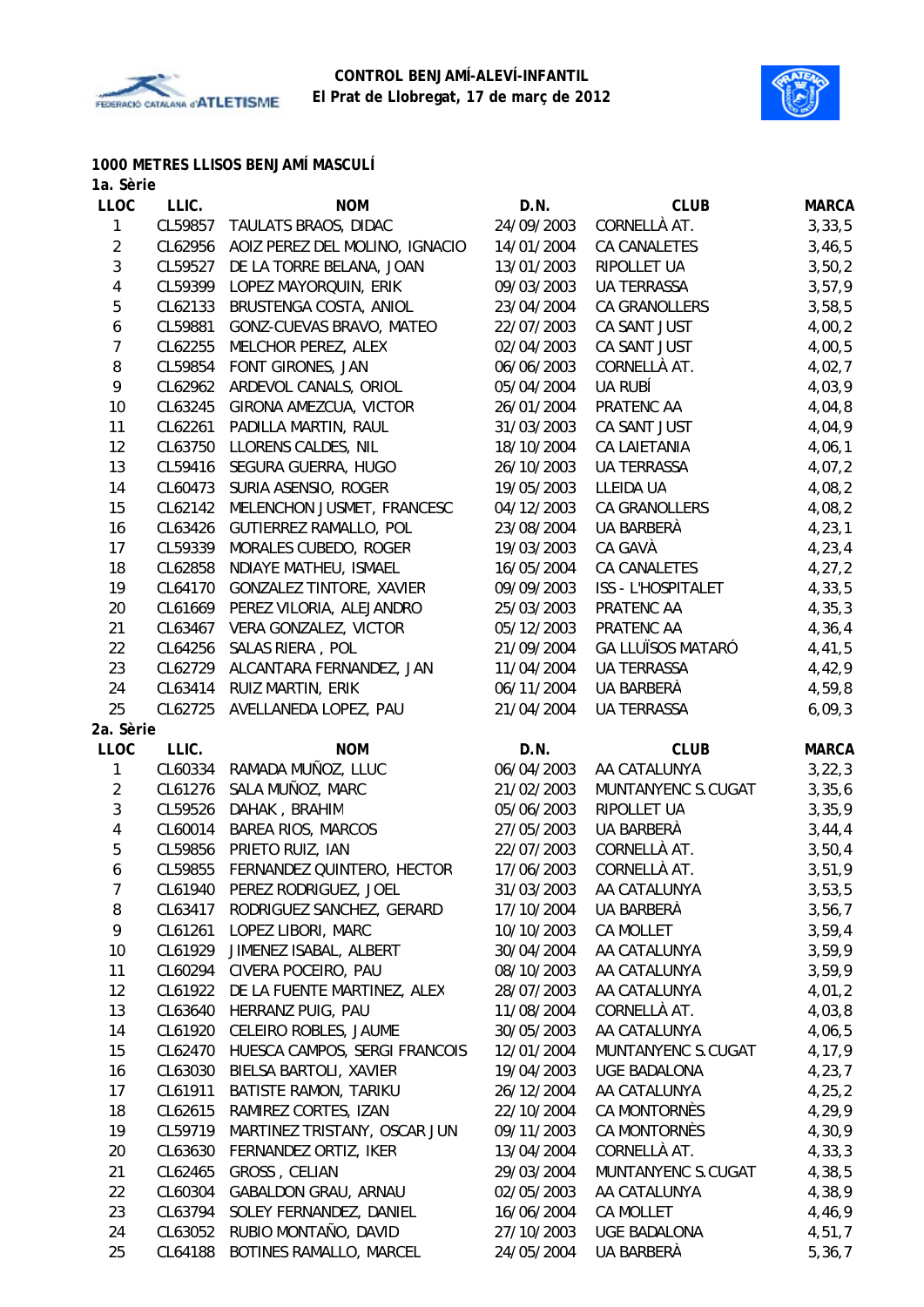



# **SALT D'ALÇADA BENJAMÍ MASCULÍ**

| <b>LLOC</b>  | LLIC.   | <b>NOM</b>                          | D.N.       | <b>CLUB</b>         | <b>MARCA</b> |
|--------------|---------|-------------------------------------|------------|---------------------|--------------|
| $\mathbf{1}$ |         | CL59909 RODRIGUEZ JUAN, ADRIAN      | 28/04/2003 | CA SANT JUST        | 1,10         |
|              | CL62458 | FABRA COCHRANE, TOM                 | 02/01/2003 | MUNTANYENC S.CUGAT  | 1,00         |
|              | CL61276 | SALA MUÑOZ, MARC                    | 21/02/2003 | MUNTANYENC S.CUGAT  | 1,00         |
|              | CL60294 | CIVERA POCEIRO, PAU                 | 08/10/2003 | AA CATALUNYA        | 1,00         |
| 5            | CL60561 | DIAZ DELGADO, MARC                  | 22/07/2003 | ISS - L'HOSPITALET  | 0,95         |
|              | CL62133 | BRUSTENGA COSTA, ANIOL              | 23/04/2004 | CA GRANOLLERS       | 0,95         |
|              | CL59881 | GONZ-CUEVAS BRAVO, MATEO            | 22/07/2003 | CA SANT JUST        | 0,95         |
|              | CL62837 | GOMEZ VERDUGO, ARNAU                | 29/02/2004 | CA CANALETES        | 0,95         |
|              | CL62956 | AOIZ PEREZ DEL MOLINO, IGNACIO      | 14/01/2004 | CA CANALETES        | 0,95         |
|              | CL59526 | DAHAK, BRAHIM                       | 05/06/2003 | RIPOLLET UA         | 0,95         |
|              | CL60014 | <b>BAREA RIOS, MARCOS</b>           | 27/05/2003 | UA BARBERÀ          | 0,95         |
|              | CL61940 | PEREZ RODRIGUEZ, JOEL               | 31/03/2003 | AA CATALUNYA        | 0,95         |
|              | CL59527 | DE LA TORRE BELANA, JOAN            | 13/01/2003 | RIPOLLET UA         | 0,95         |
| 14           | CL63385 | GARCIA GARCIA, DIEGO                | 17/10/2004 | ISS - L'HOSPITALET  | 0,90         |
|              | CL59399 | LOPEZ MAYORQUIN, ERIK               | 09/03/2003 | UA TERRASSA         | 0,90         |
|              | CL59416 | SEGURA GUERRA, HUGO                 | 26/10/2003 | UA TERRASSA         | 0,90         |
|              | CL59854 | FONT GIRONES, JAN                   | 06/06/2003 | CORNELLÀ AT.        | 0,90         |
|              | CL64170 | GONZALEZ TINTORE, XAVIER            | 09/09/2003 | ISS - L'HOSPITALET  | 0,90         |
|              | CL60803 | SEGURA PESUDO, YABSERA              | 13/03/2003 | CA CANALETES        | 0,90         |
|              | CL62144 | ROCA RIVERA, JAN BIEL               | 01/02/2004 | CA GRANOLLERS       | 0,90         |
|              | CL62470 | HUESCA CAMPOS, SERGI FRANCOIS       | 12/01/2004 | MUNTANYENC S.CUGAT  | 0,90         |
|              | CL63417 | RODRIGUEZ SANCHEZ, GERARD           | 17/10/2004 | UA BARBERÀ          | 0,90         |
|              | CL63467 | VERA GONZALEZ, VICTOR               | 05/12/2003 | PRATENC AA          | 0,90         |
|              | CL60334 | RAMADA MUÑOZ, LLUC                  | 06/04/2003 | AA CATALUNYA        | 0,90         |
|              |         | CL61922 DE LA FUENTE MARTINEZ, ALEX | 28/07/2003 | AA CATALUNYA        | 0,90         |
|              | CL63052 | RUBIO MONTAÑO, DAVID                | 27/10/2003 | UGE BADALONA        | 0,90         |
|              | CL63030 | BIELSA BARTOLI, XAVIER              | 19/04/2003 | UGE BADALONA        | 0,90         |
| 28           | CL62142 | MELENCHON JUSMET, FRANCESC          | 04/12/2003 | CA GRANOLLERS       | 0,85         |
|              | CL62252 | HURTADO RODRIGUEZ, OSCAR            | 13/10/2004 | CA SANT JUST        | 0,85         |
|              | CL62255 | MELCHOR PEREZ, ALEX                 | 02/04/2003 | CA SANT JUST        | 0,85         |
|              |         | CL61219 TOMAS HOMAR, ARNAU          | 15/02/2003 | <b>CA CANALETES</b> | 0,85         |
|              | CL59601 | MATA CAPDEVILA, MARCEL              | 22/01/2004 | MUNTANYENC S.CUGAT  | 0,85         |
|              | CL62480 | RUIZ JOVER, EDOUARD                 | 11/04/2003 | MUNTANYENC S.CUGAT  | 0,85         |
|              |         | CL63245 GIRONA AMEZCUA, VICTOR      | 26/01/2004 | PRATENC AA          | 0,85         |
|              |         | CL63640 HERRANZ PUIG, PAU           | 11/08/2004 | CORNELLÀ AT.        | 0,85         |
|              |         | CL59856 PRIETO RUIZ, IAN            | 22/07/2003 | CORNELLÀ AT.        | 0,85         |
| 37           |         | CL64297 LLORENS CALDES, NIL         | 18/10/2004 | CA LAIETANIA        | 0,80         |
|              |         | CL62456 DOMINGUEZ MARTINEZ, JULIA   | 15/09/1999 | MUNTANYENC S.CUGAT  | 0,80         |
|              | CL62725 | AVELLANEDA LOPEZ, PAU               | 21/04/2004 | UA TERRASSA         | 0,80         |
|              | CL59339 | MORALES CUBEDO, ROGER               | 19/03/2003 | CA GAVÀ             | 0,80         |
|              | CL62825 | CRISTOFOL BARRANCO, NIKO            | 20/08/2004 | CA CANALETES        | 0,80         |
|              | CL62858 | NDIAYE MATHEU, ISMAEL               | 16/05/2004 | CA CANALETES        | 0,80         |
|              | CL61399 | CASAS DUATIS, NIL                   | 28/06/2004 | MUNTANYENC S.CUGAT  | 0,80         |
|              | CL63247 | MOGAS MORALES, ORIOL                | 10/09/2004 | PRATENC AA          | 0,80         |
|              | CL61929 | JIMENEZ ISABAL, ALBERT              | 30/04/2004 | AA CATALUNYA        | 0,80         |
|              | CL61911 | BATISTE RAMON, TARIKU               | 26/12/2004 | AA CATALUNYA        | 0,80         |
| 47           | CL59857 | TAULATS BRAOS, DIDAC                | 24/09/2003 | CORNELLÀ AT.        | 0,75         |
|              |         | CL62729 ALCANTARA FERNANDEZ, JAN    | 11/04/2004 | UA TERRASSA         | 0,75         |
|              |         | CL59592 ECHEVARRIA LORENTE, DOMINGO | 21/05/2003 | MUNTANYENC S.CUGAT  | 0,75         |
|              |         | CL63426 GUTIERREZ RAMALLO, POL      | 23/08/2004 | UA BARBERÀ          | 0,75         |
|              | CL64188 | BOTINES RAMALLO, MARCEL             | 24/05/2004 | UA BARBERÀ          | 0,75         |
|              | CL63630 | FERNANDEZ ORTIZ, IKER               | 13/04/2004 | CORNELLÀ AT.        | 0,75         |
|              |         | CL61669 PEREZ VILORIA, ALEJANDRO    | 25/03/2003 | PRATENC AA          | <b>NULS</b>  |
|              |         | CL63414 RUIZ MARTIN, ERIK           | 06/11/2004 | UA BARBERÀ          | <b>NULS</b>  |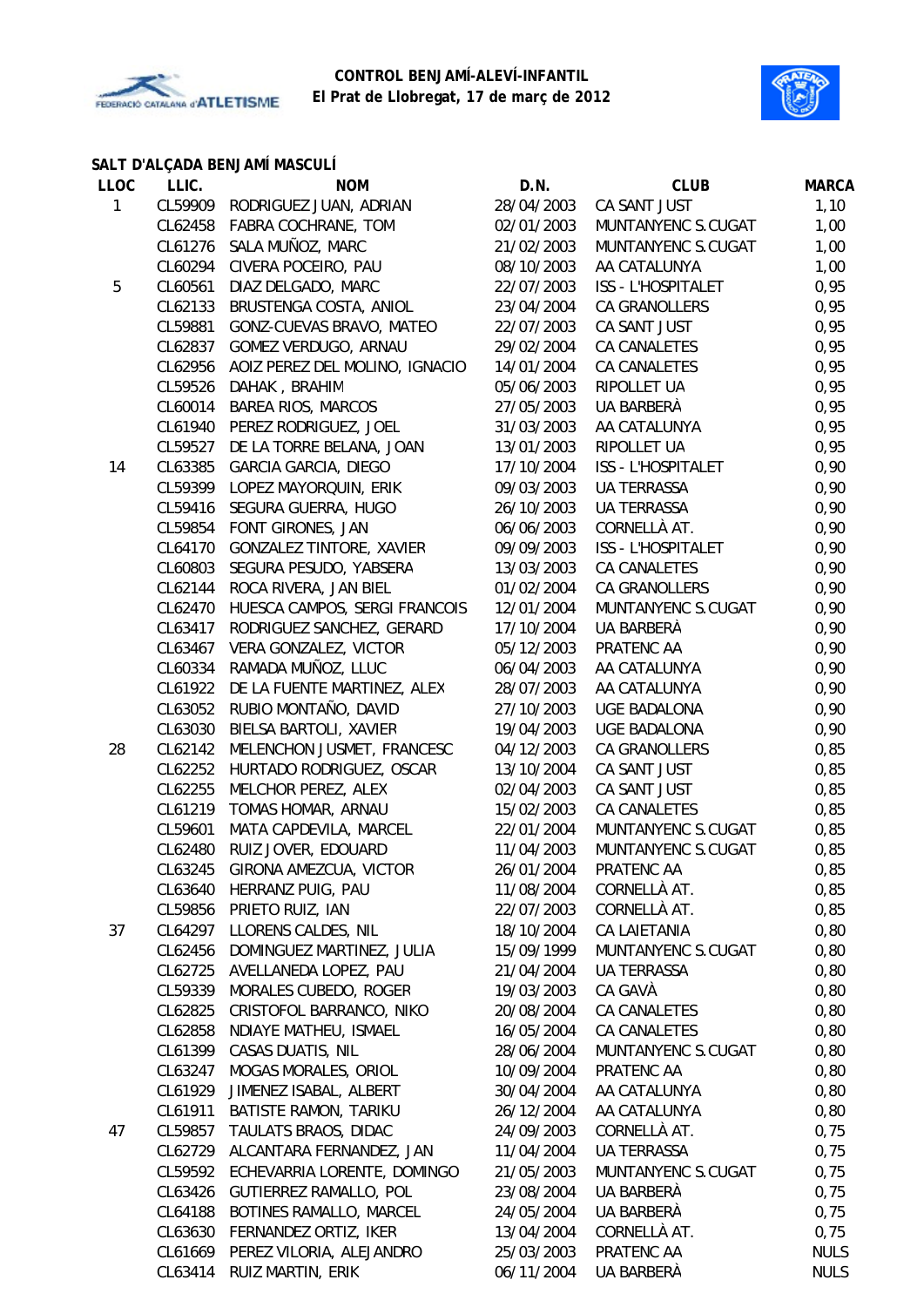



| 60 METRES LLISOS BENJAMÍ FEMENÍ |  |
|---------------------------------|--|
|---------------------------------|--|

| 1a. Sèrie |  |
|-----------|--|
| --        |  |

|                | LLIC.              | <b>NOM</b>                                               | D.N.                     | <b>CLUB</b>               | <b>MARCA</b> |
|----------------|--------------------|----------------------------------------------------------|--------------------------|---------------------------|--------------|
| $\mathbf{1}$   | CL62771            | PEREZ GARCIA, SARA                                       | 04/05/2003               | CE UNIVERSITARI           | 9,8          |
| $\overline{2}$ | CL63086            | <b>GODOY MARTINEZ, EDIT</b>                              | 27/03/2004               | <b>GA LLUÏSOS MATARÓ</b>  | 10,2         |
| $\mathfrak{Z}$ | CL60943            | PUY BAQUÉ, ONA                                           | 02/07/2003               | CA LAIETANIA              | 10,4         |
| $\overline{4}$ | CL62614            | PEREZ LOPEZ, NURIA                                       | 11/12/2003               | CA MONTORNÈS              | 11,1         |
| 5              | CL59724            | RODRIGUEZ AIZPITARTE, JULIA                              | 25/04/2003               | CA MONTORNÈS              | 11,5         |
| 6              | CL63366            | HERNANDEZ HERNANDEZ, MIRIAM                              | 08/10/2003               | PENYA APA ANEM-HI         | 11,9         |
| 2a. Sèrie      |                    |                                                          |                          |                           |              |
| <b>LLOC</b>    | LLIC.              | <b>NOM</b>                                               | D.N.                     | <b>CLUB</b>               | <b>MARCA</b> |
| $\mathbf{1}$   | CL59396            | VIDAL JIMENEZ, KARLA                                     | 09/09/2003               | <b>UA TERRASSA</b>        | 10, 8        |
| $\overline{2}$ | CL62254            | MARTIN MARCO, BERTA                                      | 27/08/2003               | CA SANT JUST              | 11,1         |
| $\mathfrak{Z}$ | CL59944            | BLAL LAHLIMI, YASMIN                                     | 13/04/2003               | <b>GA LLUÏSOS MATARÓ</b>  | 11,5         |
| $\overline{4}$ | CL63757            | CORNELLA RUIZ, MARTINA                                   | 18/08/2003               | <b>UA TERRASSA</b>        | 11,7         |
| 5              | CL60337            | RODRIGUEZ SEGURA, ARIADNA                                | 11/08/2003               | AA CATALUNYA              | 11,8         |
| 6              | CL62617            | TRISTANY RODRIGUEZ, MARTINA                              | 19/11/2004               | CA MONTORNÈS              | 12,6         |
| 3a. Sèrie      |                    |                                                          |                          |                           |              |
| <b>LLOC</b>    | LLIC.              | <b>NOM</b>                                               | D.N.                     | <b>CLUB</b>               | <b>MARCA</b> |
| $\mathbf{1}$   | CL60023            | <b>GARRIDO RUBIO, ESTELA</b>                             | 17/03/2003               | UA BARBERÀ                | 9,5          |
| $\overline{2}$ | CL60572            | RUIZ FRANCH, MALENA                                      | 11/08/2003               | <b>ISS - L'HOSPITALET</b> | 10,3         |
| $\mathfrak{Z}$ | CL60309            | <b>GUMA BERRAR, NEREA</b>                                | 10/06/2003               | AA CATALUNYA              | 10, 5        |
| $\overline{4}$ | CL61441            | MARTINEZ CEPEDA, VICTORIA                                | 09/07/2004               | RIPOLLET UA               | 10,7         |
| 5              | CL62602            | CHOURFI GUENNOUN, SALMA                                  | 22/02/2003               | <b>CA MONTORNÈS</b>       | 11,1         |
| 6              | CL59403            | OLIVET OSUNA, EDEN                                       | 28/05/2003               | <b>UA TERRASSA</b>        | 11,1         |
| 4a. Sèrie      |                    |                                                          |                          |                           |              |
| <b>LLOC</b>    | LLIC.              | <b>NOM</b>                                               | D.N.                     | <b>CLUB</b>               | <b>MARCA</b> |
| $\mathbf{1}$   | CL61836            | TORRES GARCIA, LAURA                                     | 19/12/2003               | RIPOLLET UA               | 10,1         |
|                | CL61933            | MALET ARMENGOL, DUNA                                     | 03/07/2003               | AA CATALUNYA              | 10,3         |
| $\overline{2}$ |                    |                                                          |                          |                           |              |
| 3              | CL63427            | JIMENEZ FRIAS, JUDIT                                     | 22/05/2003               | UA BARBERÀ                |              |
| $\overline{4}$ | CL61914            | BRONCANO SOPENA, RUTH                                    | 22/11/2004               | AA CATALUNYA              | 10, 9        |
| 5              | CL63425            | MUÑOZ SANZ, MARTA                                        | 28/05/2003               | UA BARBERÀ                | 11,3<br>11,5 |
| 6              | CL63377            | PEÑARANDO BAREA, MARTA                                   | 11/11/2003               | RIPOLLET UA               | 11,6         |
| 5a. Sèrie      |                    |                                                          |                          |                           |              |
| <b>LLOC</b>    | LLIC.              | <b>NOM</b>                                               | D.N.                     | <b>CLUB</b>               | <b>MARCA</b> |
| $\mathbf{1}$   |                    |                                                          |                          | 11/04/2003 AA CATALUNYA   | 10,3         |
| $\overline{c}$ | CL62484            | CL60313 LAS HERAS RUPEREZ, CLARA<br>SOTELO CANAL, MARIÑA | 24/06/2004               | MUNTANYENC S.CUGAT        | 11,0         |
| 3              | CL59727            | PUNZANO LATORRE, CARLA                                   | 05/02/2003               | CA MONTORNÈS              | 11,7         |
| 4              | CL63046            | NAVARRO PADILLA, ABRIL                                   | 17/09/2004               | <b>UGE BADALONA</b>       | 11,8         |
| 5              | CL62449            | CHARBONNIER GALVAN, CLARA                                | 19/02/2004               | MUNTANYENC S.CUGAT        | 11,8         |
| 6              | CL60906            | CASADESUS FERNANDEZ, CARLA                               | 05/08/2003               | AA CATALUNYA              | 12,0         |
| 6a. Sèrie      |                    |                                                          |                          |                           |              |
| LLOC           | LLIC.              | <b>NOM</b>                                               | D.N.                     | <b>CLUB</b>               | <b>MARCA</b> |
| 1              | CL61171            | TUÑON NOVENSA, ANNA                                      | 02/04/2004               | CORNELLÀ AT.              | 10,2         |
| $\overline{2}$ | CL60713            | <b>SOLE TOMAS, JULIA</b>                                 | 03/01/2003               | CA IGUALADA               | 10, 5        |
| 3              | CL62863            | PEREZ GARCIA, LAURA                                      | 03/03/2004               | CA CANALETES              | 10,7         |
| $\overline{4}$ | CL61643            | RUIZ GUZMAN, HAIDI                                       | 26/09/2003               | CA MOLLET                 | 11,0         |
| 5              | CL63787<br>CL64206 | MULERO MATOS, IRATXE<br>PUERTAS PRIETO, JUDIT            | 25/05/2004<br>03/12/2004 | CA MOLLET<br>CORNELLÀ AT. | 12,0<br>12,5 |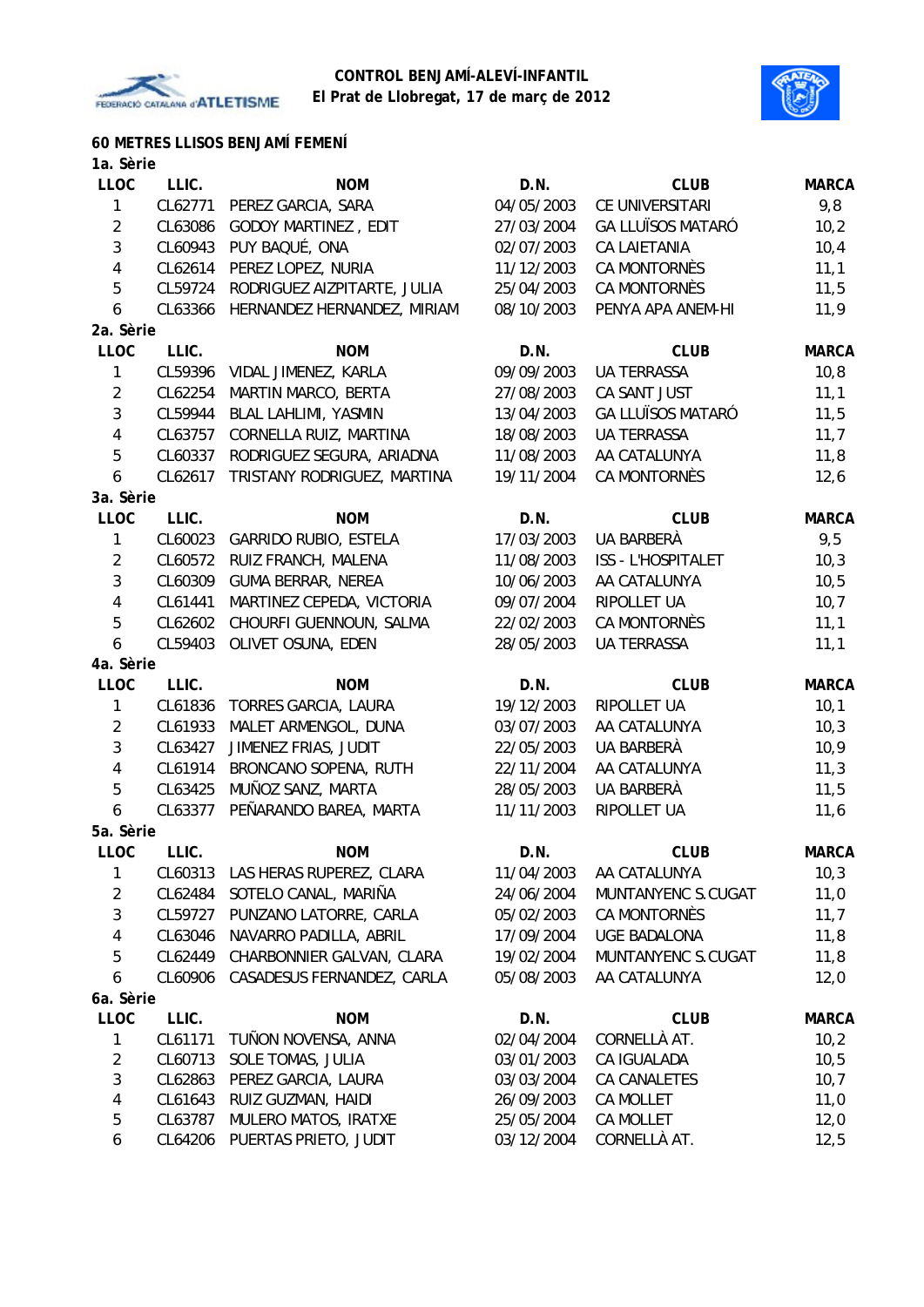



**7a. Sèrie**

| LLIC.   | <b>NOM</b>                           | D.N.                          | <b>CLUB</b>               | <b>MARCA</b> |
|---------|--------------------------------------|-------------------------------|---------------------------|--------------|
| CL60714 | SOLE TOMAS, MARCELA                  | 03/01/2003                    | CA IGUALADA               | 10,3         |
| CL61771 | SUBIRATS IVERN, MARTINA              | 06/05/2003                    | AA CATALUNYA              | 10,3         |
| CL61909 | ABELLO SIMON, MARINA                 | 20/02/2004                    | AA CATALUNYA              | 10,6         |
| CL60731 | SANCHEZ MARTINEZ, MERITXELL          | 27/06/2003                    | CA NOU BARRIS             | 11,4         |
| CL61170 | SONEIRA CASTRO, ANNA                 | 12/03/2004                    | CORNELLÀ AT.              | 12,1         |
| CL62080 | MAÑE GARCIA, SILVIA                  | 13/12/2004                    | CA CALELLA                | 14,7         |
|         |                                      |                               |                           |              |
| LLIC.   | <b>NOM</b>                           | D.N.                          | <b>CLUB</b>               | <b>MARCA</b> |
| CL62873 | TERUEL SUBIRATS, BERTA               | 03/03/2004                    | <b>CA CANALETES</b>       | 10,7         |
| CL59670 | DANIELUK BORGET, NIDIA AYMARA        | 23/05/2003                    | CA GRANOLLERS             | 10,9         |
| CL61028 | BUYREU ALIAS, MAR                    | 19/09/2003                    | CA GAVÀ                   | 11,1         |
| CL61159 | ROCA FERRUZ, ANNA                    | 14/10/2004                    | CORNELLÀ AT.              | 11,5         |
| CL63883 | <b>GONZALEZ PERELLO, LAURA</b>       | 30/11/2004                    | UA BARBERÀ                | 11,8         |
| CL64166 | <b>BOSCH MATAS, MERCE</b>            | 20/05/2003                    | <b>ISS - L'HOSPITALET</b> | 12,4         |
|         |                                      |                               |                           |              |
| LLIC.   | <b>NOM</b>                           | D.N.                          | <b>CLUB</b>               | <b>MARCA</b> |
| CL60032 | POU CALDERON, LAURA                  | 21/04/2003                    | UA BARBERÀ                | 10, 5        |
| CL62148 | SANCHIS CABALLERO, JUDITH            | 28/05/2003                    | CA GRANOLLERS             | 10,7         |
|         | GARCIA ROYO, CARLA                   | 22/11/2003                    | PRATENC AA                | 11,2         |
| CL61160 | PIQUE MORENO, LAIA                   | 07/08/2004                    | CORNELLÀ AT.              | 11,4         |
|         | NACARINO CLERIES, MARIA              | 03/02/2004                    | CA GAVÀ                   | 11,7         |
|         |                                      |                               |                           |              |
| LLIC.   | <b>NOM</b>                           | D.N.                          | <b>CLUB</b>               | <b>MARCA</b> |
|         | GONZALEZ MATEO, CLAUDIA              | 19/03/2003                    | PRATENC AA                | 11,1         |
| CL61161 | ARRIBAS MANCHEÑO, SARA               | 07/02/2004                    | CORNELLÀ AT.              | 11,5         |
| CL63645 | LOPEZ LOPEZ, MARINA                  | 27/02/2003                    | CORNELLÀ AT.              | 11,5         |
| CL63246 | MERINO SANTIAGO, PAULA               | 16/04/2004                    | PRATENC AA                | 11,8         |
|         | 8a. Sèrie<br>9a. Sèrie<br>10a. Sèrie | CL63244<br>CL62122<br>CL61667 |                           |              |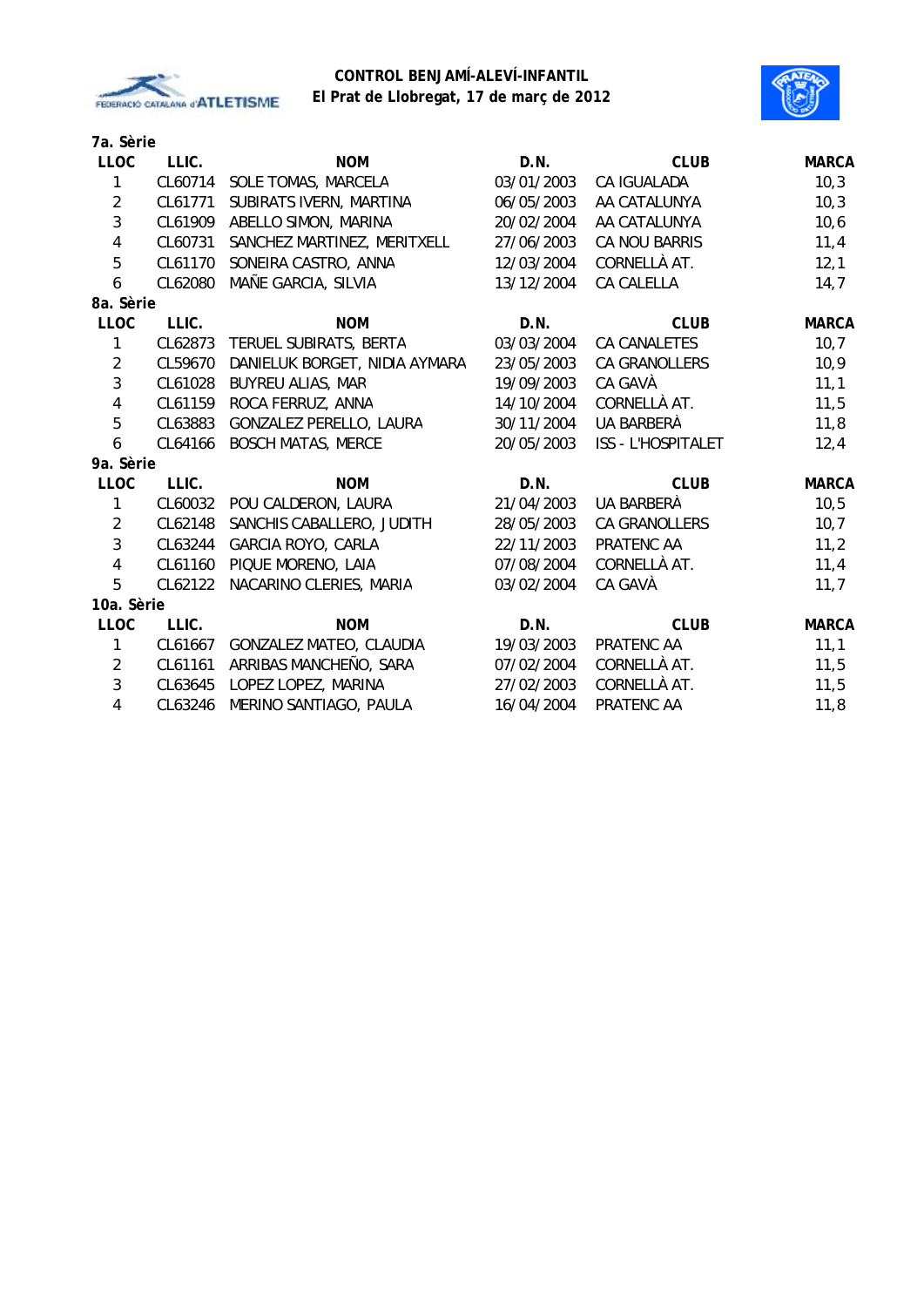



# **1000 METRES LLISOS BENJAMÍ FEMENÍ**

| 1a. Sèrie        |         |                               |            |                          |              |
|------------------|---------|-------------------------------|------------|--------------------------|--------------|
| <b>LLOC</b>      | LLIC.   | <b>NOM</b>                    | D.N.       | <b>CLUB</b>              | <b>MARCA</b> |
| 1                | CL60032 | POU CALDERON, LAURA           | 21/04/2003 | UA BARBERÀ               | 3,49,3       |
| $\overline{2}$   | CL62873 | TERUEL SUBIRATS, BERTA        | 03/03/2004 | CA CANALETES             | 3,51,5       |
| 3                | CL60714 | SOLE TOMAS, MARCELA           | 03/01/2003 | CA IGUALADA              | 3,53,6       |
| 4                | CL61577 | ROYO RUIZ, ESTELA             | 05/01/2003 | CA GAVÀ                  | 3,56,1       |
| 5                | CL61933 | MALET ARMENGOL, DUNA          | 03/07/2003 | AA CATALUNYA             | 3, 57, 9     |
| $\boldsymbol{6}$ | CL61028 | <b>BUYREU ALIAS, MAR</b>      | 19/09/2003 | CA GAVÀ                  | 3,58,9       |
| $\overline{7}$   | CL60713 | SOLE TOMAS, JULIA             | 03/01/2003 | CA IGUALADA              | 4,00,0       |
| 8                | CL61836 | <b>TORRES GARCIA, LAURA</b>   | 19/12/2003 | RIPOLLET UA              | 4, 10, 5     |
| 9                | CL60572 | RUIZ FRANCH, MALENA           | 11/08/2003 | ISS - L'HOSPITALET       | 4,11,4       |
| 10               | CL59670 | DANIELUK BORGET, NIDIA AYMARA | 23/05/2003 | CA GRANOLLERS            | 4, 12, 5     |
| 11               | CL62148 | SANCHIS CABALLERO, JUDITH     | 28/05/2003 | CA GRANOLLERS            | 4, 13, 2     |
| 12               | CL61441 | MARTINEZ CEPEDA, VICTORIA     | 09/07/2004 | RIPOLLET UA              | 4,13,9       |
| 13               | CL60802 | SAURA PETEGNIEF, CHLOE        | 14/07/2003 | CA CANALETES             | 4,14,5       |
| 14               | CL60332 | PRATS POCH, CLARA             | 30/05/2003 | AA CATALUNYA             | 4, 17, 3     |
| 15               | CL64166 | <b>BOSCH MATAS, MERCE</b>     | 20/05/2003 | ISS - L'HOSPITALET       | 4,22,9       |
| 16               | CL59944 | BLAL LAHLIMI, YASMIN          | 13/04/2003 | <b>GA LLUÏSOS MATARÓ</b> | 4,25,9       |
| 17               | CL62822 | CARVAJAL TUDELA, MARTA        | 08/10/2004 | <b>CA CANALETES</b>      | 4, 26, 2     |
| 18               | CL61667 | GONZALEZ MATEO, CLAUDIA       | 19/03/2003 | PRATENC AA               | 4, 27, 2     |
| 19               | CL63246 | MERINO SANTIAGO, PAULA        | 16/04/2004 | PRATENC AA               | 4,30,6       |
| 20               | CL63757 | CORNELLA RUIZ, MARTINA        | 18/08/2003 | <b>UA TERRASSA</b>       | 4,35,9       |
| 21               | CL60019 | CRUEL PONS, ARIADNA           | 03/10/2003 | UA BARBERÀ               | 4,39,9       |
| 22               | CL63086 | <b>GODOY MARTINEZ, EDIT</b>   | 27/03/2004 | <b>GA LLUÏSOS MATARÓ</b> | 4,40,7       |
| 23               | CL63883 | GONZALEZ PERELLO, LAURA       | 30/11/2004 | UA BARBERÀ               | 4,42,8       |
| 24               | CL63244 | GARCIA ROYO, CARLA            | 22/11/2003 | PRATENC AA               | 4,46,5       |
| 25               | CL59396 | VIDAL JIMENEZ, KARLA          | 09/09/2003 | UA TERRASSA              | 4,55,5       |
| 26               | CL63377 | PEÑARANDO BAREA, MARTA        | 11/11/2003 | RIPOLLET UA              | 5,03,2       |
| 27               | CL59403 | OLIVET OSUNA, EDEN            | 28/05/2003 | <b>UA TERRASSA</b>       | 5,04,5       |
| 28               | CL63046 | NAVARRO PADILLA, ABRIL        | 17/09/2004 | <b>UGE BADALONA</b>      | 5,05,2       |
| 29               | CL63366 | HERNANDEZ HERNANDEZ, MIRIAM   | 08/10/2003 | PENYA APA ANEM-HI        | 5, 26, 8     |
| 2a. Sèrie        |         |                               |            |                          |              |
| <b>LLOC</b>      | LLIC.   | <b>NOM</b>                    | D.N.       | <b>CLUB</b>              | <b>MARCA</b> |
| $\mathbf{1}$     | CL60313 | LAS HERAS RUPEREZ, CLARA      | 11/04/2003 | AA CATALUNYA             | 3,47,3       |
| $\overline{2}$   | CL63645 | LOPEZ LOPEZ, MARINA           | 27/02/2003 | CORNELLÀ AT.             | 4,08,6       |
| $\mathbf{3}$     | CL60943 | PUY BAQUÉ, ONA                | 02/07/2003 | <b>CA LAIETANIA</b>      | 4,08,6       |
| 4                | CL61171 | TUNON NOVENSA, ANNA           | 02/04/2004 | CORNELLÀ AT.             | 4,10,3       |
| 5                | CL62602 | CHOURFI GUENNOUN, SALMA       | 22/02/2003 | CA MONTORNÈS             | 4,14,7       |
| 6                | CL60731 | SANCHEZ MARTINEZ, MERITXELL   | 27/06/2003 | CA NOU BARRIS            | 4,15,9       |
| $\overline{7}$   | CL59724 | RODRIGUEZ AIZPITARTE, JULIA   | 25/04/2003 | CA MONTORNÈS             | 4, 16, 2     |
| 8                | CL61161 | ARRIBAS MANCHEÑO, SARA        | 07/02/2004 | CORNELLÀ AT.             | 4,16,8       |
| 9                | CL61160 | PIQUE MORENO, LAIA            | 07/08/2004 | CORNELLÀ AT.             | 4,18,9       |
| 10               | CL60023 | <b>GARRIDO RUBIO, ESTELA</b>  | 17/03/2003 | UA BARBERÀ               | 4, 20, 7     |
| 11               | CL61643 | RUIZ GUZMAN, HAIDI            | 26/09/2003 | CA MOLLET                | 4,21,5       |
| 12               | CL63787 | MULERO MATOS, IRATXE          | 25/05/2004 | CA MOLLET                | 4,21,9       |
| 13               | CL62608 | KARACH REVERTE, SANA          | 15/03/2003 | CA MONTORNÈS             | 4,22,8       |
| 14               | CL60309 | <b>GUMA BERRAR, NEREA</b>     | 10/06/2003 | AA CATALUNYA             | 4,24,2       |
| 15               | CL61909 | ABELLO SIMON, MARINA          | 20/02/2004 | AA CATALUNYA             | 4,27,9       |
| 16               | CL61169 | SANCHEZ NOVENSA, ASHA         | 13/05/2004 | CORNELLÀ AT.             | 4,28,4       |
| 17               | CL62614 | PEREZ LOPEZ, NURIA            | 11/12/2003 | CA MONTORNÈS             | 4,34,2       |
| 18               | CL60337 | RODRIGUEZ SEGURA, ARIADNA     | 11/08/2003 | AA CATALUNYA             | 4,36,8       |
| 19               | CL61159 | ROCA FERRUZ, ANNA             | 14/10/2004 | CORNELLÀ AT.             | 4,36,9       |
| 20               | CL61771 | SUBIRATS IVERN, MARTINA       | 06/05/2003 | AA CATALUNYA             | 4, 37, 4     |
| 21               | CL63425 | MUÑOZ SANZ, MARTA             | 28/05/2003 | UA BARBERÀ               | 4,43,4       |
| 22               | CL60906 | CASADESUS FERNANDEZ, CARLA    | 05/08/2003 | AA CATALUNYA             | 4,46,9       |
| 23               | CL63427 | JIMENEZ FRIAS, JUDIT          | 22/05/2003 | UA BARBERÀ               | 4,54,6       |
| 24               | CL62617 | TRISTANY RODRIGUEZ, MARTINA   | 19/11/2004 | CA MONTORNÈS             | 5,00,4       |
| 25               | CL61914 | BRONCANO SOPENA, RUTH         | 22/11/2004 | AA CATALUNYA             | 5,00,7       |
| 26               | CL61170 | SONEIRA CASTRO, ANNA          | 12/03/2004 | CORNELLÀ AT.             | 5, 14, 1     |